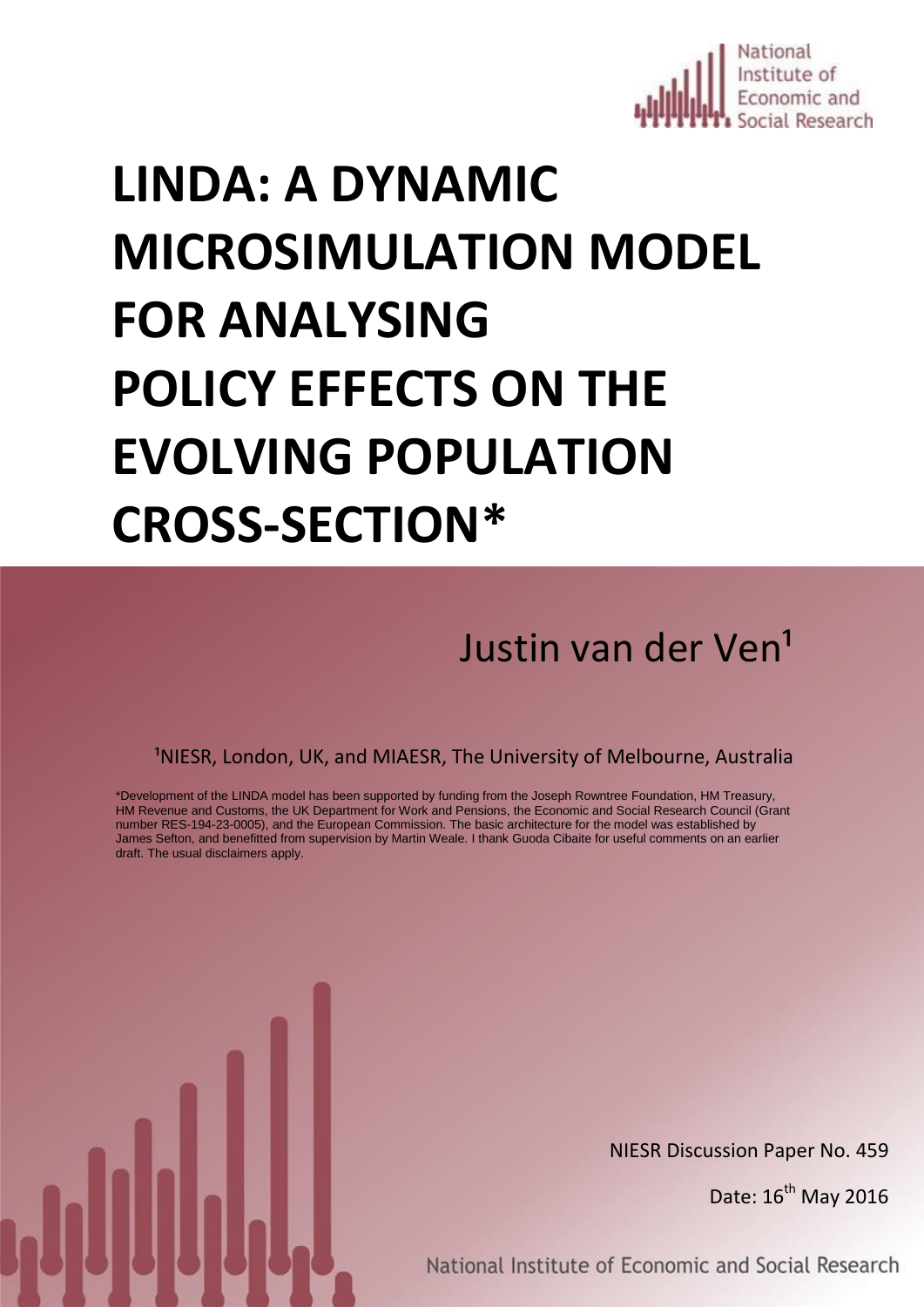## About the National Institute of Economic and Social Research

The National Institute of Economic and Social Research is Britain's longest established independent research institute, founded in 1938. The vision of our founders was to carry out research to improve understanding of the economic and social forces that affect people's lives, and the ways in which policy can bring about change. Seventy-five years later, this remains central to NIESR's ethos. We continue to apply our expertise in both quantitative and qualitative methods and our understanding of economic and social issues to current debates and to influence policy. The Institute is independent of all party political interests.

National Institute of Economic and Social Research 2 Dean Trench St London SW1P 3HE T: +44 (0)20 7222 7665 E: [enquiries@niesr.ac.uk](mailto:enquiries@niesr.ac.uk) niesr.ac.uk Registered charity no. 306083

This paper was first published in May 2016 © National Institute of Economic and Social Research 2016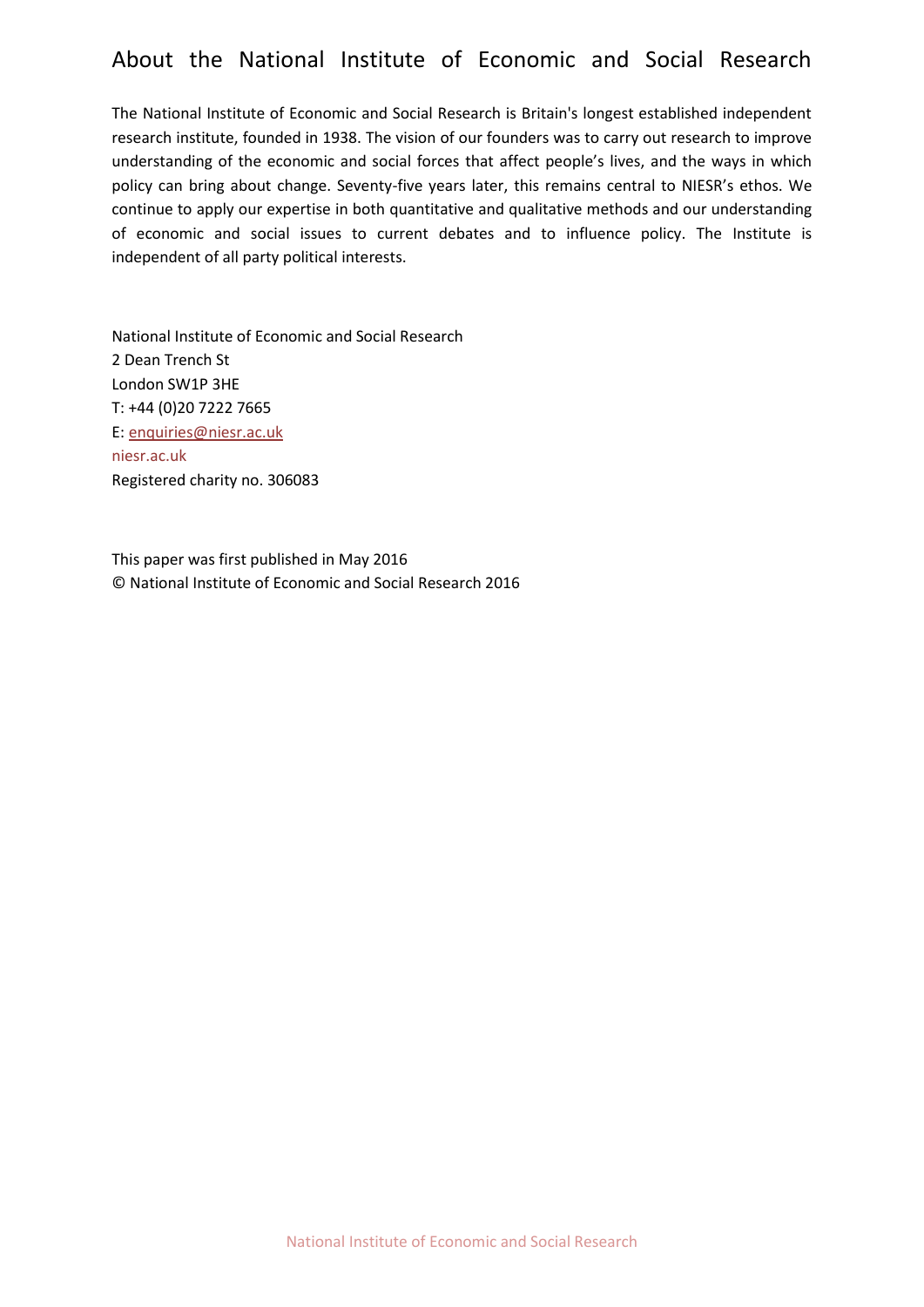## LINDA: A dynamic microsimulation model for analysing policy effects on the evolving population cross-section<sup>\*</sup>

Justin van de Ven<sup>†</sup>

#### Abstract

This paper describes a structural dynamic microsimulation model that generates individualspecific data over a range of demographic and economic characteristics at discrete intervals throughout a simulated time horizon. The model is designed to analyse the distributional implications of policy alternatives over appreciable periods of time. This focus motivates endogenous simulation of savings and labour supply decisions, taking explicit account of uncertainty regarding the evolving decision environment. In contrast to the existing literature of savings in context of uncertainty, the model described here takes an overlapping generations form which is adapted to the needs of policy makers, and which has distinct advantages for empirical investigations.

Key Words: Dynamic Programming, Savings, Labour Supply JEL Classifications: C51, C61, C63, H31

1 Introduction

Good policy design is a fiendishly difficult business due to the multiplicity, complexity, and inherent uncertainty of the considerations that are involved. One consideration that is often poorly understood is the variable impact that policy can have when considered over alternative time horizons. A welfare benefit may, for example, be interpreted as redistributing income between different members of a population when its incidence is observed at a particular point in time, and be interpreted as redistributing income across the life-course of individuals when considered over longer time horizons. Alternatively, a policy may have very different distributional implications when considered at alternative points in time, especially when endogeneity of behaviour is taken into consideration. Interest in understanding how policy influences individual circumstances over alternative time spans is an important motivation for the development of dynamic microsimulation models. This paper provides a technical description of the Lifetime INcome Distributional Analysis model, or LINDA for short, which is an example of the current state-of-the-art in the field of dynamic microsimulation modelling.

Dynamic microsimulation models suitable for analysing the distributional implications of public policy have been growing in number and sophistication since the ground breaking-work of Orcutt (1957). UK examples from this literature include PenSim2 (Emmerson et al. 2004), SAGE (Zaidi 2007),

Acknowledgements: Development of the LINDA model has been supported by funding from the Joseph Rowntree Foundation, HM Treasury, HM Revenue and Customs, the UK Department for Work and Pensions, the Economic and Social Research Council (Grant number RES-194-23-0005), and the European Commission. The basic architecture for the model was established by James Sefton, and benefitted from supervision by Martin Weale. I thank Guoda Cibaite for useful comments on an earlier draft. The usual disclaimers apply.

<sup>&</sup>lt;sup>†</sup>J. van de Ven: NIESR, London, UK, and MIAESR, The University of Melbourne, Australia: jvandeven@niesr.ac.uk.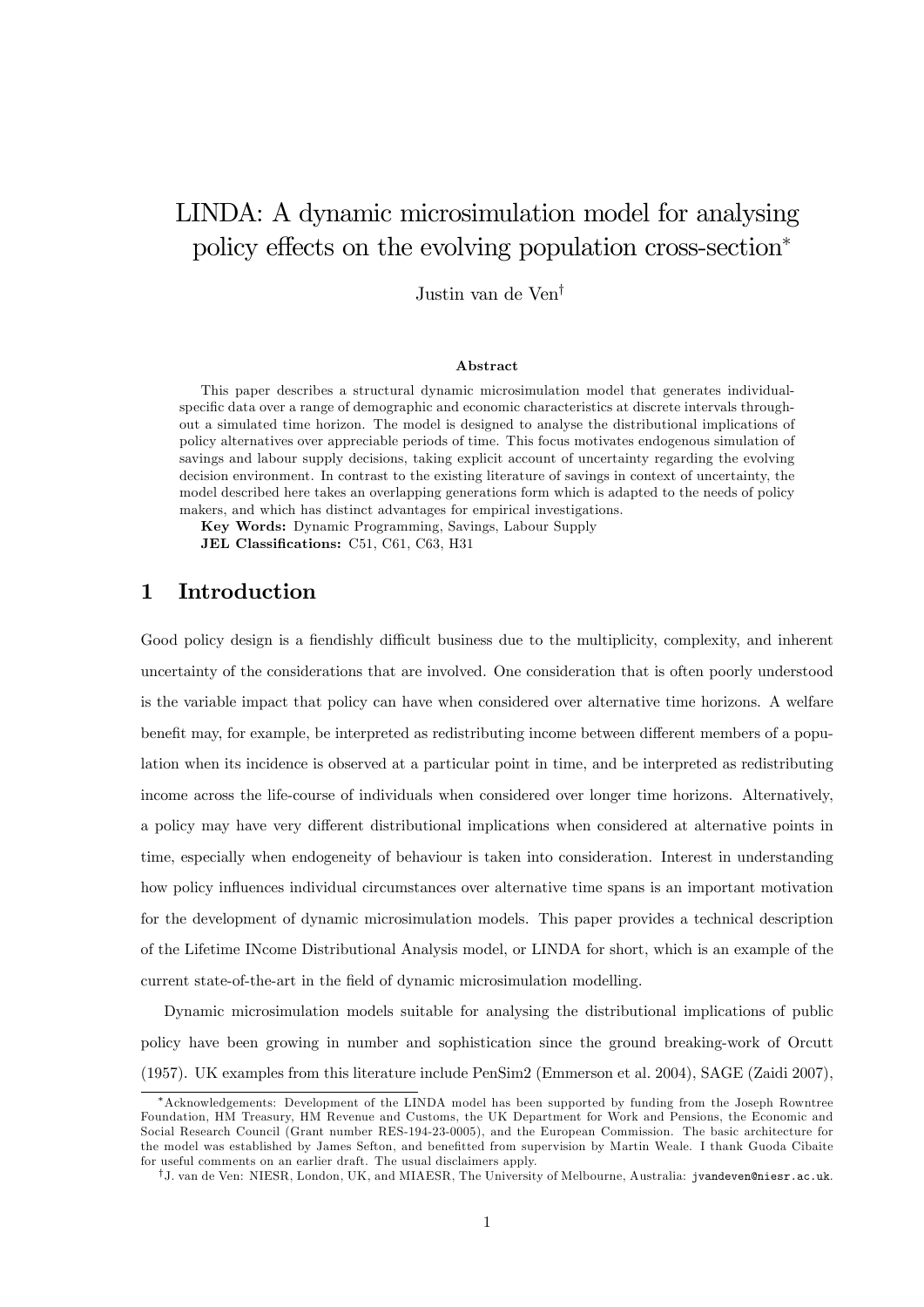SimBritain (Ballas et al. 2005), and CARESIM (Hancock et al. 2007); see Li & O'Donoghue (2013) for a review citing 66 such models for 19 countries. Development of dynamic microsimulation models has benefitted from the increasing availability of detailed microdata, improvements in analytical methods, the advent of generic software packages (e.g. GENESIS, Edwards (2010); LIAM, OíDonoghue et al. (2009)), and a steady rise in computing power. Nevertheless, constructing this type of model remains both technically and computationally challenging, and current implementations consequently all impose non-trivial stylisations of one form or another.

One of the most important stylisations commonly applied in the dynamic microsimulation literature concerns the projection of micro-unit behaviour. The importance of reflecting agent decision making increases with behavioural sensitivity to variation of interest (e.g. policy counterfactuals), and with the bearing that behaviour has on projected characteristics of interest (e.g. government budgets). Such considerations are exaggerated as the projected time-horizon is lengthened, due to feedback effects of behaviour on individual circumstances, and are therefore particularly relevant for dynamic microsimulation models that project circumstances well beyond a short (five year) time horizon. Nevertheless, fewer than one third of the models surveyed by Li & O'Donoghue (2013) are identified as using "behavioural equations" to project decisions through time.<sup>1</sup> Furthermore, even where behavioural variation is projected through time, it is common for these projections to be based on reduced form equations that are ill-suited to respond to evolving incentives; this is the case, for example, for all three of the dynamic microsimulation models for the UK cited by Li & O'Donoghue (2013) that include behavioural projections (PenSim2, SAGE, and a model produced at the IFS described in Brewer et al. (2007)).<sup>2</sup>

A structural model is designed speciÖcally to permit analysis of behaviour in alternative decision contexts. This is achieved by making explicit assumptions concerning how decisions are made, and what aspects of the decision process can be taken to be invariant to the prevailing decision environment. In economics, attention has focussed on understanding behaviour as a product of the incentives that individuals face. The most common method of formalising the relationship between incentives and decisions for individual consumers is through the mathematical framework of utility optimisation. Despite its widespread use by the economics profession, however, utility theory has been the subject of considerable controversy, renewed in recent years following the short-comings of economic theory made clear by the 2007 global financial crisis, and the great recession that followed.

 $1$ This omission of an explicit allowance for behaviour response is also a stylisation that is commonly employed in the wider empirical literature; see for example Kuang et al. (2011).

<sup>&</sup>lt;sup>2</sup>All three of these models simulate employment transitions based on probabilities that vary by a range of characteristics, including demographics (e.g. age, sex, relationship status, dependent children), educational attainment, health status, and past work experience. SAGE and the IFS model summarise these probabilities in the form of logit regression equations, which can be derived from a trans-log utility function, and are sometimes therefore described as 'structural'. Nevertheless, these models are denoted 'reduced form' here, because none of them is designed to project labour responses to changes in transfer policy (the explanatory variables being exogenously defined).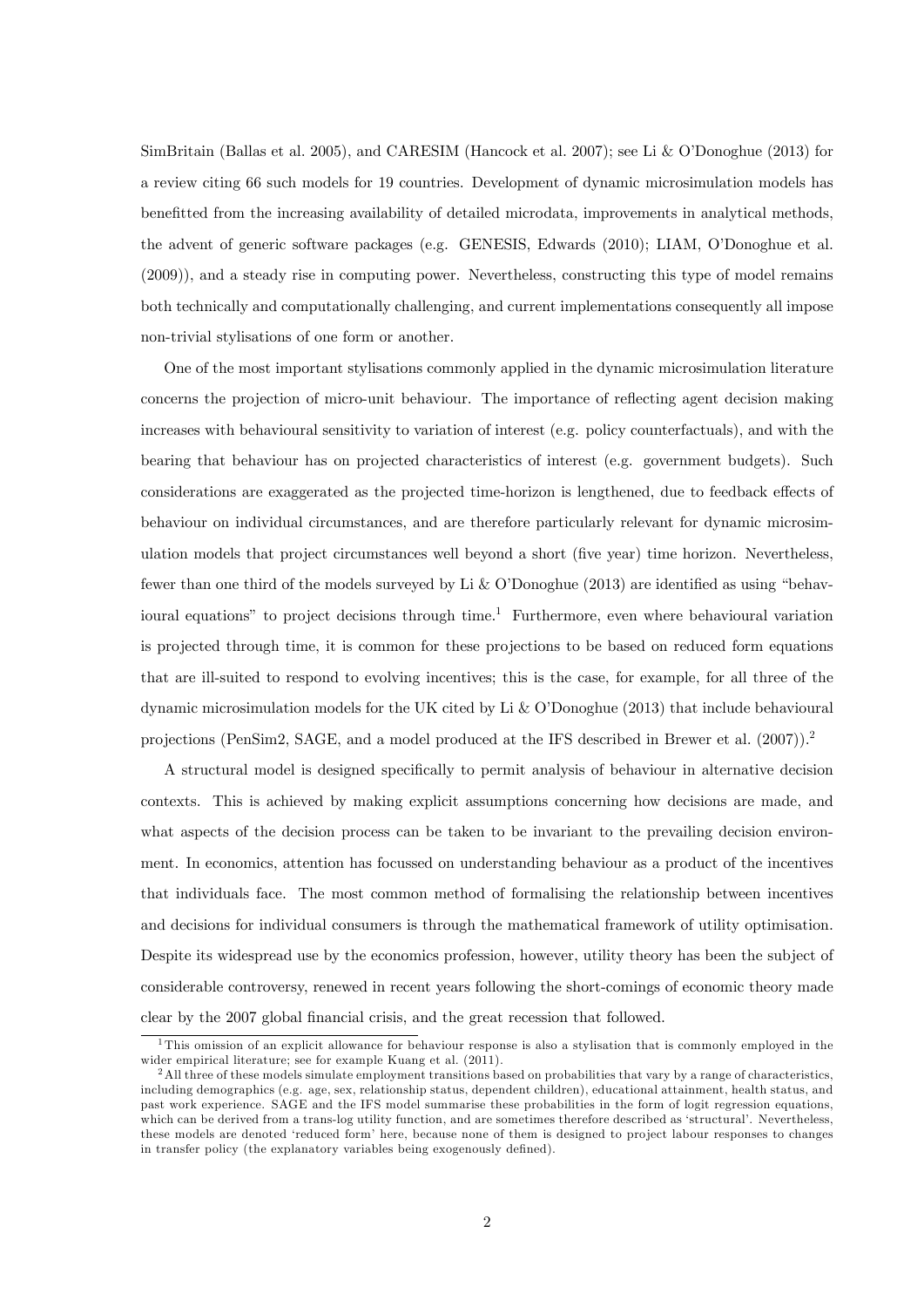Much of the recent controversy concerning utility theory has focussed on the generally perceived lack of realism of the numerical optimisations upon which the theory is based (see, e.g. Simon (1955)). Friedmanís (1953) riposte to this criticism is that the usefulness of utility theory lies in its ability to reflect reality, not whether the theory accurately describes the decision process.<sup>3</sup> In this regard it is of note that the most general form of the (utility maximising) life-cycle framework "encompasses many different types of behavior and has almost no testable implications" (Attanasio & Weber  $(2010)$ , p. 695). Seen from this perspective, the mathematical apparatus associated with utility is best understood as a tool for translating incentives into behaviour; or conversely, for inferring incentives from modelled behaviour. The structural framework that is assumed for the current model reflects our view that, as long as there is a systematic relationship between the incentives that people face and the decisions that they make, utility theory provides a useful tool for considering the behavioural effects of changes to the decision environment.

Some variants of the utility framework permit behaviour to be described by 'closed-form' equations, which are qualitatively similar to the reduced form behavioural descriptions used by the three UK models that are cited above. The analytical convenience of such models, in conjunction with the appeal of a structural framework, has motivated their inclusion in a range of models; see, for example, Pylkk‰ nen (2002) for SESIM. Unfortunately closed-form solutions do not exist for most favoured preference relations in realistic dynamic contexts where the future is understood to be uncertain. In the current context, uncertainty is associated with any variable that includes at least one random component in its functional description through time. Unpredictable labour market opportunities, investment returns, and health care costs are all common examples where uncertainty is important, complicating savings and investment decisions, which in turn can be expected to influence decisions concerning employment. Furthermore, the practical limitations implied by this observation are emphasised by a series of papers which show that even apparently minor forms of uncertainty can have a substantial impact on the behaviour implied by the life-cycle framework – see especially Kimball (1990), Deaton (1991), and Carroll (1992); Browning & Lusardi (1996) provide a simple worked example. These observations detract from models based on utility functions with closed-form solutions, and have spurred academic interest in models that must be solved numerically.<sup>4</sup>

Current best practice in the economic analysis of savings behaviour uses dynamic programming (DP) methods to solve for utility maximising decisions, taking uncertainty explicitly into account (especially

 $3$ Friedman's riposte can be interpreted as a response to John Searle's (1984) "Chinese room" thought experiment, which is designed to refute the proposition that a computer programme has the potential to replicate a mind or consciousness. Friedman's point is that the objective of utility theory is to replicate human decision making. This objective is weaker than the objective of research into 'strong AI', which seeks to replicate the human thought process.

<sup>4</sup> See Emmerson et al. (2004), Section 4.1, for extended discussion of this criticism in relation to PenSim2.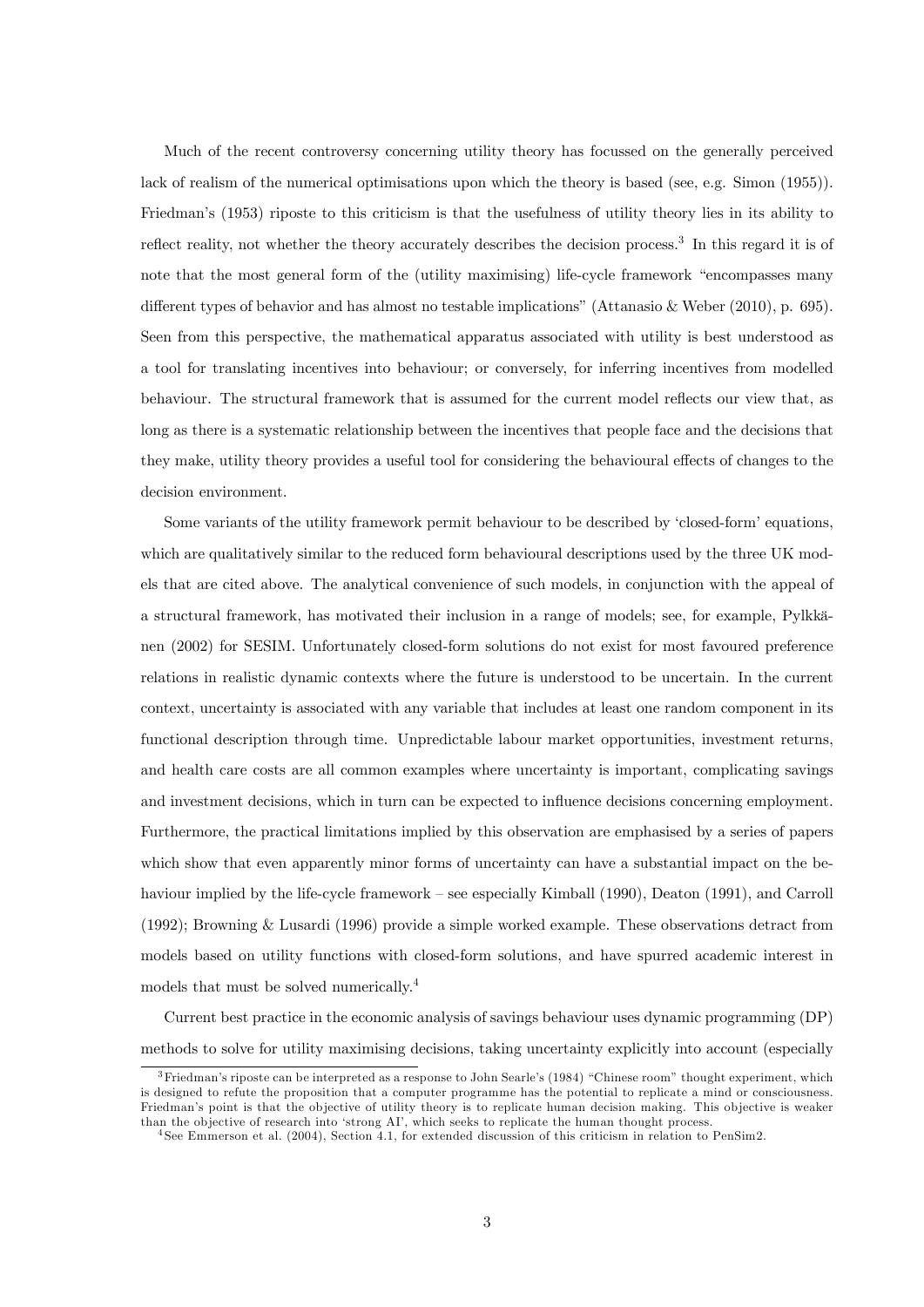concerning earnings, investment returns, and survival).<sup>5</sup> However, DP models of intertemporal decision making over continuous domains are complex, time consuming, and costly to implement. It is little wonder then that, despite featuring prominently in the economic literature during the last two decades, these models have not yet gained much traction within policy making institutions. The LINDA model is designed to address this gap, by making current best-practice micro-economic methods of behavioural analysis accessible to, and in a format that is adapted for (UK) policy makers.

Starting from survey micro-data reported for a reference population cross-section, LINDA is designed to (i) project the evolving population cross-section forward through time, and (ii) permit analysis of characteristics measured over alternative time horizons, ranging from a single year, up to the entire lifecourse. A range of demographic and financial characteristics are projected at discrete intervals through time for each adult represented in the simulated population, treating labour supply and savings as endogenous. The model departs from the DP literature on savings and labour supply by the extent to which household specific heterogeneity is accommodated, including age, year of birth, education status, health status, relationship status, the birth and aging of dependent children, labour market opportunities, sector of employment, and a basket of alternative assets. Much of this heterogeneity is commonly suppressed in focussed academic studies, but is important to policy makers. Furthermore, the overlapping-generations structure adopted for the model  $-$  which contrasts with most of the existing literature concerned with savings and labour supply behaviour in context of uncertainty<sup>6</sup> – presents considerable advantages for conducting associated empirical analyses. We are unaware of any DP model that accommodates a comparable degree of heterogeneity to LINDA, or which projects individual circumstances both forward and backward through time, where backward projections are made necessary by the objective to describe the life-course of older individuals in a reference population cross-section.<sup>7</sup>

Consistent with the objective of widening access of current best-practice microsimulation modelling beyond specialists, the paper has been written assuming a Bachelor's appreciation of economics. Nevertheless, some jargon is unavoidable, and a glossary of selected terms is provided in Appendix A. An overview of the model is provided in Section 2. Sections 3 to 13 describe each model characteristic in turn; tables defining the variables used are provided in Appendix B. Details regarding the routines that project behaviour through time are described in Section 14, and a summary and directions for future research are provided in the conclusion. In keeping with the objective of developing a model fit for use by non-specialists, this text avoids use of technical terminology associated with dynamic programming

<sup>5</sup>Nagatani (1972) and Zeldes (1989) are early examples of the contemporary literature concerned with savings decisions in context of earnings uncertainty. Most of the related literature that is concerned with savings and employment focusses on the US context: see, for example, Gustman & Steinmeier (1986), Hubbard et al. (1995), Rust & Phelan (1997), and French (2005). For recent analysis of pension policy in the UK, see Sefton et al. (2008) and Sefton & van de Ven (2009).  $6$ Livshits et al. (2007) is one exception from the existing DP literature that does take an OLG specification.

<sup>&</sup>lt;sup>7</sup>The lack of comparable modelling structures has motivated two projects funded by the European Commission to develop LINDA for use in the Republic of Ireland and Italy respectively.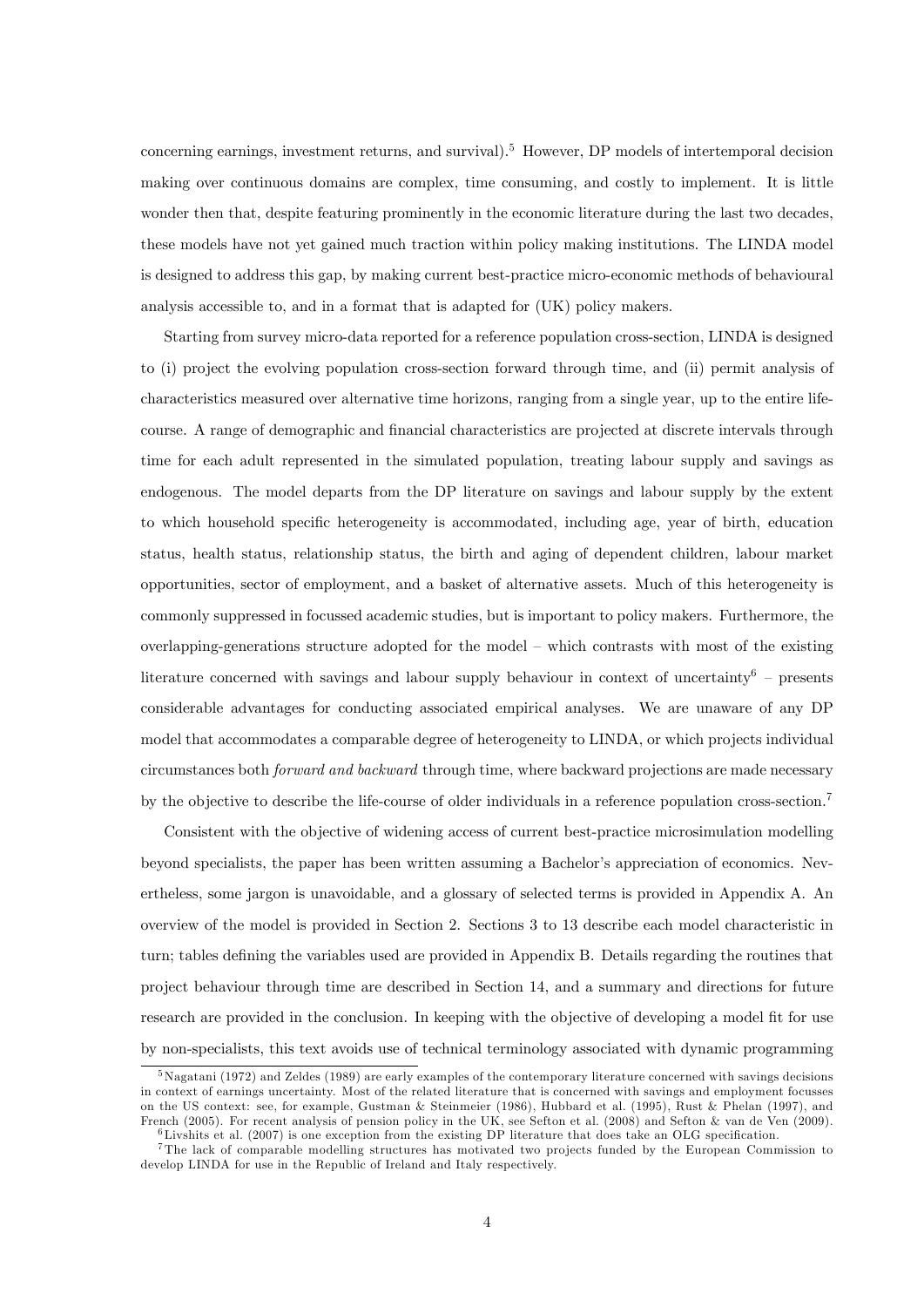wherever possible.

## 2 Overview of LINDA

The model is designed to start with detailed micro-data that describe the circumstances of a crosssectional sample of reference adults, and to project their evolving circumstances at discrete intervals forward and backward through time, eventually building up a complete life-history for each reference person. The reference population is augmented in projections forward through time to accommodate the maturation of dependent children, and the ináow of international immigrants. The decision unit is the benefit unit, defined as a single adult or partner couple and their dependent children. The model can be used to consider endogenous decisions regarding consumption, labour supply of adult benefit unit members, and the portfolio allocation across a range of assets that include safe and risky liquid investments, Individual Savings Accounts<sup>8</sup>, and personal pensions. The model assumes by default that decisions maximise expected lifetime utility, given a benefit unit's prevailing circumstances, its preference relation, and beliefs regarding the future. The model can also be directed to use reduced-form equations in place of utility maximisation for a selected set of decisions. The following circumstances of a reference adult may all be projected through time:

- year of birth (constant)
- $\bullet$  age
- relationship status (single/couple)
- number and age of dependent children
- student status
- education
- health status
- carer status
- migration status
- self-employed / public-sector / private-sector employee if in work
- labour income earned if reference adult works
- labour income earned if spouse works

<sup>8</sup> Individual Savings Accounts (ISAs) are an investment product available in the UK since 1999 in which interest, dividends and capital gains are tax-free.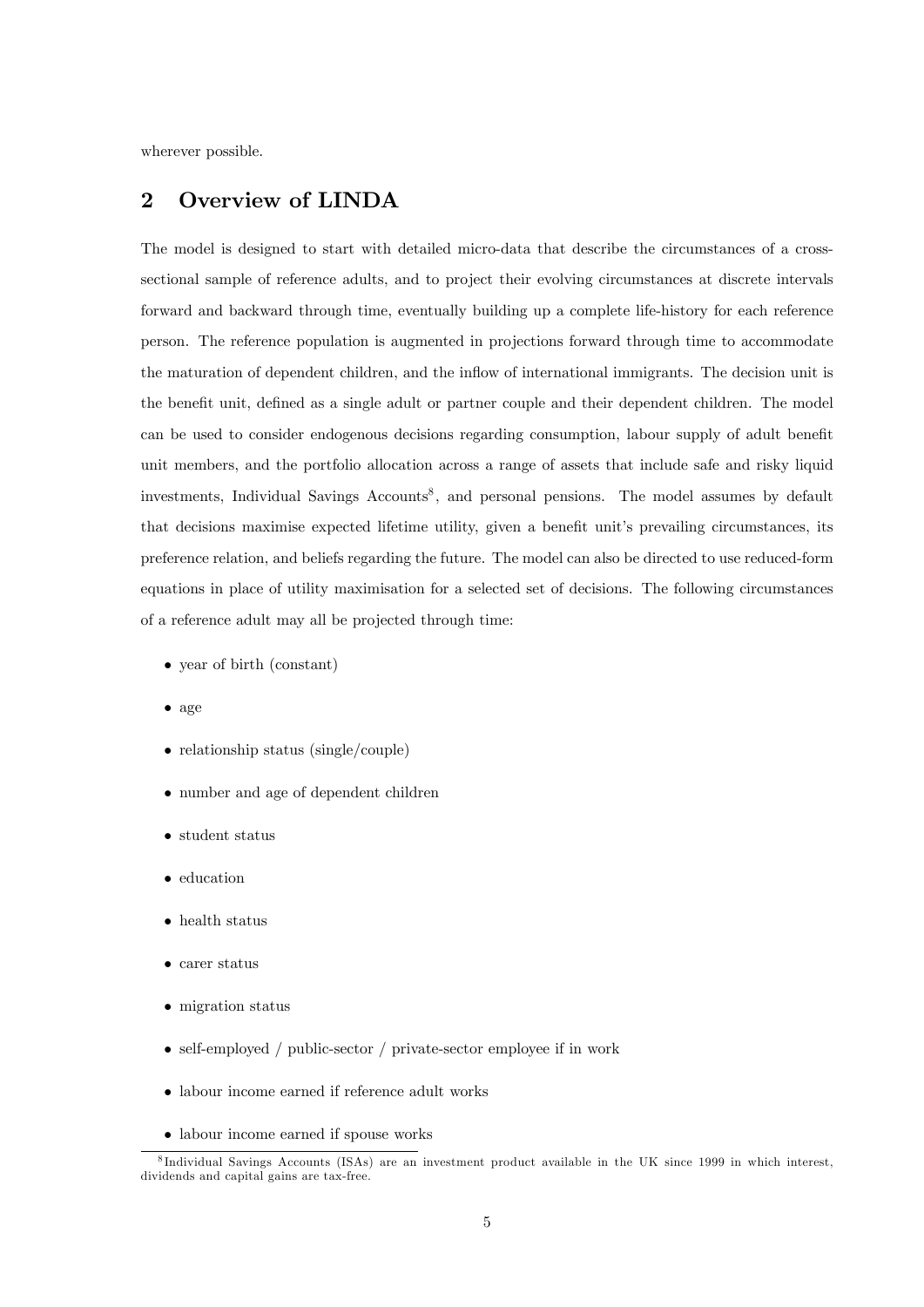- savings held in Individual Savings Account
- own business wealth
- $\bullet$  eligibility for alternative private pension schemes
- private pension wealth
- timing of access to private pension wealth
- a contributory state pension, modelled on the UK Basic State Pension
- a contributory state pension, modelled on the UK State Second Pension
- $\bullet\,$  benefit unit wealth not otherwise defined
- time of death

Of the 21 characteristics listed above, eight are modelled exogenously (year of birth, age, relationship status, number and age of dependent children, student status, education, health status, carer status, employment sector, time of death) and the remainder are endogenous. Furthermore, four of the characteristics are assumed by the model to evolve non-stochastically (year of birth, age, contributory state pensions, and the timing of access to private pension wealth) and all others may be uncertain. Tables describing the variables simulated by the model are provided in Appendix B. The preference relation assumed by the model takes an additively separable nested Constant Elasticity of Substitution form that allows for quasi-hyperbolic discounting (on which see Section 3). Expectations are calculated assuming beliefs are 'substantively rational', in a way that is explained below.

#### 2.1 Basic mechanics of the model

Like most Dynamic Programming (DP) models of behaviour, LINDA uses a two-stage process to project the circumstances of a population through time. In the first stage, numerical methods are used to solve for utility maximising decisions (where these are requested) given any feasible combination of individual specific circumstances. The second stage uses the behavioural solutions identified in the first stage, or reduced-form descriptions of behaviour, in conjunction with assumed relationships governing the intertemporal variation of individual-specific circumstances, to generate panel data for the simulated population. These panel data typically form the basis for conducting secondary analyses that are the principal focus of concern. Such analyses include the distributional implications of policy measured over alternative time horizons, behavioural responses to the policy environment, and empirical evaluation of behavioural assumptions.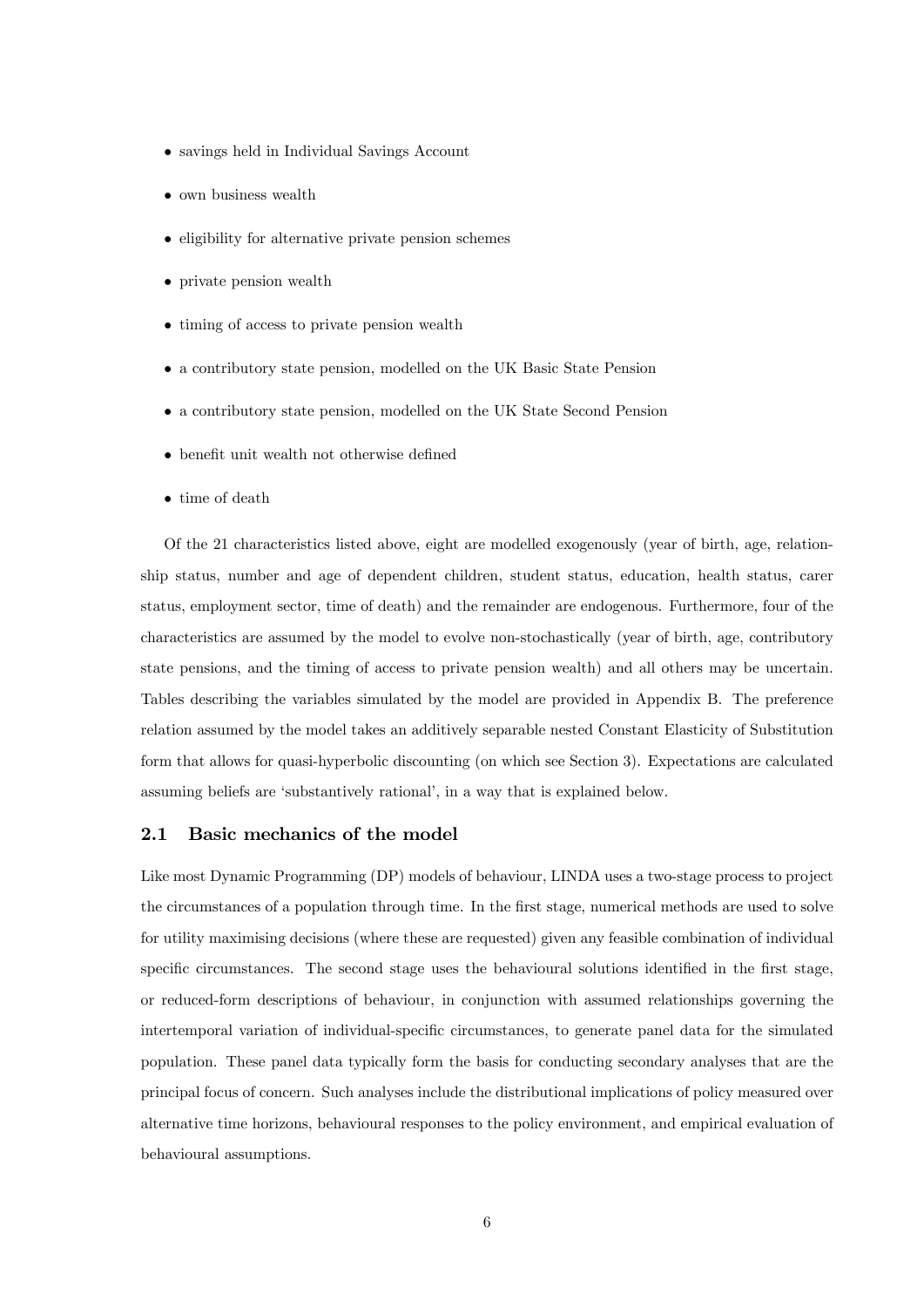DP models of behaviour are now sufficiently well known that only a broad outline of the steps involved is given here; see, e.g., Rust (2008) for technical detail.

#### The first stage: Solving for utility maximising decisions

An analytical solution to the utility maximisation problem assumed for LINDA does not exist, and numerical solution routines are consequently employed. These solution routines are structured around a 'grid' that over-lays all feasible combinations of the individual-specific characteristics (known as the state space, and detailed in the above list). One of these dimensions is age, and another is birth year, each of which is divided into discrete intervals. Time is implicit, as it is a linear combination of age and birth year, an issue that is returned to in Section 2.2. LINDA assumes that there is a maximum potential age to which any individual may survive, denoted by A. The assumption of an upper bound on age and the organisation of time into discrete intervals implies the existence of a 'final period', after which death is certain.<sup>9</sup> In this final period of life, the decision problem is non-dynamic, and is therefore straight-forward to solve. LINDA begins by solving for utility maximising decisions at all intersections of the grid in this Önal period of life, and stores both the maximising decisions and optimised measures of utility (referred to as the value function).

Having obtained utility maximising solutions for the final period of life, the model then addresses decisions at intersections corresponding to the penultimate period. Here, utility depends upon decisions (e.g. consumption) in the penultimate period, and the impact that decisions in the penultimate period have on circumstances (e.g. wealth) – and utility – in the final period (A). The second of these two factors is evaluated with reference to the optimised measures of utility stored in the solution for the final period of life. Where a given decision alternative in the penultimate period implies a combination of characteristics that corresponds precisely to a grid intersection in the Önal period, then the associated measure of next-period optimised utility is trivial to identify. In the more general case, where a given decision alternative in the penultimate period implies a combination of characteristics that does not correspond to a grid co-ordinate in the final period, then interpolation methods are used to approximate the value function in the final period by drawing on solutions at 'near-by' grid points.

A further complicating issue arises when, given any feasible decision alternative in the penultimate period, the combination of characteristics in the Önal period is uncertain. In context of a discrete set of potential alternative state combinations, the assumption of von Neuman Morgenstern preferences permits measures of expected utility to be evaluated as weighted sums. LINDA also allows for margins of uncertainty that are (log) normally distributed. In this case, expectations are evaluated with reference to a discrete set of abscissae, weighted using the Gauss-Hermite quadrature.

<sup>&</sup>lt;sup>9</sup>Assumed to be age 131 in current model applications.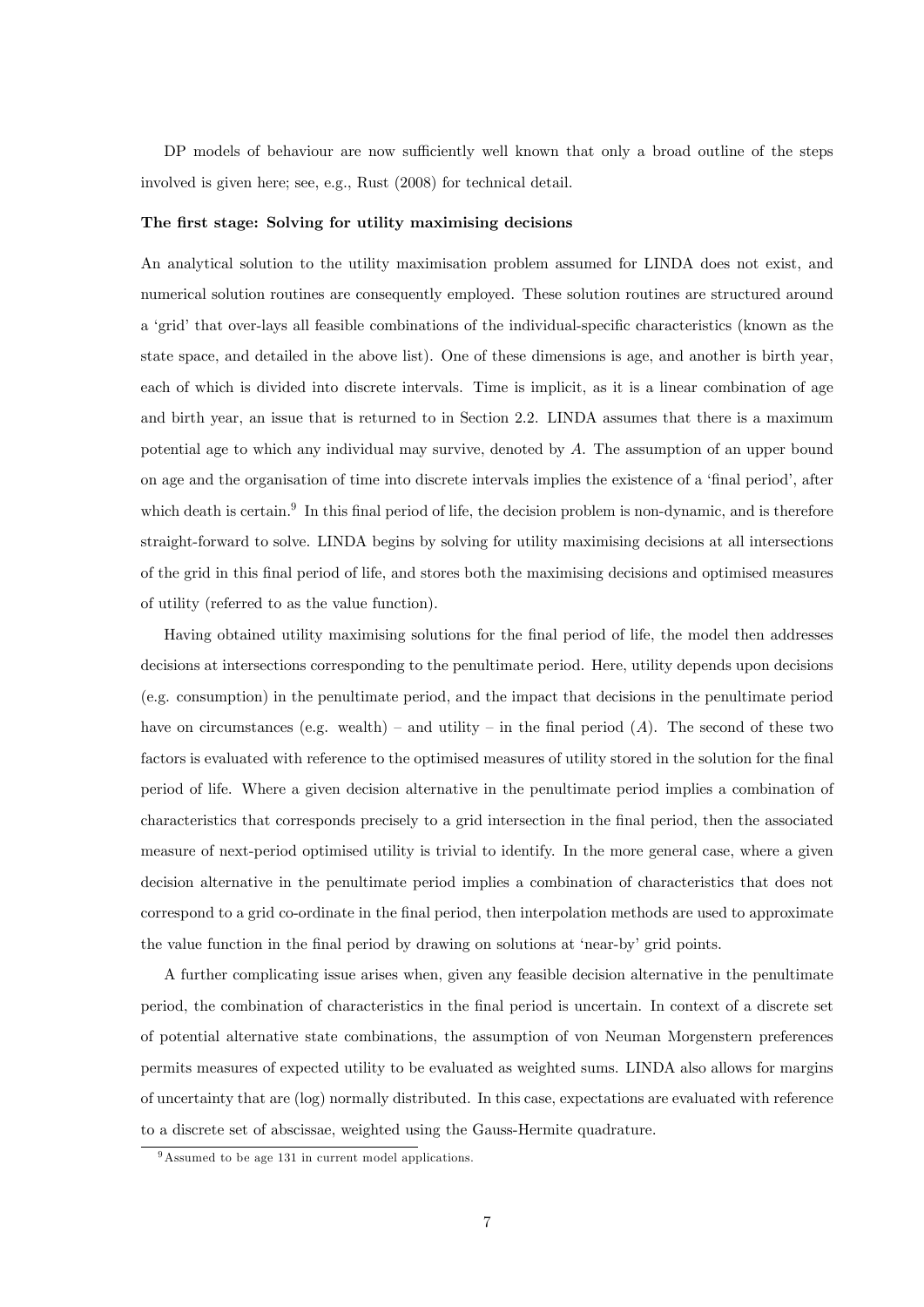The above routines allow expected utility in the final period of life to be evaluated for any given decision alternative in the penultimate period. Numerical search routines are used to identify decision combinations that maximise expected lifetime utility at all intersections of the grid that correspond to the penultimate period of life. These maximising decisions and the associated measures of utility are stored by LINDA, and the solution to the lifetime decision problem then proceeds recursively to all earlier periods of life. A brief example of this approach is provided in Appendix C.

#### The second stage: Simulating a population through time

Having solved for utility maximising behavioural responses at grid nodes as described above, the lifecourses of individual benefit units are simulated by 'running them through the grids'.

Model projections begin with detailed micro-data that describe the characteristics (state variables) of a cross-sectional sample of adults and their benefit units observed at a given point in time (the ëreference periodí). All adults are represented, including those in co-habitating relationships, so that some circumstances for couples are represented twice (once for each spouse) in the simulated data. The model starts by identifying a single 'reference adult' for each benefit unit. In the case of singles, the reference adult is simply the adult benefit unit member. In the case of couples, if one spouse is identified as previously accessing their pension wealth but the other has not, then the reference adult is set to the spouse who has previously accessed their pension. Otherwise, the reference adult is defined as the spouse with the highest wage potential. Model projections for each benefit unit then proceed with reference to the characteristics of the respective reference adult.

Having loaded in data for the reference cross-section, the model projects characteristics that are exogenous of all decisions that refer to solutions to the utility maximisation problem. These ëexogenousí characteristics include: interest rates, age, time of death, education status, health status, relationship status, age and number of dependent children, disability status of dependent children, carer status, and employment sector. Simulation of exogenous characteristics is relatively fast, and the model consequently simulates the full set, saving only data for characteristics that have been requested for analysis. Where an exogenous characteristic is omitted from the requested simulation, the model continues to save 'working variables' (e.g. simulation random draws), to facilitate replication of results in contexts where alternative sets of characteristics are included for analysis.

Characteristics that are not exogenous are simulated jointly by the model. The micro-data that are fed into the model allow the benefit unit of each reference adult to be located within the grid structure that is described in the preceding subsection. Any decisions that are requested to be generated on the basis of solutions to the utility maximisation problem are read off from the grids, where interpolation methods are employed to identify decisions when circumstances do not lie precisely on a considered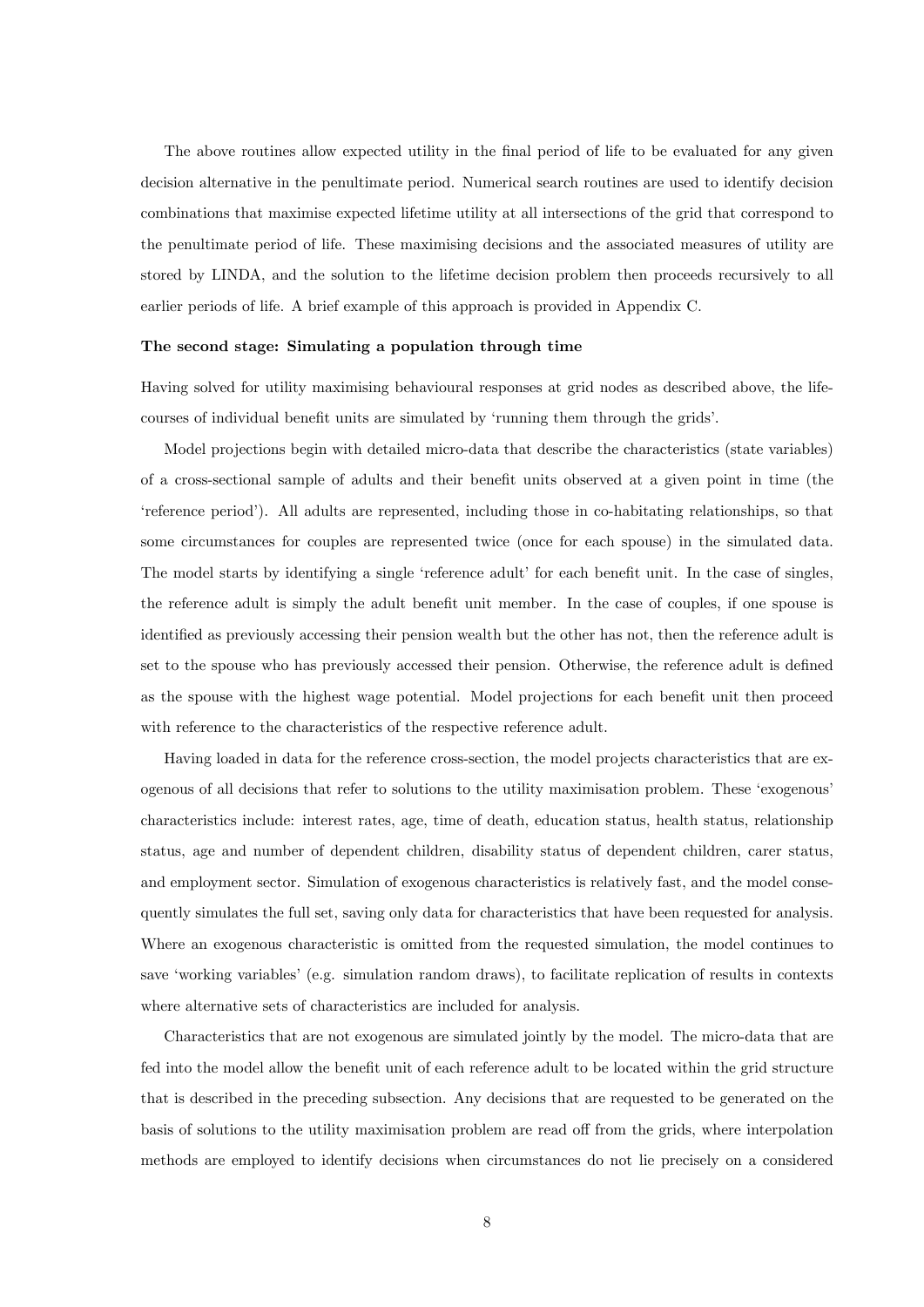grid point. Given each adult's characteristics and the behaviour of their respective benefit unit, their characteristics can be aged one period forward, based on the processes that govern each characteristicís intertemporal variation. Where these processes depend upon stochastic terms, random draws are taken from their defined distributions in a process that is common in the microsimulation literature (sometimes referred to as Monte Carlo simulation).

Similar methods are used to project benefit unit circumstances backward through time, subject to two additional complications. First, it is necessary to ensure that projected decisions satisfy incentive compatibility conditions. Suppose, for example, that the model starts with a given set of benefit unit characteristics at time t. Given an initial guess concerning the benefit unit's decisions at time  $t - 1$ , similar methods to those used to project circumstances forward through time can be used to identify the benefit unit's characteristics to the start of period  $t - 1$ . It is then necessary to check that the characteristics that have been projected to time  $t - 1$  for the benefit unit are consistent with the guess made about the benefit unit's decisions at time  $t - 1$ ; this is the 'incentive compatibility' element of the problem. If the initial guess concerning the benefit unit's decisions at time  $t - 1$  are found to be incompatible with the solution obtained to the utility maximisation decision, then a search is performed to ensure incentive compatibility.

Secondly, some characteristics display intertemporal persistence that cannot be captured using a simple rule concerning transitions between adjacent years. Child birth, for example, is generally more prevalent among couples than singles, the birth of a child can be expected to influence subsequent transition rates for relationship formation/dissolution, and a child generally remains a dependent of (at least) one parent for many years. These inter-relationships all complicate joint projections of marriage and dependent children backward through time. Similarly decisions concerning the timing of access to pension wealth are made once and are persistent thereafter, which complicates the search routine required to ensure incentive compatibility that is referred to above. In cases where intertemporal persistence complicates backward projections, the model uses search routines to identify projections that are consistent with the set of characteristics observed in the reference cross-section.

#### 2.2 Projecting the population cross-section through time

Variation between the conditions faced by different individuals is commonly decomposed into time, cohort, and age effects. DP models of savings and labour supply typically focus upon the evolving circumstances of individual birth cohorts, in which case the cohort effect is the same for all treated individuals, and time and age can be reduced to a single state (characteristic) due to the linear dependence that exists between the three (time  $=$  age  $+$  birth year). Extending a traditional (birth) cohort specific DP model to project a population cross-section through time consequently requires one addi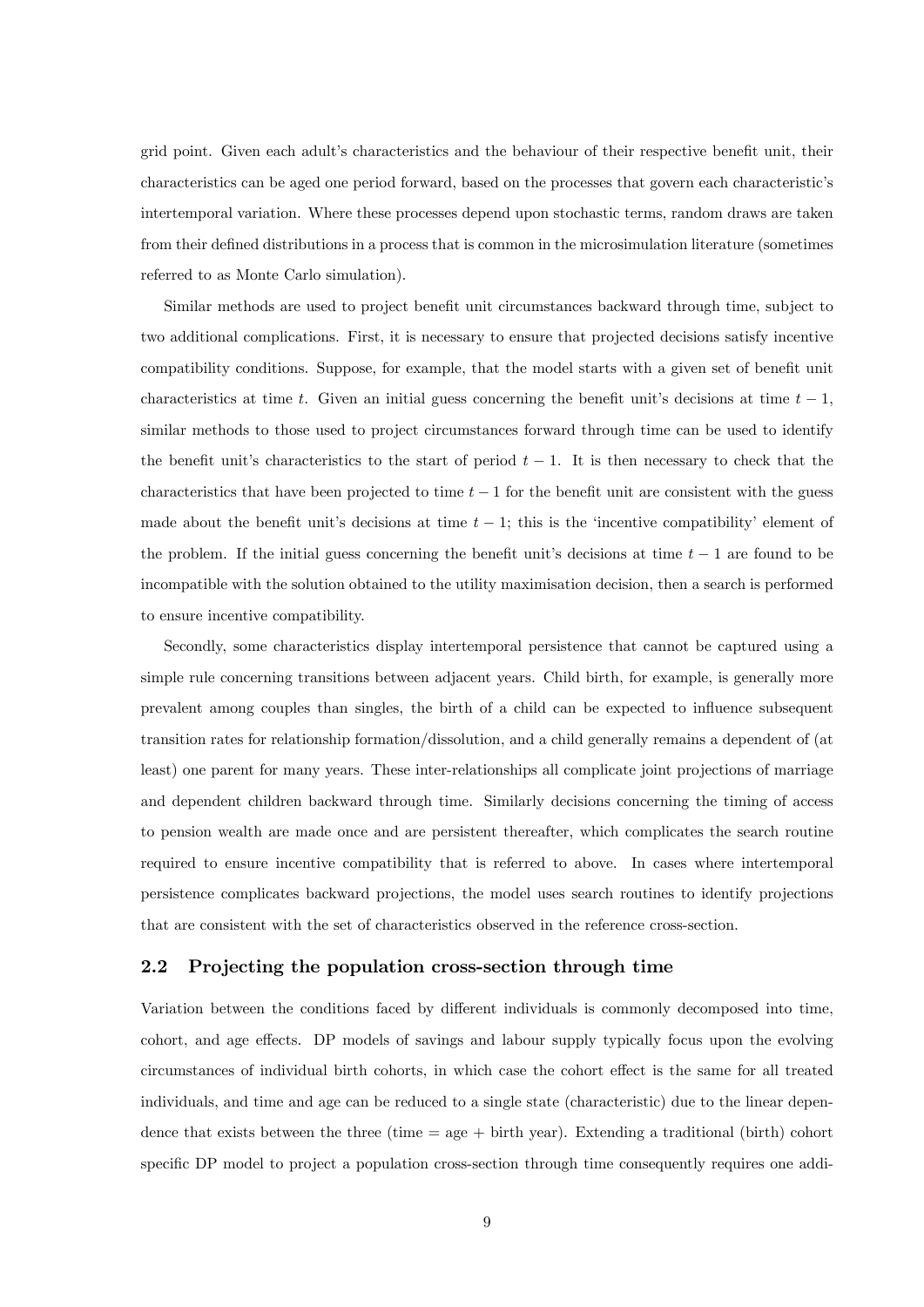tional dimension to be included in the state space of the decision problem. This dimension is referred to here as the birth year.

Differences by birth year have been integrated into almost every aspect of the model structure, reflecting important differences between birth cohorts that are reported in survey data. Survival rates have improved substantially for older people during the last four decades, which has important implications for measures of fiscal sustainability and savings adequacy. At the same time, there has been a distinct weakening of domestic partner relationships (including the rise of cohabitation) and falling fertility rates, influencing (equivalised) earnings potential and consumption needs. Set against these sustained demographic trends are the broad range of labour and capital market characteristics that vary over the economic cycle. Chief among these are variations in labour market conditions (including rates of pay and unemployment) and credit market conditions (including returns to capital and the cost of debt). A birth cohort's relative advantage often depends upon the timing of economic up-swings and down-swings during its life course. Similarly, transfer policy has exhibited substantial variation with time, reflecting changes in public attitudes toward the welfare state. These differences can all be explicitly represented in LINDA.

Having defined variation between birth cohorts, it is also necessary to define how the variation is incorporated into the lifetime decision problem. The approach adopted here is designed to reflect the underlying nature of intertemporal evolution of the policy environment. The smooth temporal transitions that have been observed for each of the demographic factors upon which the model depends – survival rates, marriage rates, rates of marital dissolution, and fertility rates – motivates the assumption that individuals exercise perfect foresight over the respective rates to which they will be subject. This is not to say that an individual is assumed to exercise perfect foresight regarding the out-turn of their own circumstances. Although an individual is assumed to be uncertain about the precise timing of their death, for example, they are assumed to forecast with precision the death rate of their respective birth cohort. Such assumptions are standard in the associated DP literature.

It would be inappropriate to apply the same assumption of perfect foresight to the 'economic factors' that are projected by the model – interest accruing to assets  $/$  debt, wage rates, transfer policies, and unemployment rates  $\overline{\phantom{a}}$  due to the temporal volatility exhibited by these factors. This proposition is motivated by more than the theoretical inconsistencies that would otherwise arise in relation to agent expectations. From a technical perspective, the interpolation methods that are used to evaluate the position of individuals for whom an explicit solution to the lifetime decision problem is not obtained assume that reference may reasonably be made to 'near-by' individuals (for whom a solution is obtained). This assumption becomes increasingly prescriptive as the volatility between 'near-by' individuals widens. We therefore employ individually tailored methods to simulate each 'economic factor'.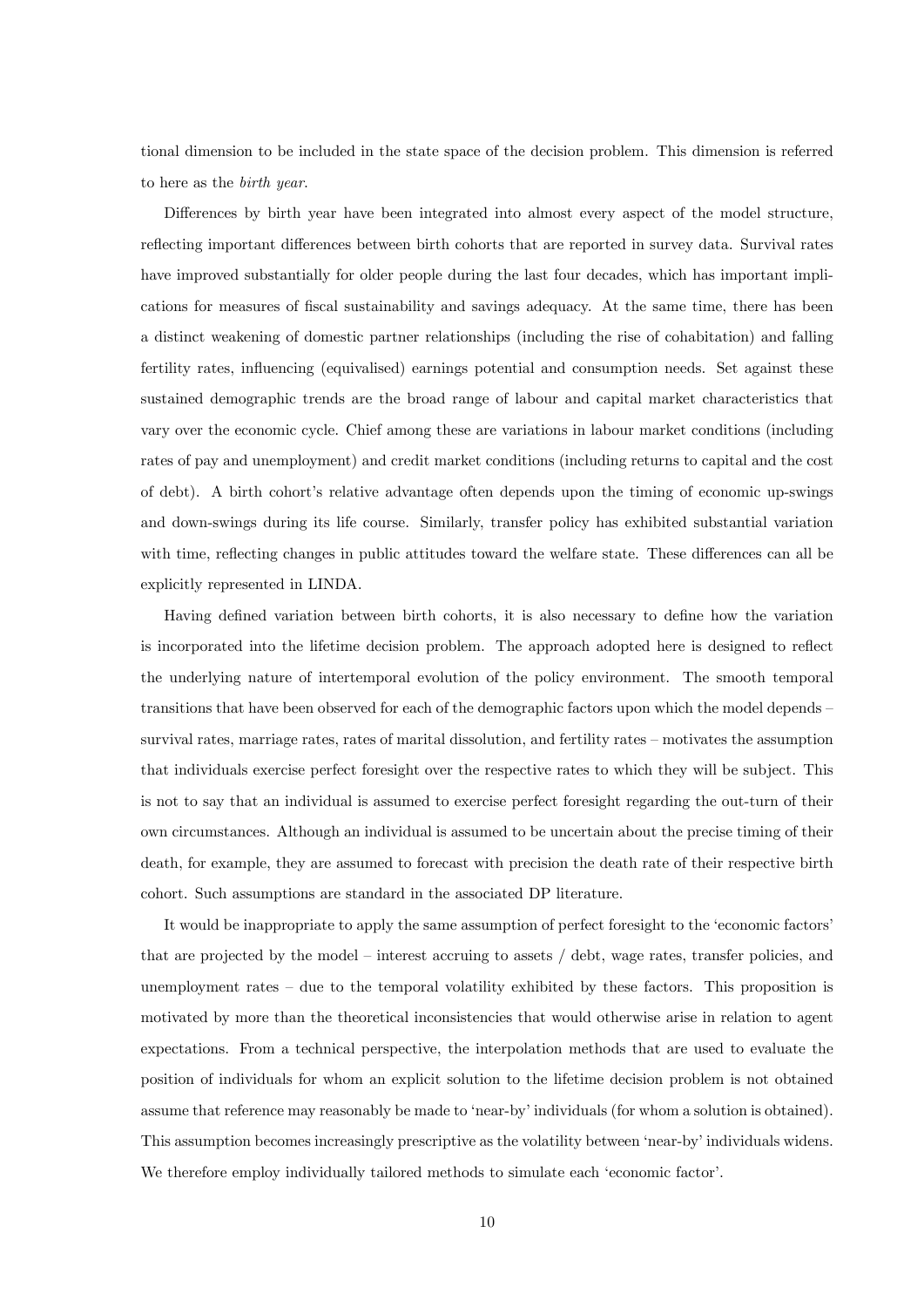It is assumed that future returns to risky assets and wage rates are fundamentally uncertain, and this uncertainty is explicitly accounted for when evaluating agent expectations (consistent with the associated literature). Accounting for uncertainty in this way is, however, computationally demanding, and we do not therefore extend the approach to interest charges on safe assets and debt, unemployment rates, or transfer policies. Rather, we assume that individuals from all birth cohorts expect that they will be subject to the same interest rates on safe assets and debt, and the same (age/education/healthdependent) rates of unemployment. That is, for example, that all birth cohorts are assumed to expect that they will be subject to the same unemployment rate if they are a graduate of good health aged 43, which could reasonably be set equal to the average unemployment rate for healthy 43 year old graduates reported by survey data. Nevertheless, LINDA projects the population on observed time-varying rates of return and unemployment, in contradiction of the assumption that individuals expect these to remain constant through time. Conceptually, we assume that people may be aware of the temporal variation of unemployment rates, for example, but choose not to take this variation into account when planning for the future. We refer to this alternative approach as 'substantively rational'.

The final economic factor that is allowed to vary between birth cohorts is transfer policy. The influence of transfer policy on benefit unit budgets is comprised of two key components in the model. The first is a highly flexible 'tax and transfer function' that is capable of capturing much of the detail of transfer policy as it is applied in practice. The second is random variation, implemented through a tax residual. The tax residual is designed to correct for differences between simulated and sample moments of disposable income, representing measurement error, and differences between the model tax and welfare structure and policy as it was applied. Any policy variation between birth cohorts that works through the tax function is assumed to be fully anticipated when evaluating agent expectations. It might be sensible, for example, to assume that agent expectations take into account planned increases in the State Pension Age, or trend growth in income tax thresholds. In contrast, individuals are assumed to take no account of any effects that the tax residual may have on their circumstances when evaluating expected lifetime utility. Hence, taxes are simulated in a way that falls somewhere between the approaches adopted for demographic factors on the one hand (where variation between birth cohorts is fully anticipated), and unemployment rates on the other (where variation between birth cohorts  $-$  if it is accommodated  $\overline{\phantom{a}}$  is unanticipated).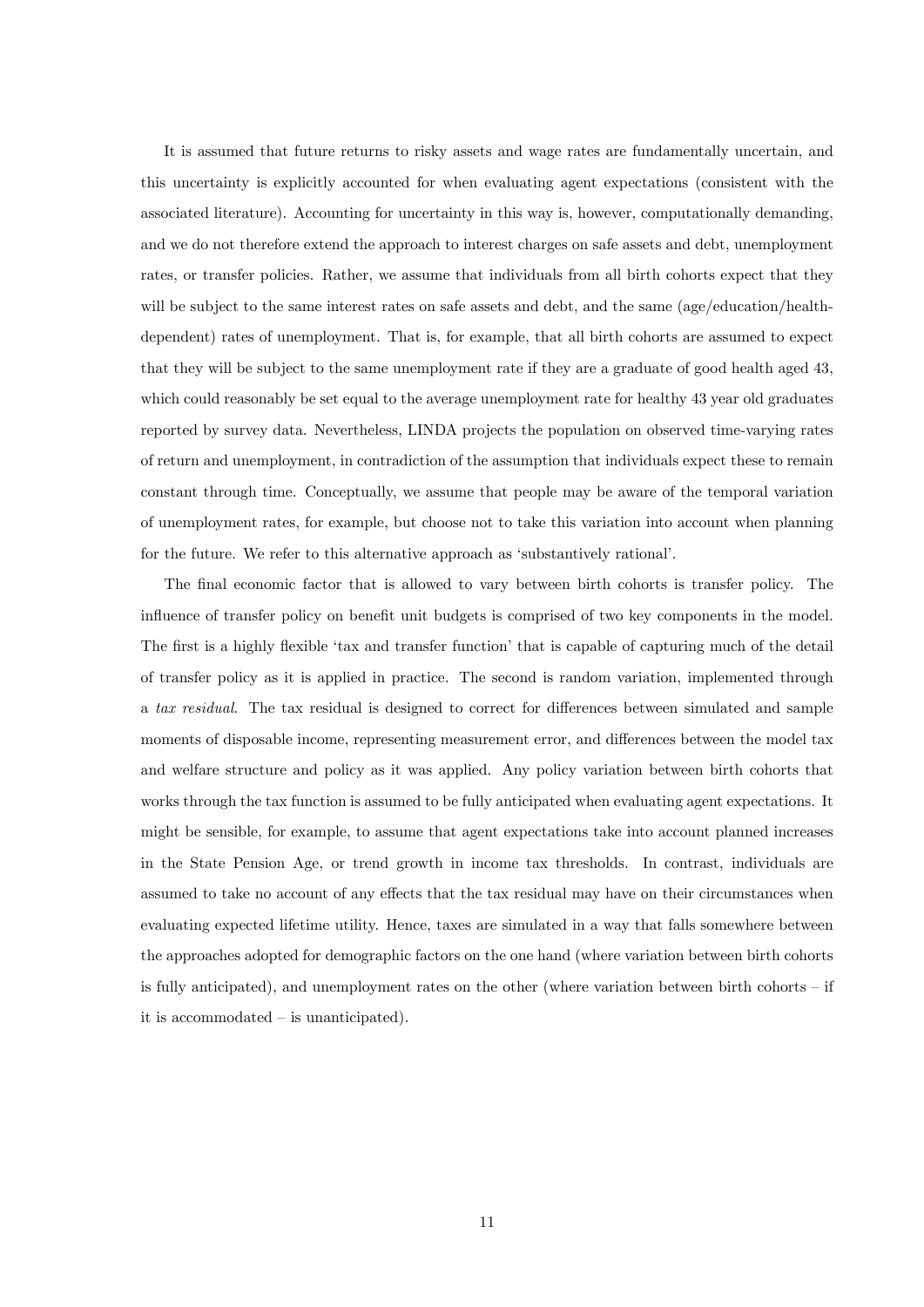### 3 The Preference Relation

Expected lifetime utility of reference adult i, with birth year b, at age  $a$  is described by the time separable function:

$$
U_{i,a} = \frac{1}{1-\gamma} \left\{ u \left( \frac{c_{i,a}}{\theta_{i,a}}, l_{i,a} \right)^{1-\gamma} + \Delta_{i,a} + \right.+ E_{a,b} \left[ \beta_1 \beta_0 \left( \phi_{1,a}^b u \left( \frac{c_{i,a+1}}{\theta_{i,a+1}}, l_{i,a+1} \right)^{1-\gamma} + (1-\phi_{1,a}^b) \zeta_1 \left( \zeta_0 + w_{i,a+1}^+ \right)^{1-\gamma} \right) + \right.+ \beta_1 \beta_2 \sum_{j=a+2}^A \beta_0^{j-a} \left( \phi_{j-a,a}^b u \left( \frac{c_{i,j}}{\theta_{i,j}}, l_{i,j} \right)^{1-\gamma} + (1-\phi_{j-a,a}^b) \zeta_1 \left( \zeta_0 + w_{i,j}^+ \right)^{1-\gamma} \right) \right\}
$$
(1)

where  $\gamma > 0$  is the (constant) coefficient of relative risk aversion;  $E_{a,b}$  is the expectations operator for any individual aged a from birth year b; A is the maximum potential age;  $\beta_0$ ,  $\beta_1$ , and are discount factors;  $\phi_{j-a,a}^{b}$  is the probability of someone from birth year b living to age j, given survival to age  $a; c_{i,a} \in \mathbb{R}^+$  is discretionary composite non-durable consumption of the benefit unit of individual i at age a;  $l_{i,a} \in [0,1]$  is the proportion of benefit unit time spent in leisure;  $\theta_{i,a} \in R^+$  is the benefit unit's adult equivalent size based on the "revised" or "modified" OECD scale;  $\Delta_{i,a}$  represents the influence of decision costs on utility; the parameters  $\zeta_0$  and  $\zeta_1$  reflect the "warm-glow" model of bequests; and  $w_{i,a}^+ \in R^+$  is liquid net wealth when this is positive and zero otherwise.

The labour supply decision (if it is included in the model) is assumed to be made between discrete alternatives. No upper limit is imposed on the number of discrete alternatives, so that the labour decision can made to approach a continuous margin.<sup>10</sup> Where adults are explicit, then a separate labour supply decision is allowed for each adult. Otherwise, modelled benefit units choose labour supply in a similar fashion to single adults. Where health is explicit, then labour supply options can be constrained to reflect work-limiting conditions and carer responsibilities. We return to discuss labour supply in Section 4.

The modified OECD scale assigns a value of 1.0 to the benefit unit reference person,  $0.5$  to each additional benefit unit member over age 13, and 0.3 to each child aged 13 and under. This scale is currently the standard for adjusting incomes in European Union countries. It is included in the preference relation to reflect the important influence that benefit unit size has been found to have on the timing of consumption (e.g. Attanasio & Weber (1995) and Blundell et al. (1994)).<sup>11</sup> Similarly, decision costs are included in the preference relation to allow the model to reflect behavioural rigidities that have been cited as important for understanding retirement savings decisions (e.g. Choi et al. (2003)

<sup>&</sup>lt;sup>10</sup> The search routine used to identify utility maximising labour supply decisions searches over all feasible employment alternatives, implying that increasing employment options can substantively increase computation times.

<sup>11</sup>An empirical study by Fernandez-Villaverde & Krueger (2006) of US data from the Consumer Expenditure Survey suggests that roughly half of the variation observed for lifetime household consumption can be explained by changes in household size, as described by equivalence scales. See Balcer & Sadka (1986) and Muellbauer & van de Ven (2004) on the use of this form of adjustment for household size in the utility function.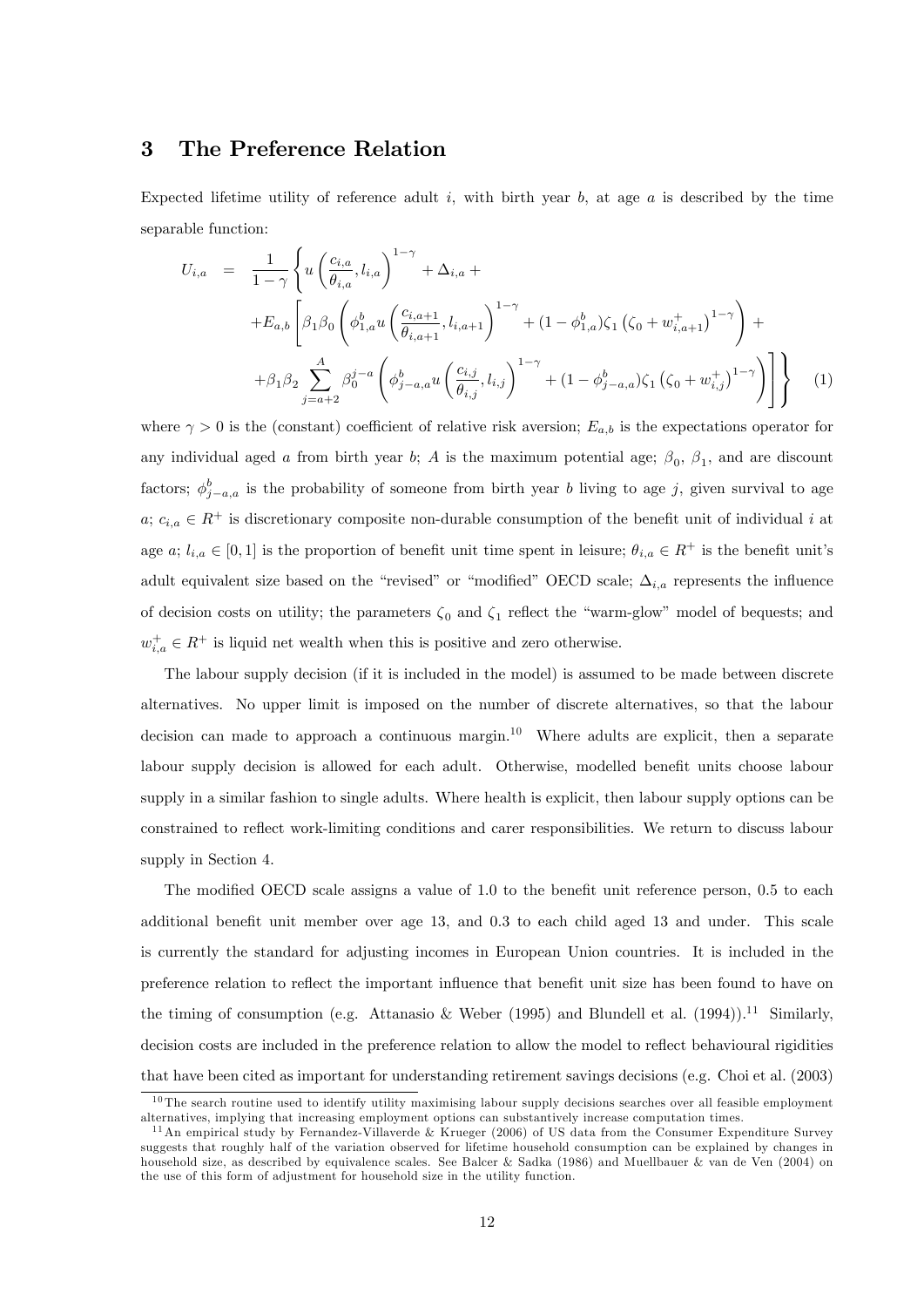and Carroll et al. (2009) for the US and McKay (2006) for the UK). These costs are accommodated by reducing the value of  $\Delta$  whenever behaviour deviates from pre-assigned default options in relation to private pensions and Individual Savings Accounts.

The model incorporates an allowance for behavioural myopia, through its assumption of quasihyperbolic preferences following Laibson (1997). Such preferences are interesting because they are time inconsistent, giving rise to the potential for "conflict between the preferences of different intertemporal selves" (Diamond & Köszegi (2003), p. 1840). Furthermore, the model assumes that all discount parameters are the same for all individuals, and are time invariant. It also assumes that benefit units are aware of any time inconsistency that their preferences display, a condition sometimes referred to as ësophisticated myopiaí. These limitations rule out a number of interesting behavioural phenomena, including the capacity of the model to reflect systematic population heterogeneity with respect to temporal biases (e.g. Gustman & Steinmeier (2005)), and procrastination (e.g. OíDonoghue & Rabin (1999)). Such effects could be accommodated without a qualitative increase in computational burden. Nevertheless, they are omitted here because the limited empirical analysis that we have conducted has failed to reveal important behavioural margins that such effects would help to explain. This is one principal research thread that we hope to pursue during the next few years.

The warm-glow model of bequests simplifies the utility maximisation problem, relative to alternatives that have been considered in the literature.<sup>12</sup> Including a bequest motive in the model raises the natural counter-party question of who receives the legacies that are left. We return to this issue in Section 6.

A Constant Elasticity of Substitution function was selected for within period utility,

$$
u\left(\frac{c_{i,a}}{\theta_{i,a}}, l_{i,a}\right) = \left(\left(\frac{c_{i,a}}{\theta_{i,a}}\right)^{(1-1/\varepsilon)} + \alpha^{1/\varepsilon} l_{i,a}^{(1-1/\varepsilon)}\right)^{\frac{1}{1-1/\varepsilon}}
$$
(2)

where  $\varepsilon > 0$  is the elasticity of substitution between equivalised consumption  $(c_{i,a}/\theta_{i,a})$  and leisure  $(l_{i,a})$ within each year. The constant  $\alpha > 0$  is referred to as the utility price of leisure. The specification of intertemporal preferences described by equations (1) and (2) is standard in the literature, despite the contention that is associated with the assumption of time separability (see Deaton & Muellbauer (1980), pp. 124-125, or Hicks (1939), p. 261). This speciÖcation of preferences implicitly assumes that characteristics which affect utility, but are not explicitly stated, enter the utility function in an additive way.

 $12$  See, for example, Andreoni (1989) for details regarding the warm-glow model.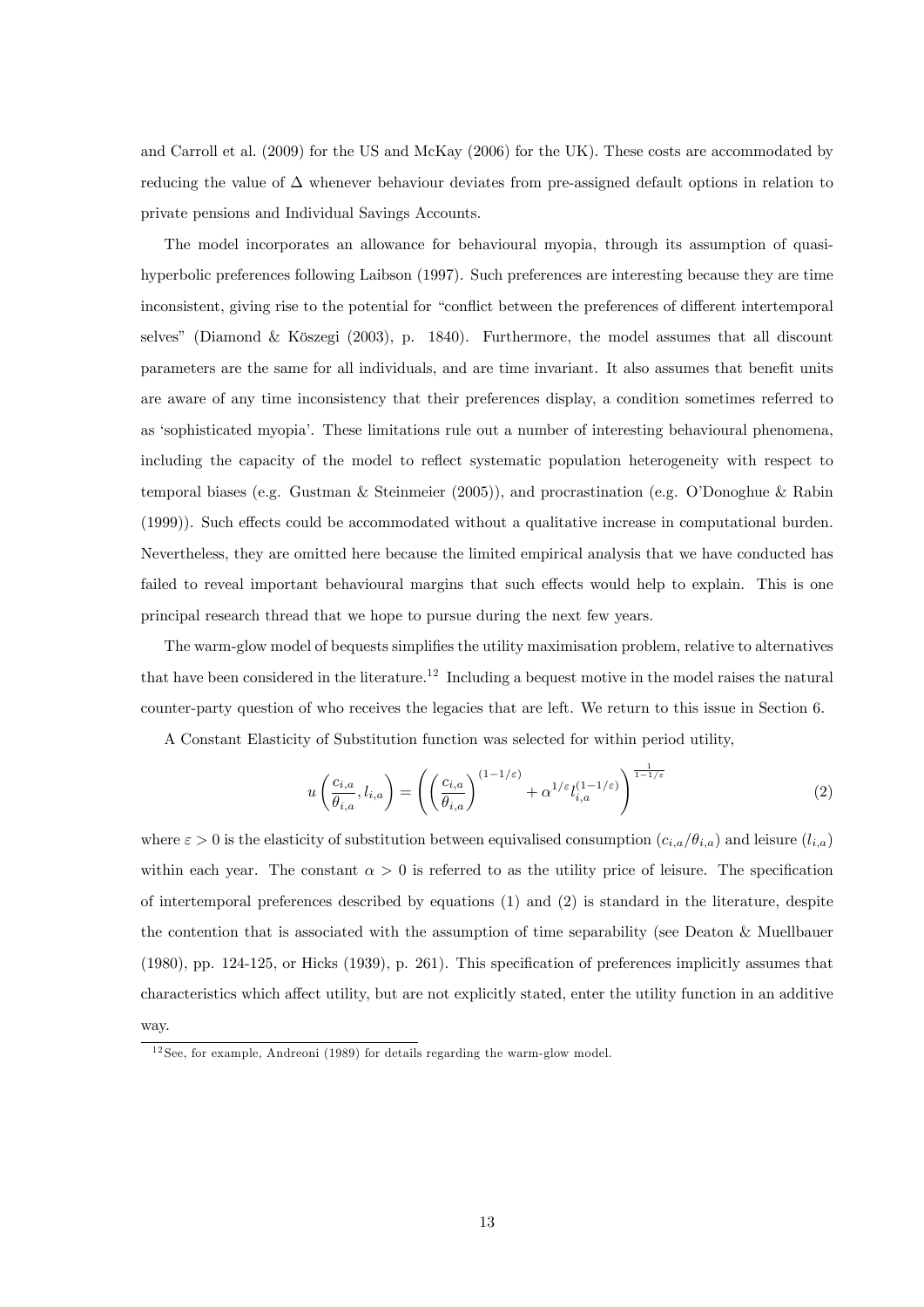## 4 Labour Income Dynamics

Earnings are modelled at the benefit unit level, and are described by:

$$
g_{i,a} = \max (h_{i,a}, h_{a,t}^{\min}) \lambda_{i,a}
$$
  
\n
$$
\lambda_{i,a} = \lambda_{i,a}^o \lambda_{i,a}^{emp} \lambda_{i,a}^{ret} \lambda_{i,a}^{ngh} \lambda_{i,a}^{hlth}
$$
\n(3)

where  $h_{i,a}$  defines benefit unit i's latent wage at age a,  $h_{a,t}^{\min}$  is the (statutory) minimum wage,  $\lambda^o$  is an adjustment factor to allow for uncertain wage offers,  $\lambda^{emp}$  adjusts for (endogenous) labour supply decisions,  $\lambda^{ret}$  is the impact on earnings of taking up private pension income,  $\lambda^{ng}_{i,a}$  is a factor to account for wage premia accruing to alternative (sub-tertiary) education levels, and  $\lambda_{i,a}^{hlth}$  is a factor to account for health status. Each of these alternative factors is described below.

#### Latent wages, h

In most periods, latent wages are assumed to follow the stochastic process described by the equation:

$$
\log\left(\frac{h_{i,a}}{m_{i,a}}\right) = \psi_{i,a-1} \log\left(\frac{h_{i,a-1}}{m_{i,a-1}}\right) + \kappa_{i,a-1} \frac{(1 - l_{i,a-1})}{(1 - l_{ft})} + \omega_{i,a-1}
$$
(4a)

$$
m_{i,a} = m(n_{i,a}, ed_{i,a}, sctr_{i,a}, a, b)
$$
\n
$$
(4b)
$$

$$
\psi_{i,a} = \psi(n_{i,a}) \tag{4c}
$$

$$
\kappa_{i,a} = \kappa(n_{i,a}, a) \tag{4d}
$$

$$
\omega_{i,a} \sim N\left(0, \sigma_{\omega}^2\left(n_{i,a}, ed_{i,a}, sctr_{i,a}\right)\right) \tag{4e}
$$

where the parameters  $m(.)$  account for wage growth, which in turn depend on relationship status  $n_{i,a}$ , education  $ed_{i,a}$ , self-employment / public / private sector state  $sctr_{i,a}$ , age a, and birth year b.  $\psi(.)$ accounts for time persistence in earnings,  $\kappa(.)$  is the return to another period of experience,  $(1 - l_{ft})$ is the leisure cost of full-time employment by all adult benefit unit members, and  $\omega_{i,a}$  is an identically and independently distributed benefit unit specific disturbance term. The variance  $\sigma_{\omega}^2$  is defined as a function of relationship, education, and employment sector. The only exceptions to equation (4a) are when a reference adult changes their education status (see Section 10), or changes employment sector. In these alternate cases, a new random draw is taken from a log-normal distribution, the mean and variance of which are specific to the benefit unit's age, birth year, relationship, education, and the sector into which they have recently entered.

The form of equation (4a) has a number of desirable properties that motivated its selection. It is a parsimonious wage specification that has been explored at length in the literature (e.g. Sefton  $\&$  van de Ven (2004)). It requires the addition of just two state variables to the decision problem  $(h, \omega)$ , only one of which is uncertain  $(\omega)$ . The appearance of the m (.) terms on both sides of equation (4a) helps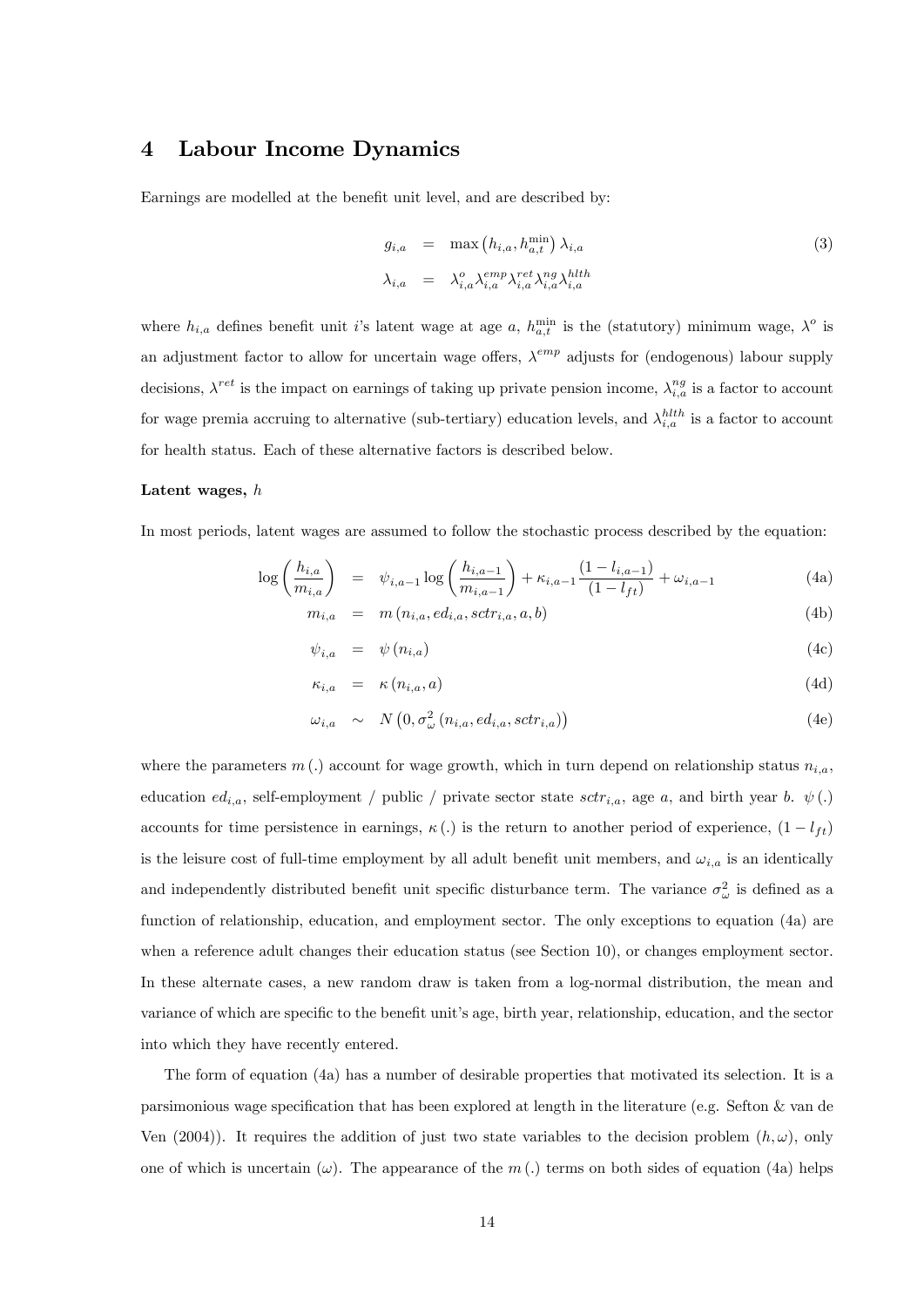to simplify parameterisation of the model. Increasing  $m_{i,a}$  by 3 percentage points, for example, will ceteris paribus increase  $h_{i,a}$  by 3 percentage points without also feeding through to increase  $h_{i,a+1}$  (a property that is lost if the  $m(.)$  terms are replaced by a single factor on the right-hand-side of equation 4a). Finally, we have found that the addition of an experience effect to the wage equation can help to match the model to the age profile of labour supply (e.g. Sefton  $\&$  van de Ven (2004)). Increasing the experience effect acts to increase the cost of leisure early in the working lifetime, which off-sets the low instantaneous wages that are often observed to accrue to young workers.

#### Minimum wage,  $h^{\min}$

The minimum wage allows for a floor to be imposed, with reference to the hourly wage rate. This floor is specified so that it can differ relative to four age thresholds. Each age-specific minimum wage rate can be defined to growth through time at different rates defined by the user.

#### Wage offers,  $\lambda^o$

Wage offers are included in the model to allow for the possibility of (involuntary) unemployment among employees (self-employed are unaffected), which we have found to be important in matching the model to rates of employment during peak working years. Separate wage offers can be allowed for both the reference adult and their spouse (if one exists). Receipt of a wage offer is modelled as uncertain between one period and the next, subject to age, education, health, and relationship specific probabilities  $p^o\left(n_{i,a},ed_{i,a},health_{i,a}^j,a\right)$ . If a wage offer is received by an individual,  $\lambda_{i,a}^o=1$ , then benefit unit income responds to their labour supply decision. If a wage offer is not received by an individual,  $\lambda_{i,a}^o = 0$ , then any labour that the respective individual supplies returns no labour income to the benefit unit, implying non-employment where working incurs a leisure penalty.<sup>13</sup>

As discussed in Section 2.2, the solution to the lifetime decision problem assumes that benefit units expect that the probability of a low wage offer is age, relationship, health, and education specific, but is time invariant (as  $p^o$  is defined above). When a population is simulated through time, however, allowance is made for historical variation in unemployment rates to reflect observed fluctuations through the economic cycle.

#### Employment,  $\lambda^{emp}$

Each discrete labour alternative  $l_{i,a}$ , which can vary by carer status,  $carer_{i,a}$ , is associated with its own factor,  $\lambda^{emp}$  ( $l_{i,a}$ , care $r_{i,a}$ ). It is usual to define  $\lambda^{emp}$  to be an increasing function of labour supply, and the factor is scaled so that full-time employment of all adult members implies  $\lambda^{emp} = 1$ . It is assumed

 $13$ It is assumed that the disutility from a year of employment is more than sufficient to off-set the experience effect on latent wages.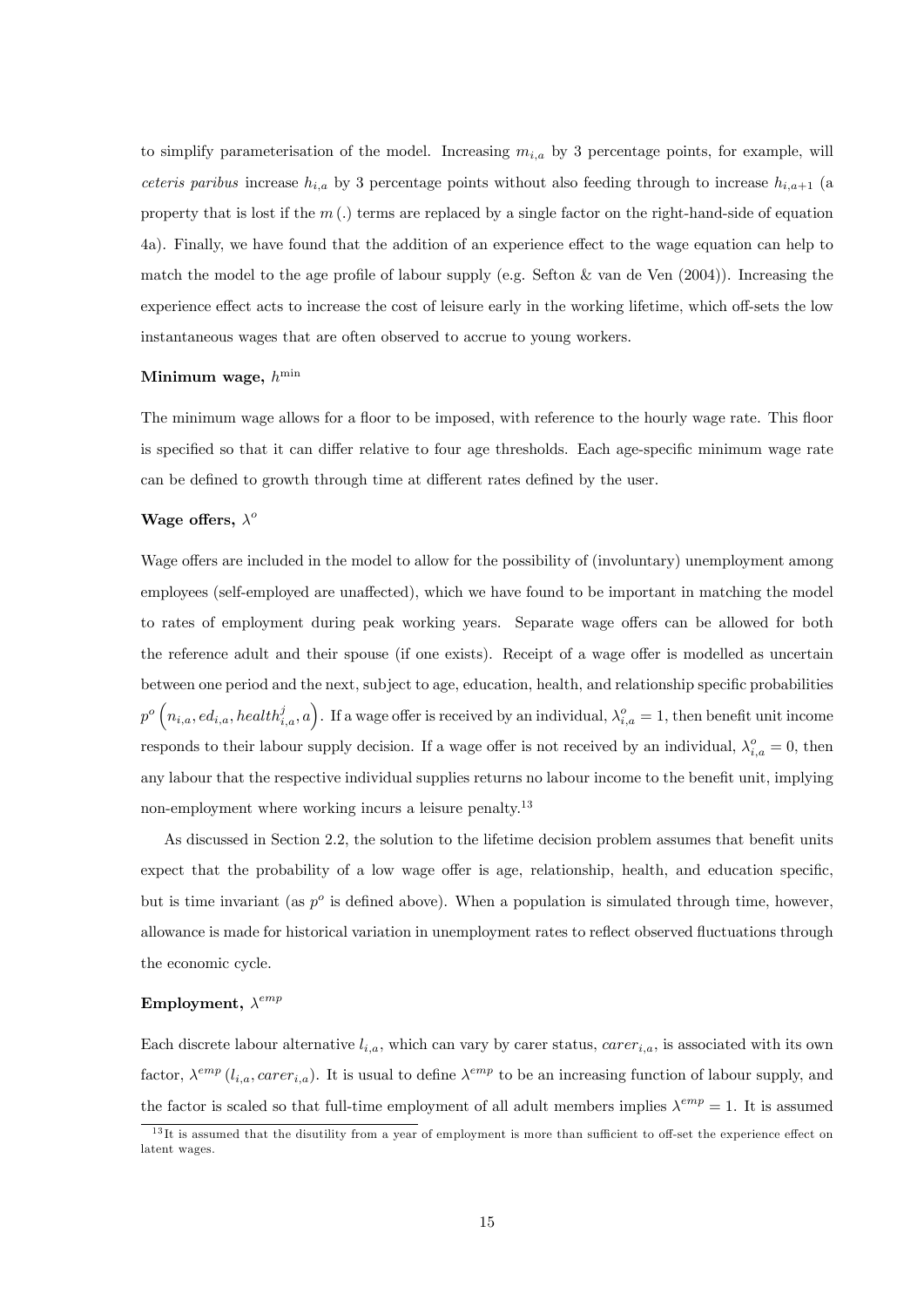that the benefit unit reference person has the highest wage potential of any adult in the benefit unit. The relationship described by  $\lambda^{emp} (l_{i,a})$  permits each adult's share of benefit unit labour income,  $g_{i,a}^j$ , to be evaluated from total benefit unit labour income:  $g_{i,a}^j = \lambda^{emp} \left( l_{i,a}^j \right) / \lambda^{emp} (l_{i,a}) \cdot g_{i,a}$ .

#### Pension take-up,  $\lambda^{ret}$

It is possible to impose wage penalties on benefit units that have started to draw upon their private pension wealth. This is allowed for in the model through the addition of a fixed factor adjustment applied to the benefit unit's latent wage,  $\lambda_{i,a}^{ret} < 1$  if the benefit unit has accessed their pension wealth.

#### Non-tertiary education,  $\lambda^{ng}$

The model can account for up to five alternative education states for each simulated adult, referring to the highest qualification held (see Section 10). The influence on wages of educational differences between those with and without tertiary education are managed through the evolution of latent wages and wage offers, as described by the entry of  $ed_{i,a}$  variable in equation (4a) and  $p^o$ . In contrast, all individuals with sub-tertiary education are assumed to be subject to the same relationship governing intertemporal evolution of latent wages. The influence of different sub-tertiary education states on wages is accommodated both through variation in the probability of low wage offers  $-p^{\circ}$  – and through the term  $\lambda_{i,a}^{ng}$ , which is designed to reflect the wage premia accruing to alternative levels of sub-tertiary education. These wage premia are permitted to vary by age and through time.

#### Health status,  $\lambda^{hlth}$

The model can account for up to ten alternative health conditions for each simulated adult. The influence on wages of health is accommodated both through variation in the probability of low wage offers  $-p^o$  – and through the term  $\lambda_{i,a}^{hlth}$ , which is designed to reflect the wage penalties associated with limiting health conditions. These wage penalties are permitted to vary by age and through time.

#### 4.1 Simulating latent wages backward through time

Simulating latent wages backward through time following the process described by equation (4a) is complicated by the implied non-zero covariance between  $\omega_{i,a-1}$  and  $h_{i,a}$ . It is necessary to take this correlation into account to maintain increasing variances with age, which are commonly evident in survey data. To do this, we assume a linear regression specification between  $\omega_{a-1}$  and log  $(h_a)$ , so that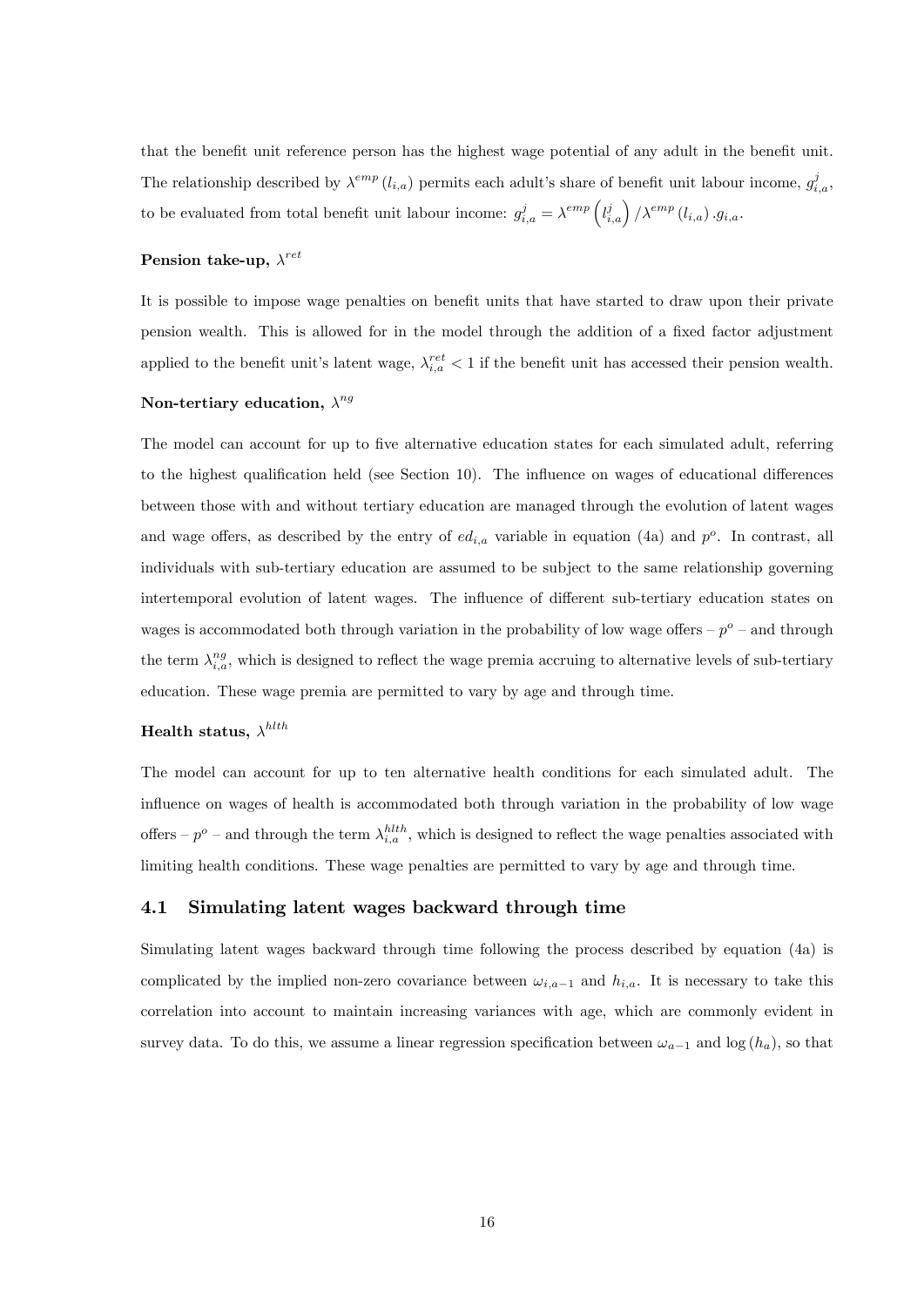$h_{i,a-1}$  is given by:

$$
\log(h_{a-1}) = \log(m_{a-1}) + \frac{\log\left(\frac{h_a}{m_a}\right) - \left(\kappa_{a-1}\frac{(1-l_{a-1})}{(1-l_W)} + \hat{\omega}_{a-1}\right)}{\psi_{a-1}}
$$
(5a)

$$
\hat{\omega}_{a-1} = \frac{\sigma_{\omega}^2}{\sigma_a^2} \left( \log \left( h_a \right) - \mu_a \right) + \eta_{a-1} \tag{5b}
$$

$$
\eta_{a-1} \sim N\left(0, \frac{\sigma_{\omega}^2 \left(\sigma_a^2 - \sigma_{\omega}^2\right)}{\sigma_a^2}\right) \tag{5c}
$$

where  $\mu_a$  and  $\sigma_a^2$  are the mean and variance of log latent wages at age  $a, \sigma_a^2 \geq \sigma_{\omega}^2$ , and individual specific indicators have been dropped for simplicity. This specification makes use of the observation that the covariance between  $\omega_{a-1}$  and  $\log(h_a)$ ,  $cov(\omega_{a-1}, h_a) = \sigma_{\omega}^2$ . If experience effects are omitted from the analysis  $(\kappa = 0)$ , then equation (4a) describes a standard regression-toward-the-mean model of earnings (e.g. Creedy (1985)), and we can set  $\mu_a = \log(m_a)$ . Substituting this restriction into equation (5) and re-arranging, we obtain:

$$
\log (h_{a-1}) - \mu_{a-1} = \frac{\left(1 - \sigma_{\omega}^2 / \sigma_a^2\right) \left(\log (h_a) - \mu_a\right) - \eta_{a-1}}{\psi_{a-1}}
$$

which clarifies the dampening influence that allowing for  $cov(\omega_{a-1}, h_a) = \sigma_{\omega}^2$  has on the dispersion of  $h_{a-1}.$ 

## 5 Employment Sector

Three employment sectors can be distinguished in the model: self-employment, public sector employees, and private sector employees. Employment sector is modelled at the benefit unit level, in common with the approach taken to simulate labour incomes. In each simulated period, reference adults of working age and their spouses are jointly assigned an identifier,  $sctr_{i,a} = \{0, 1, 2\}$ , equal to 0 for self-employed, 1 for private sector employee, and 2 for public sector employee. Any employment that adult benefit unit members engage in during a period is assumed to be in the relevant sector of employment. Transitions between employment sectors are uncertain from one period to the next, with the probability of change stored either in the form of transition matrices or a multinomial logit equation. These probabilities are designed to respond to the reference adult's age, prevailing employment sector, and (in the case of multinomial logit specification) the year of observation.

Individuals in different employment sectors are treated identically, with four exceptions. First, as discussed in Section 4, each of the three employment sectors has its own set of parameters governing wage growth,  $m$ , and volatility,  $\omega$ . Secondly, whereas employees in the private and public sectors may be subject to the risk of a low wage offer, self-employed are not. Thirdly, if private pensions are included for analysis, then individuals in different employment sectors can be subject to different terms regarding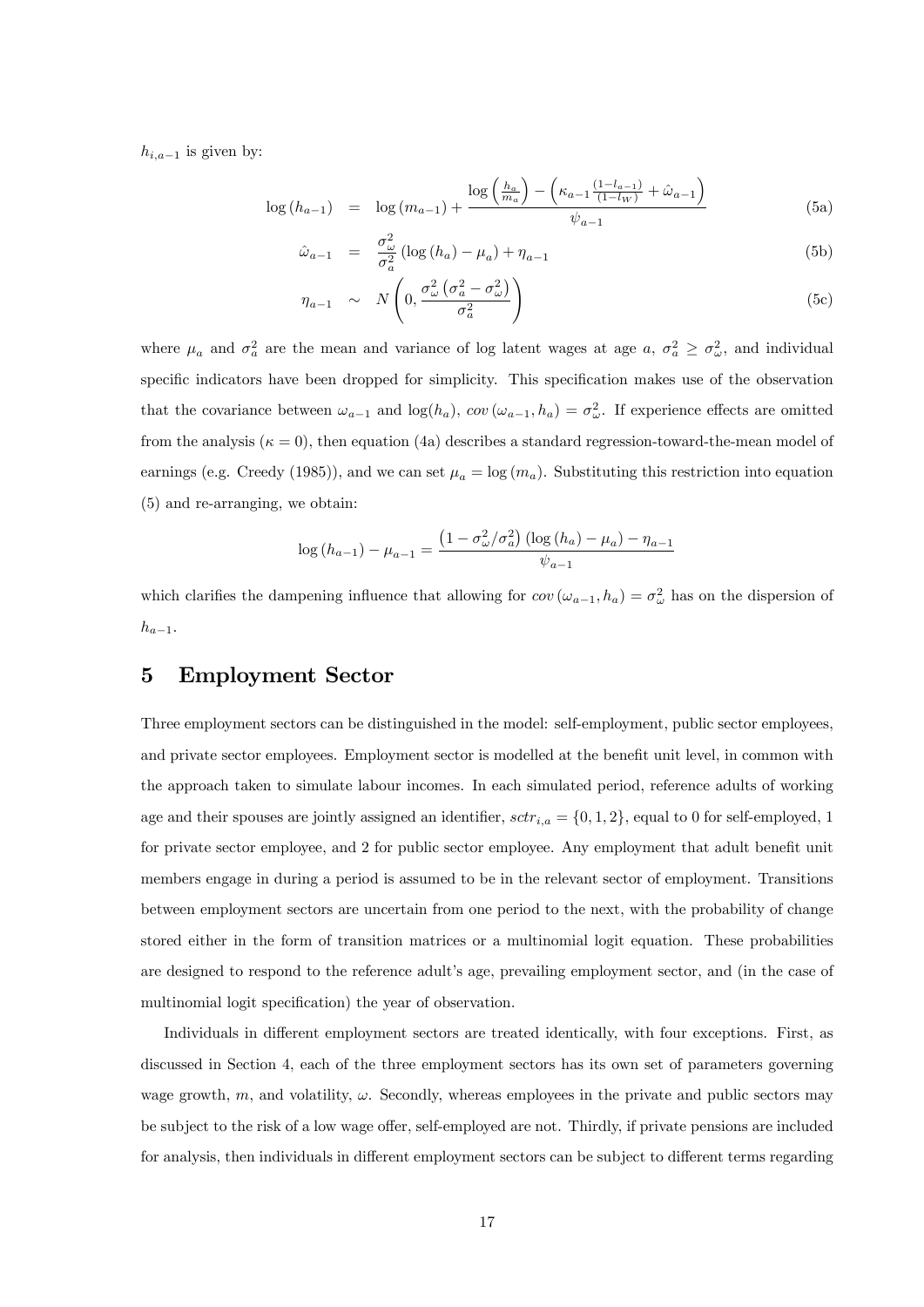private and employer pension contribution rates. These pensions are described in Section 9. Finally, a separate "own business" asset can be included for the self-employed in the model.

#### 5.1 Own business wealth

If an own-business asset is included for analysis, then a fixed proportion of benefit unit earnings during each period of self-employment,  $\pi^{ob}$ , is assumed to be invested in the asset, paid out of pre-tax income. Own-business assets attract a rate of return  $r_t^{ob}$  that can be uncertain. When returns are uncertain, then they are assumed to be perfectly correlated with returns to risky liquid assets  $r^r$ . Own business wealth  $w^{ob}$  consequently evolves following:

$$
w_{i,a}^{ob} = r_{t-1}^{ob} w_{i,a-1}^{ob} + \pi^{ob} g_{i,a-1}^{ob} + k_{i,a}^{ob}
$$
  

$$
\ln (r_t^{ob}) \sim N \left(\mu_{ob} - \frac{\sigma_{ob}^2}{2}, \sigma_{ob}^2\right), corr(r_t^{ob}, r_t^r) = 1
$$
 (6)

where  $g_{i,a}^{ob} = g_{i,a}$  if  $sctr_{i,a} = 0$  and zero otherwise,  $corr(.)$  denotes the correlation coefficient, and  $k_{i,a}^{ob}$ represents capital-transfers into the own-business asset (negative when there are out-flows). The only departure from equation  $(6)$  is when a reference adult is identified as suffering a divorce, in which case a fixed factor adjustment is used to divide the own-business wealth between the reference adult and their spouse.

The assumption that own business wealth is illiquid during the period of self-employment requires  $k_{i,a}^{ob} = 0$  for all periods other than those in which the benefit unit transitions out of self-employment. Denote  $k_{i,a}^{end} = k_{i,a}^{ob}$  when a benefit unit transitions out of self-employment  $(sctr_{i,a} = 0; sctr_{i,a+1} > 0)$ , and  $k_{i,a}^{begin} = k_{i,a}^{ob}$  when it transitions into self-employment  $(sctr_{i,a} > 0; sctr_{i,a+1} = 0)$ . It is useful to assume that all newly self-employed benefit units hold zero net equity in their own businesses,  $w_{i,a}^{ob} = k_{i,a}^{begin} = 0$ , as this ensures that any wealth held in the own business asset at the end of a selfemployment episode is assessable for capital gains tax. At the end of an episode of self-employment, all own-business assets are converted into liquid net wealth;  $k_{i,a}^{end} = -\left(r_{t-1}^{ob}w_{i,a-1}^{ob} + \pi^{ob}g_{i,a-1}^{ob}\right)$ . An important distinction between the forward and backward projections for own-business assets is that the value of  $k_{i,a}^{end}$  is derived as a product of simulating benefit unit circumstances between the reference period and age a in the forward projections, but must be imputed for the backward projections.

The backward projections impute  $k_{i,a}^{end}$  in a way that is designed so that  $k_{i,a-T^{ob}}^{begin} \simeq 0$ , where  $T^{ob}$ is the duration of the relevant episode of self-employment. To do this, the model takes advantage of the fact that the self-employment state of each benefit unit is simulated exogenously (see Section 2.1), which permits  $T^{ob}$  to be evaluated when a benefit unit first enters a self-employment episode in the backward projections. The model then approximates the aggregate value of own business wealth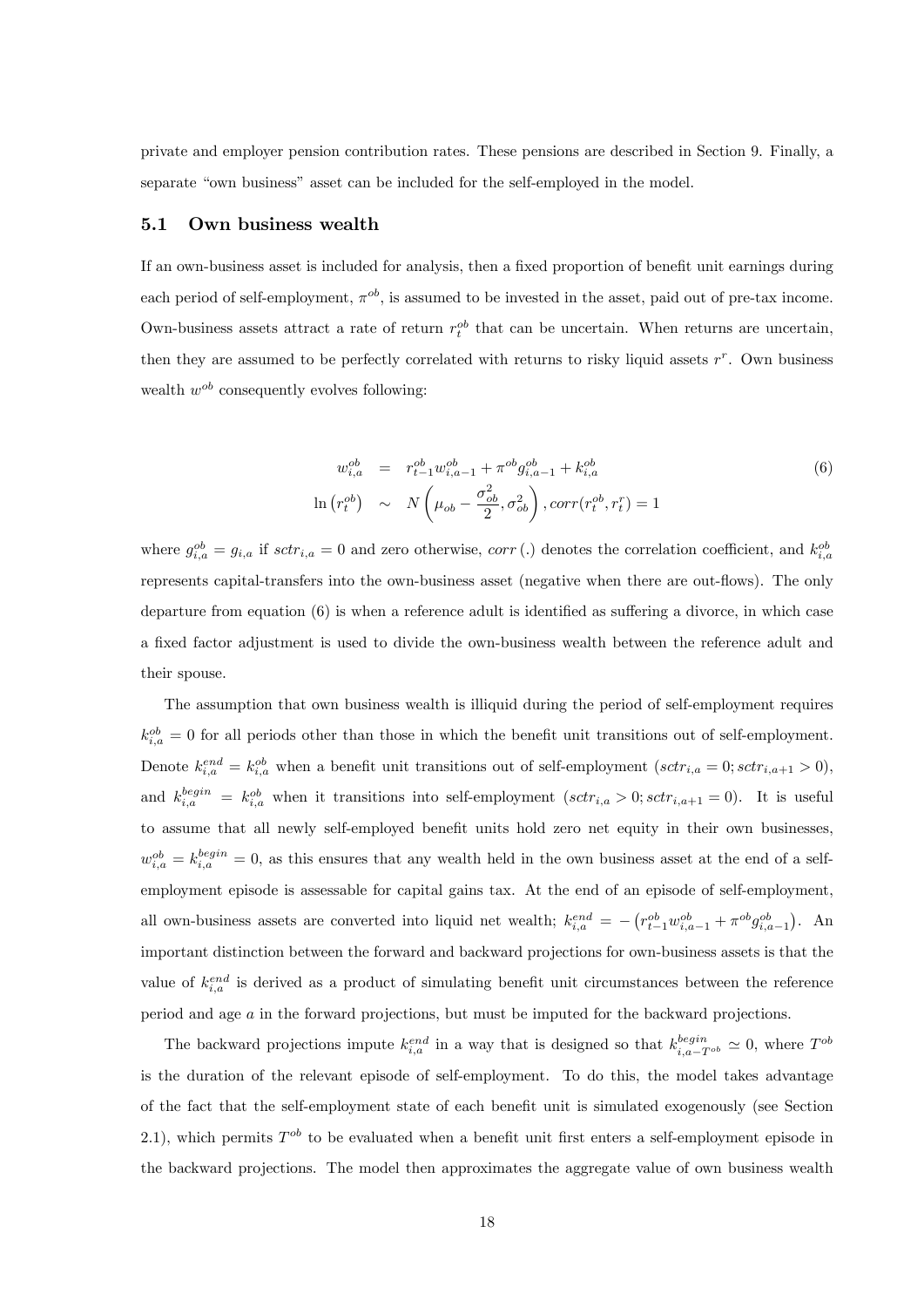that would be held at the end of the episode if own business wealth were zero at the beginning of the episode,  $k^{end} (k^{begin} = 0)$ , by multiplying the time spent in the episode by the benefit unit's prevailing latent wage and the (exogenous) accrual rate;  $\hat{k}_{i,a}^{end} = T^{ob} \pi^{ob} g_{i,a-1}^{ob}$ . In this case,  $k_{i,a}^{end}$  will tend to overpredict  $k^{end} (k^{begin} = 0)$  to the extent that latent wages grow during the period of self-employment, and where the earnings potential is limited by the receipt of low wage offers or less than full take-up of employment. In contrast,  $\hat{k}^{end}_{i,a}$  will tend to under-predict  $k^{end} (k^{begin} = 0)$  to the extent that it omits associated investment returns and fails to reflect any decline in the latent wage during the period of self-employment. Any mis-match between  $\hat{k}^{end}_{i,a}$  and  $k^{end} (k^{begin} = 0)$  is ignored for the purposes of simulating capital gains tax in the backward projections.

### 6 The Budget Constraint

Equation (1) is maximised, subject to an age specific credit constraint imposed on liquid net wealth,  $w_{i,a} \ge D_a$  for benefit unit i at age  $a$ .<sup>14</sup> In context of income uncertainty, and a preference relation where marginal utility approaches infinity as consumption tends toward zero, rational individuals will never choose to take on debt equal to or greater than the discounted present value of the minimum potential future income stream that they face (however unlikely that stream might be). This rule is used to define  $D_a$ , subject to the additional constraint that all debts be repaid by age  $a_D \leq A^{15}$  Intertemporal variation of  $w_{i,a}$  is, in most periods, described by the simple accounting identity:

$$
w_{i,a} = w_{i,a-1} + \tau_{i,a-1} + ur_{i,a-1}^h - c_{i,a-1} - ndc_{i,a}^x + k_{i,a-1} + B_{i,a-1}
$$
\n
$$
(7)
$$

where  $\tau$  denotes disposable income,  $ur^h$  is un-realised returns to owner-occupied housing, c is discretionary non-durable composite consumption,  $ndc^x$  is non-discretionary expenditure, k represents net investment flows with other asset classes (i.e. own business assets and Individual Savings Accounts), and  $B_{i,a-1}$  is the value of bequests received.

Non-discretionary costs are included to reflect the view that there exists a basket of goods and services that represent the basic necessities of life, and which individuals therefore exercise little discretion concerning purchase (sometimes referred to as "committed expenditure"). Non-discretionary costs are disaggregated into child care, housing (rent and mortgage interest), health, and 'other' categories of expenditure to facilitate simulation of welfare benefits that make explicit reference to any one of these expenditure categories. Simulated child care costs,  $ndc^c$ , are described as a function of the number and age of dependent children, and of the employment status of the least employed adult benefit unit member. Non-discretionary health costs,  $ndc^h$ , can either be set equal to the value of dedicated welfare

<sup>&</sup>lt;sup>14</sup>Note that  $w_{i,a}^+$  referred to above is related to  $w_{i,a}$ , with  $w_{i,a}^+ = 0$  if  $w_{i,a} < 0$ , and  $w_{i,a}^+ = w_{i,a}$  otherwise.

<sup>&</sup>lt;sup>15</sup> The lower bound  $D_a$  is assumed to be the same for all households, to simplify the interpolation routines that evaluate over variable birth years. Interpolation methods are discussed in Section 14.1.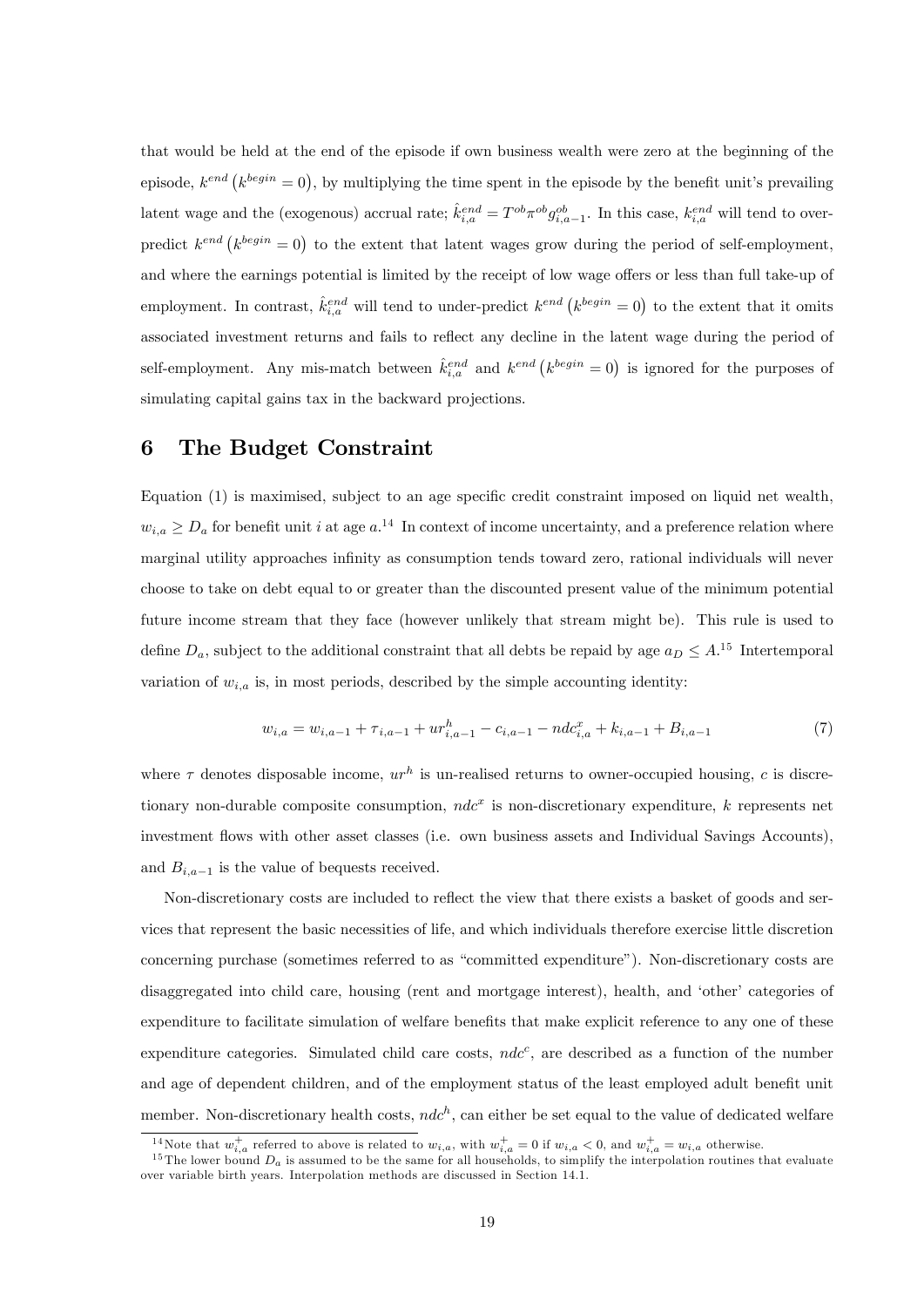benefits generated in respect of recognised health conditions, or to the value of exogenously supplied model parameters. Non-discretionary housing expenditure is comprised of rent and mortgage payments,  $ndc^{hg} = rent + mort$ , and is described in Section 6.2. 'Other' non-discretionary expenditure,  $ndc^o$ , is loosely designed to reflect the minimum expenditure required to participate in society, consistent with standard definitions of poverty. Consumption on other basic necessities is defined in terms of equivalised (non-housing / non-child care / non-health) consumption, and can vary by age and year.

The only potential departures from equation  $(7)$  occur when a benefit unit is identified as accessing pension wealth, or when a reference adult is identified as getting married or incurring a marital dissolution. Wealth effects at the time a benefit unit accesses its pension wealth are discussed in Section 9. In relation to marital transitions, backward projections assume that spouses are identical clones (see Section 11.1 for discussion), so that wealth is halved in context of a dissolution and doubled in context of a formation. In forward projections, spouses are identified from within the simulated sample. A marriage between two simulated singles consequently results in the liquid net wealth of each being combined in the common benefit unit. A divorce is assumed to see liquid net wealth split evenly between each divorcee, whereas widowhood sees all liquid net wealth bequeathed to the surviving spouse.

The methods used to simulate transfer policy and to project returns to liquid net wealth are now described, before describing two incentive compatibility problems that are introduced when wealth is projected backward through time and how each of these problems is accommodated by the model.<sup>16</sup>

#### 6.1 Simulated transfer policy

As the model has been designed to undertake public policy analysis, particular care was taken concerning formulation of the module that simulates the effects of taxes and benefits. The model allows the measures of income accruing to each adult benefit unit member to be accounted for separately, so that it can reflect the taxation of individual incomes that is applied in the UK. The tax function assumed for the model is represented by:

$$
\tau_{i,a} = \tau \left( \begin{array}{c} b, a, n_{i,a}, n_{i,a}^c, health_{i,a}^j, health_{i,a}^c, care_{i,a}^j, sctr_{i,a}, l_{i,a}^j, g_{i,a}^j, \\ hh_{i,a}, mh_{i,a}, wh_{i,a}^h, rent_{i,a}, mort_{i,a}, rr_{i,a}^h, w_{i,a}^{nh,j}, r_{i,a}^{nh}w_{i,a}^{nh,j}, \\ pc_{i,a}^{c,j}, pc_{i,a}^{nc,j}, py_{i,a}^j, k_{i,a}^{ISA}, w_{i,a}^{ISA}, rf_{i,a}^{SA}, ndc_{i,a}^{ch}, \eta_{b,a} \end{array} \right) \tag{8}
$$

which depends on the birth year of the reference adult b; age of the reference adult,  $a$ ; number of adults (relationship status),  $n_{i,a}$ ; number and age of all dependent children, represented by the vector  $n_{i,a}^c$ ; health status of each adult j in the benefit unit, health $i_{i,a}^j$ ; health status of each child, health $i_{i,a}^c$ ; carer status of each adult,  $care_{i,a}^j$ ; employment sector of the benefit unit during the period,  $str_{i,a}$ ; labour supply of each adult,  $l_{i,a}^j$ ; the labour income of each adult,  $g_{i,a}^j$ ; indicator variables for home-

<sup>&</sup>lt;sup>16</sup>The methods used to project wealth forward through time have been thoroughly discussed in the dynamic microsimulation literature, and are not restated here.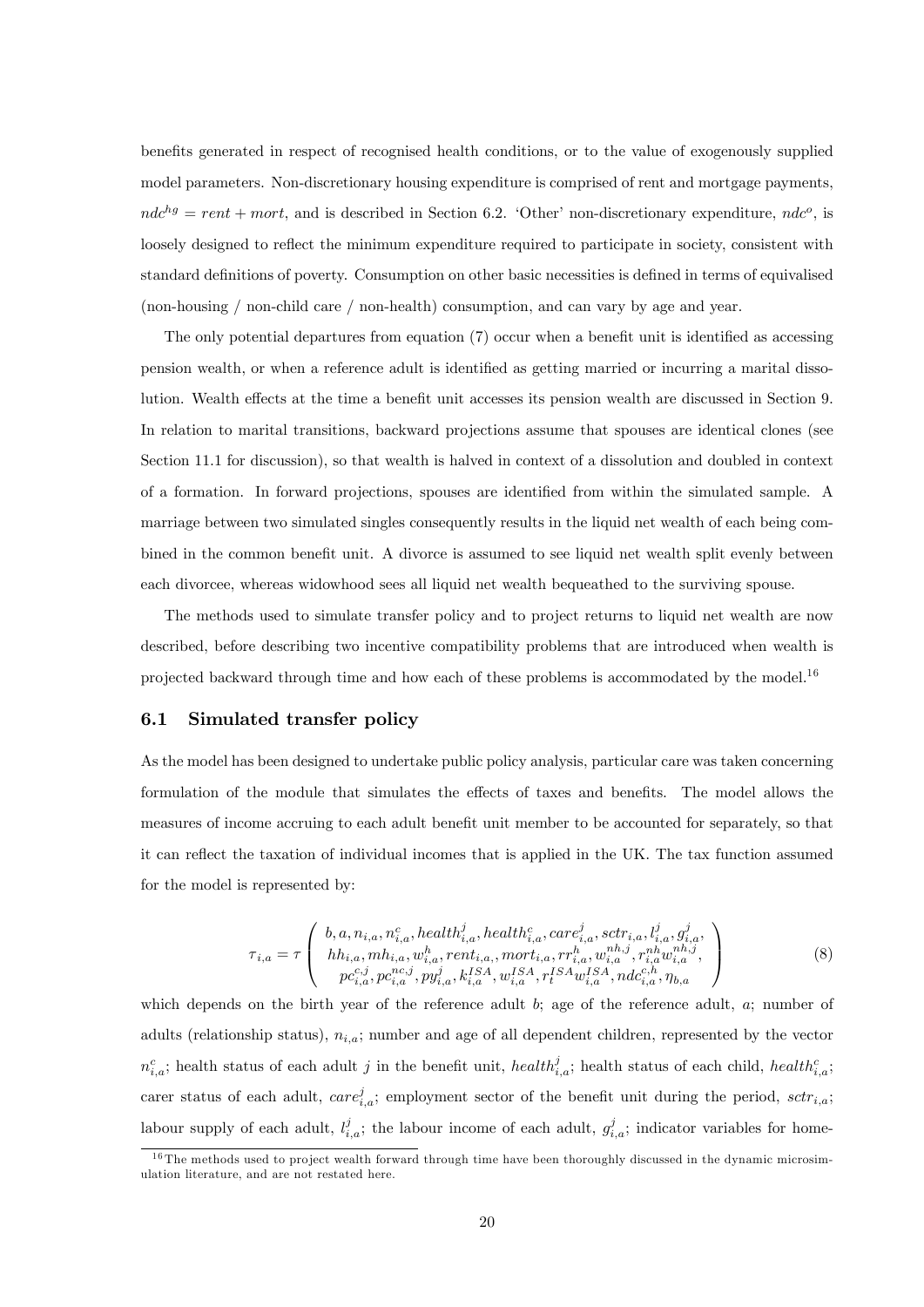owners,  $hh_{i,a}$ , and mortgage holders,  $mh_{i,a}$ ; the net owner-occupied housing wealth held by the benefit unit,  $w_{i,a}^h$ ; the rent paid by non-home-owners, rent<sub>i,a</sub>; the mortgage interest paid by mortgage holders,  $mort_{i,a}$ ; the realised returns to (gross) housing wealth,  $rr^h$ ; the non-housing net liquid wealth held by each adult in the benefit unit,  $w_{i,a}^{nh,j}$ ; the investment return on liquid net wealth of each adult in the benefit unit,  $r_{i,a}^{nh}w_{i,a}^{nh,j}$  (which may be negative); the concessional and non-concessional pension contributions made by each adult in the benefit unit,  $pc_{i,a}^{(n)c,j}$ ; the (retirement) pension income received by each adult in the benefit unit,  $py_{i,a}^j$ ; net contributions to Individual Savings Accounts made during the prevailing year,  $k_{i,a}^{ISA}$  (which may be negative); the wealth held in Individual Savings Accounts by the benefit unit,  $w_{i,a}^{ISA}$ ; the income earned on savings in ISAs,  $r_t^{ISA}w_{i,a}^{ISA}$ ; non-discretionary child care costs,  $ndc_{i,a}^c$ ; non-discretionary health costs  $ndc_{i,a}^h$ ; and the tax residual,  $\eta_{b,a}$ . All of the inputs to the tax function are described in other subsections of this paper.<sup>17</sup>

The form of the tax function described by equation (8) was selected to minimise the computational burden of the utility maximisation problem. Calculating taxes with respect to wealth held at the beginning of a period (as it is here) implies that disposable income is made independent of consumption. This is advantageous when consumption is a choice variable, as it implies that the numerical routines that search for utility maximising values of consumption do not need to evaluate disposable income for each consumption alternative that is tested.

Projecting wealth backward through time introduces two principal complications are introduced when a model is structured to project circumstances backward through time. The first is the incentive compatibility problem that is referred to in the immediately preceding subsection. The second is the difficulty associated with match up random innovations that are assumed to apply through an extensive period of the life course, with individual specific circumstances observed at some advanced age. These are two themes that are returned to in relation to backward projections throughout the paper.

#### 6.2 Dis-aggregating liquid net wealth

Liquid net wealth includes all assets other than those that are otherwise explicitly represented in the model. This composite asset is divided into three sub-categories by the model: net wealth held in owner occupied housing  $w_{i,a}^h \in [0,\infty)$ ; non-housing risky assets  $w_{i,a}^r \in [0,\infty)$ ; and non-housing safe assets  $w_{i,a}^s \in [D, \infty)$ ;  $w_{i,a} = w_{i,a}^h + w_{i,a}^s + w_{i,a}^r$ .

Given a measure of liquid net wealth, the model begins by distinguishing housing from non-housing wealth  $(w^{nh} = w^s + w^r)$ . Although formal modelling of housing investment decisions is analytically feasible (see, e.g. Attanasio et al. (2012)), it is also computationally burdensome. Computational feasibility of the model is maintained by adopting an exogenous procedure for identifying the following

<sup>17</sup> See Appendix C for details.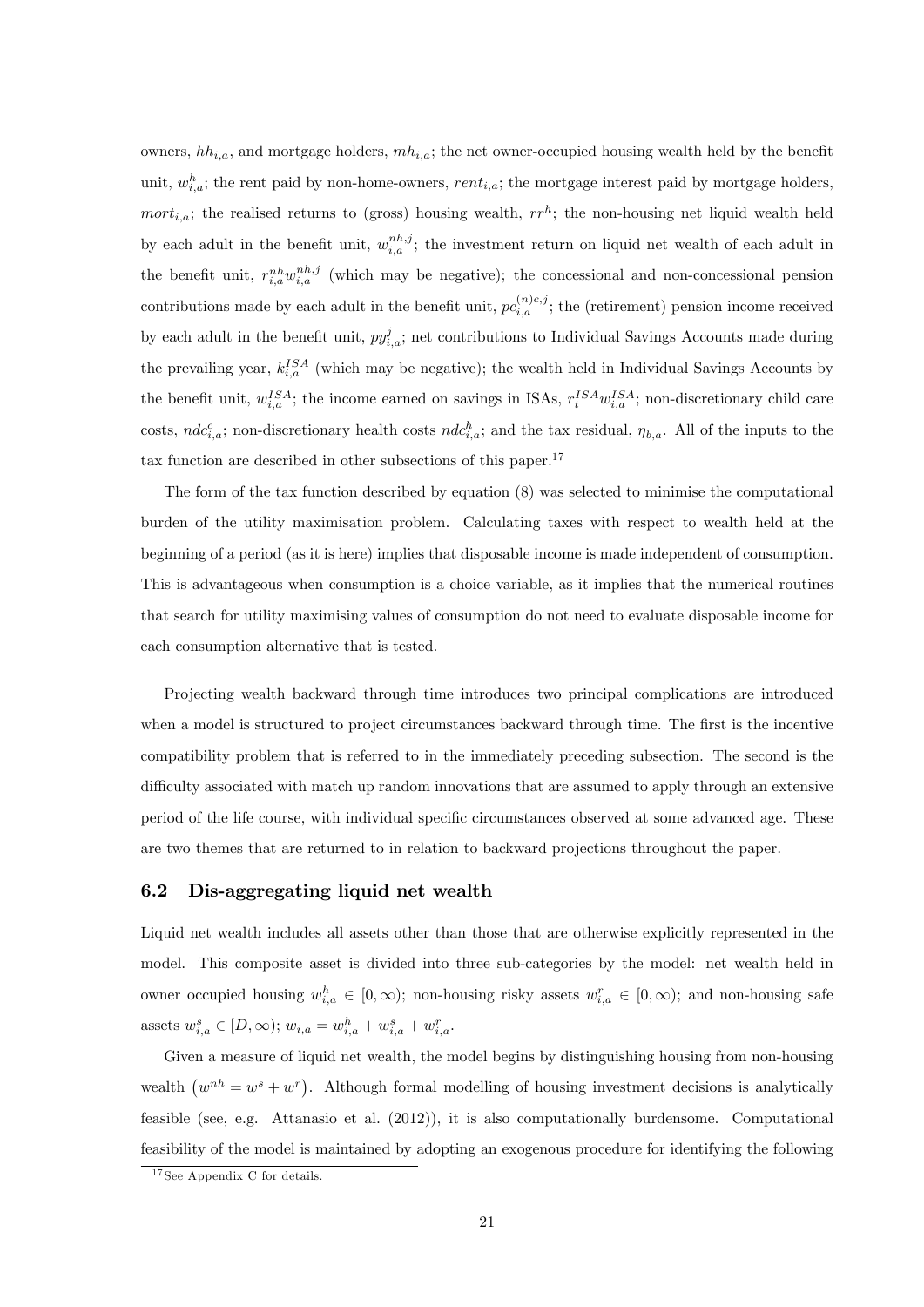housing-related features: home owners  $(hh)$ , mortgage holders  $(mh)$ , net housing wealth  $(w<sup>h</sup>)$ , mortgage debt  $(md^h)$ , gross housing wealth  $(w^h + md^h)$ , realised return on gross housing equity  $(rr^h)$ , unrealised return on gross housing equity  $(ur^h)$ , mortgage interest costs  $(mort)$ , and rent  $(rent)$ . The procedure adopted to identify these characteristics is comprised of 12 steps.

- 1. Identify home-owners, hh: All benefit units with non-pension/non-business wealth  $(w_{i,a} + w_{i,a}^{ISA})$ under a threshold are assumed to not be home owners; all benefit units with non-pension/nonbusiness wealth above a threshold are assumed to be home-owners, and those with wealth between these two thresholds are identified using a logit equation that refers to their non-pension/nonbusiness wealth, marital status, and the age of the reference person. The assumed thresholds grow at a fixed rate through time.
- 2. If home owner, then go to step 3. Otherwise go to step 11.
- 3. Identify mortgage holders,  $mh$ : mortgage holders identified using a logit equation that refers to each benefit unit's non-pension/non-business wealth, marital status, and the age of the reference person.
- 4. Identify net housing equity,  $w^h$ : An age specific proportion of liquid net wealth held in housing is assumed for all home owners.
- 5. If mortgage holder, then go to step 6. Otherwise go to step 8.
- 6. Identify mortgage debt,  $md:$  Each mortgage holder's mortgage value, defined as a multiple of nonpension/non-business wealth, is identified using a linear function of log non-pension/non-business wealth. The slope and intercept of this function are allowed to vary between singles and couples, and the multiple is restricted to values between 0 and 20.
- 7. Identify annual interest charge on mortgage debt, mort: The annual interest change on mortgage debt is evaluated by multiplying the (gross) mortgage value identified in step 6 by an (exogenously assumed) fixed rate of mortgage interest.
- 8. Identify returns to gross housing wealth: Gross housing wealth is assumed to attract an exogenous rate of return. A fixed rate of return is applied for solving the lifetime decision problem, and a year-specific rate is permitted when projecting the population through time (see discussion of 'substantial rationality' in Section 2.2).
- 9. Identify realised and unrealised returns to gross housing wealth, rr and ur: Total return to gross housing wealth identified in step 8 is disaggregated into realised and unrealised components using an age specific ratio, based on the age of the benefit unit reference person.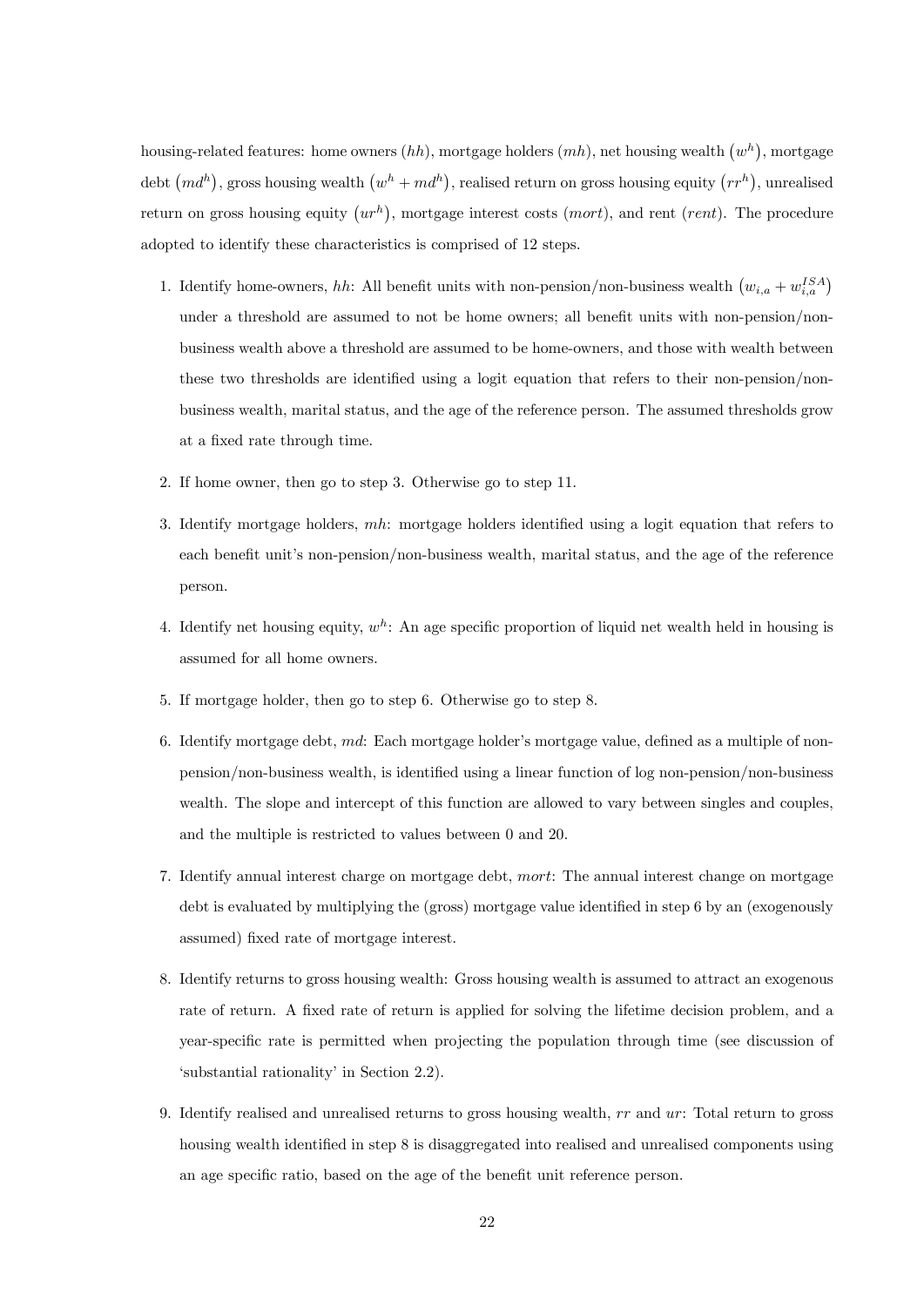#### 10. End

11. Identify rent paid, rent: One bedroom is assumed for the reference adult and their spouse (if married). One bedroom is assumed for each dependent child aged 13 or over, and for every two children aged under 13 years. The model parameters include assumed rental charges distinguished by the number of bedrooms, which vary through time following an assumed growth rate.

12. End

The portfolio allocation decision is represented in the model as a choice over the proportion of nonhousing liquid net wealth that is invested in risky assets during each year,  $\rho_{i,a} \in [0, 1]$ , and is only possible if non-housing liquid net wealth is positive. The division of non-housing liquid net wealth into safe and risky assets affects only the effective rate of return,  $r_{i,a}^{nh}$ , and is only evaluated if the associated asset allocation decision is included for analysis. The return to non-housing net liquid wealth is given by  $r_{i,a}^{nh} = \rho_{i,a} r_t^r + (1 - \rho_{i,a}) r_{i,a}^s$ , where  $r_t^r$  is the return to risky assets, and  $r^s$  the return to safe assets/debt. The rate of return to risky assets  $\ln (r_t^r) \sim N\left(\mu_r - \frac{\sigma_r^2}{2}, \sigma_r^2\right)$  is assumed to be the same for all benefit units at any point in time, t. The interest rate on safe liquid assets is assumed to depend upon whether  $w_{i,a}^s = (1 - \rho_{i,a}) w_{i,a}^{nh}$  indicates net investment assets, or net debts. Where  $w_{i,a}^s$  is (weakly) positive, then  $r^s$  takes the value  $r^I$ . When  $w_{i,a}^s$  is (strictly) negative then,  $r^s$  is designed to vary from  $r_l^D$  at low measures of debt to  $r_u^D$  when debt exceeds the value of working full time for one period  $(g^{ft})$ :

$$
r^{s} = \begin{cases} r^{I} & \text{if } w^{s} \ge 0\\ r_{l}^{D} + \left(r_{u}^{D} - r_{l}^{D}\right) \min\left\{\frac{-w^{s}}{g^{ft}}, 1\right\}, r_{l}^{D} & \text{if } w^{s} < 0 \end{cases}
$$
(9)

Specifying  $r_l^D \, \langle r_u^D \rangle$  reflects a so-called 'soft' credit constraint in which interest charges increase with loan size. As discussed in Section 2.2, the model parameters  $r<sup>I</sup>$ ,  $r<sub>l</sub><sup>D</sup>$ , and  $r<sub>u</sub><sup>D</sup>$  take fixed values when solving for utility maximising decisions, and are allowed to vary when simulating the intertemporal evolution of a population.

#### 6.3 Near-term incentive compatability

Near-term incentive compatibility refers to the issue of identifying a decision vector in period a,  $d_a$ , that is consistent with any given characteristic vector in the immediately succeeding period,  $v_{a+1}$ , and with the solution to the lifetime decision problem. In the current context, this problem centres on the relationship between discretionary non-durable consumption and liquid net wealth. Preliminary analysis revealed that this problem is generally well-behaved, and the model consequently uses a simple recursive routine to solve it. Consider the problem as it is defined above. An initial guess is made, that equates the benefit unit's decisions at age a, represented by the vector  $d_a^0$ , to their decisions at age  $a+1$ :  $d_a^0 = d_{a+1}$ .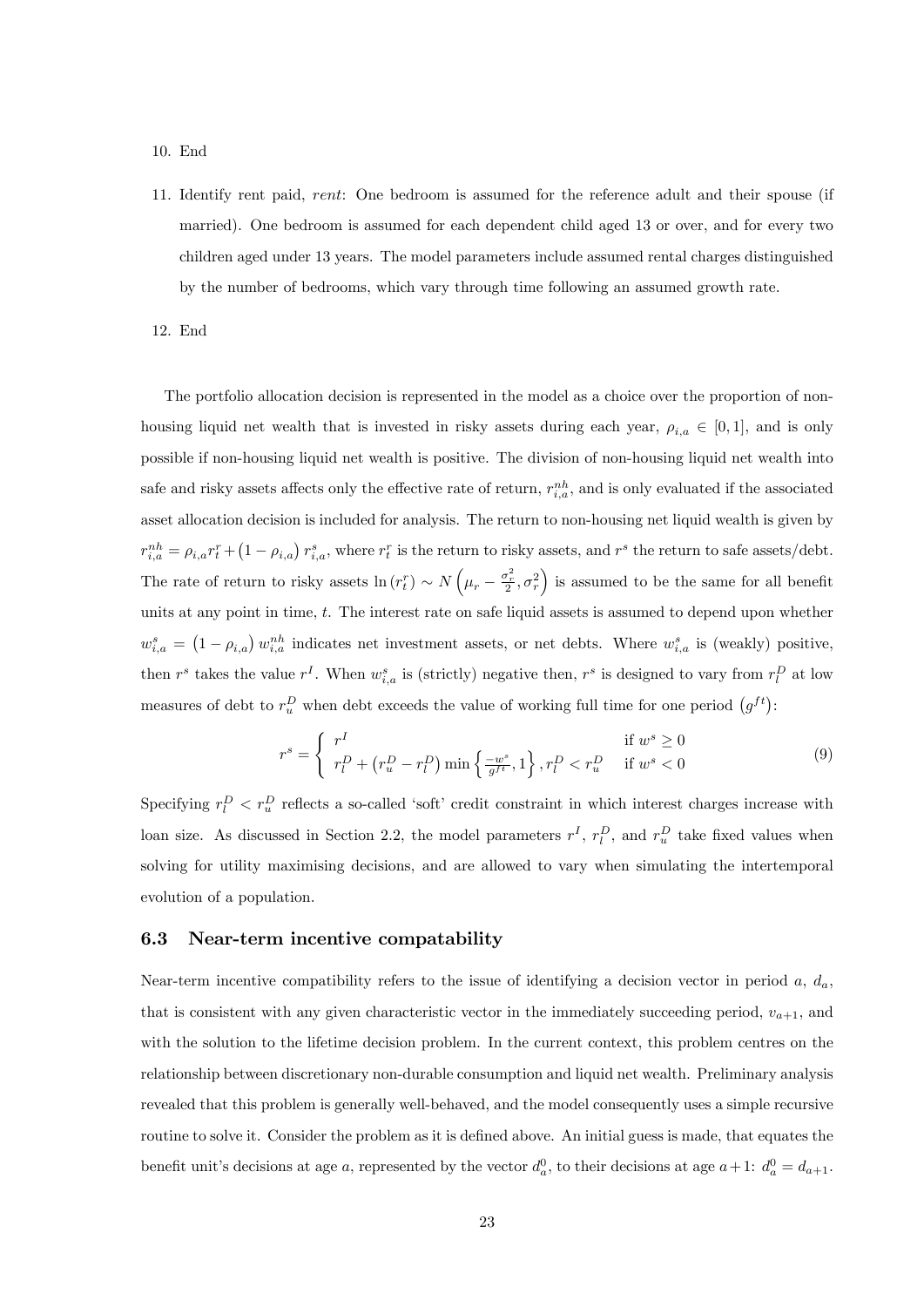Given  $v_{a+1}$  and  $d_a^0$ , standard simulation methods are employed to identify the benefit unit's implied characteristics at age  $a, v_a^0$ . The solution to the dynamic programming problem is then referenced to identify the benefit unit decisions that are consistent with circumstances  $v_a^0$ ;  $d_a^1$ . An adjustment rule is used to identify a revised guess for the benefit unit decision vector  $d_a^2 = \hat{\phi} d_a^0 + \left(1 - \hat{\phi}\right) d_a^1$ ,  $0 < \hat{\phi} < 1$ , and the process repeated until the absolute difference between  $d_a^j$  and  $d_a^{j-1}$  is sufficiently small (defined as  $£0.01$  of weekly non-housing discretionary non-durable consumption).

Two key factors ensure that, for the most part, the search problem defined above is well-behaved. First, consumption and wealth lie at the heart of this problem, and the marginal propensity to consume out of wealth is usually not equal to 1. Secondly, most of the other decisions that are endogenous to the model are between discrete alternatives (e.g. employment, the timing of pension take-up, participation in personal pensions). The first of these factors helps to ensure that the search routine described above will converge. The second helps to limit the domain of viable alternatives over which the search must be conducted. Matters become slightly more complicated when either of these two factors break down.

The first factor identified above breaks down when benefit units are liquidity constrained, in which case the marginal propensity to consume out of liquid net wealth is 1. Liquidity constraints are most likely to be encountered at the extremes of the life course. For the young, this poses little problem for the simulations, whereas the opposite holds true for the old. This is because the intertemporal connection between utility maximising decisions is severed whenever behaviour is constrained. Hence, the behaviour generated back in time for older individuals by the model will tend to provide a more approximate guide to their actual circumstances than for individuals earlier in life.

The second factor identified above breaks down when account is taken of decisions over multiple continuous domains (e.g. pension contribution rates, and/or investment in liquid assets). The resulting complexity can increase computation times considerably.

#### 6.4 Long-term incentive compatibility

As an individual ages, their assets portfolio will generally evolve in response to their accumulated life-history, responding to positive and negative shocks to a wide range of factors including labour market success, investment returns, health, relationship status, and so on. An individual who is in the top wealth decile at a given age is consequently likely to have experienced more favourable forms of variation during their lifetime than an otherwise similar individual in the bottom decile. Failure to accommodate this feature can result in unrealistic projections for wealth backward through time. For example, in cases where an individual is associated with insufficiently favourable variation in backward projections to reáect the assets they hold in the simulation reference period, the backward projections will indicate unrealistically high wealth holdings early in the adult lifetime. The problem is to model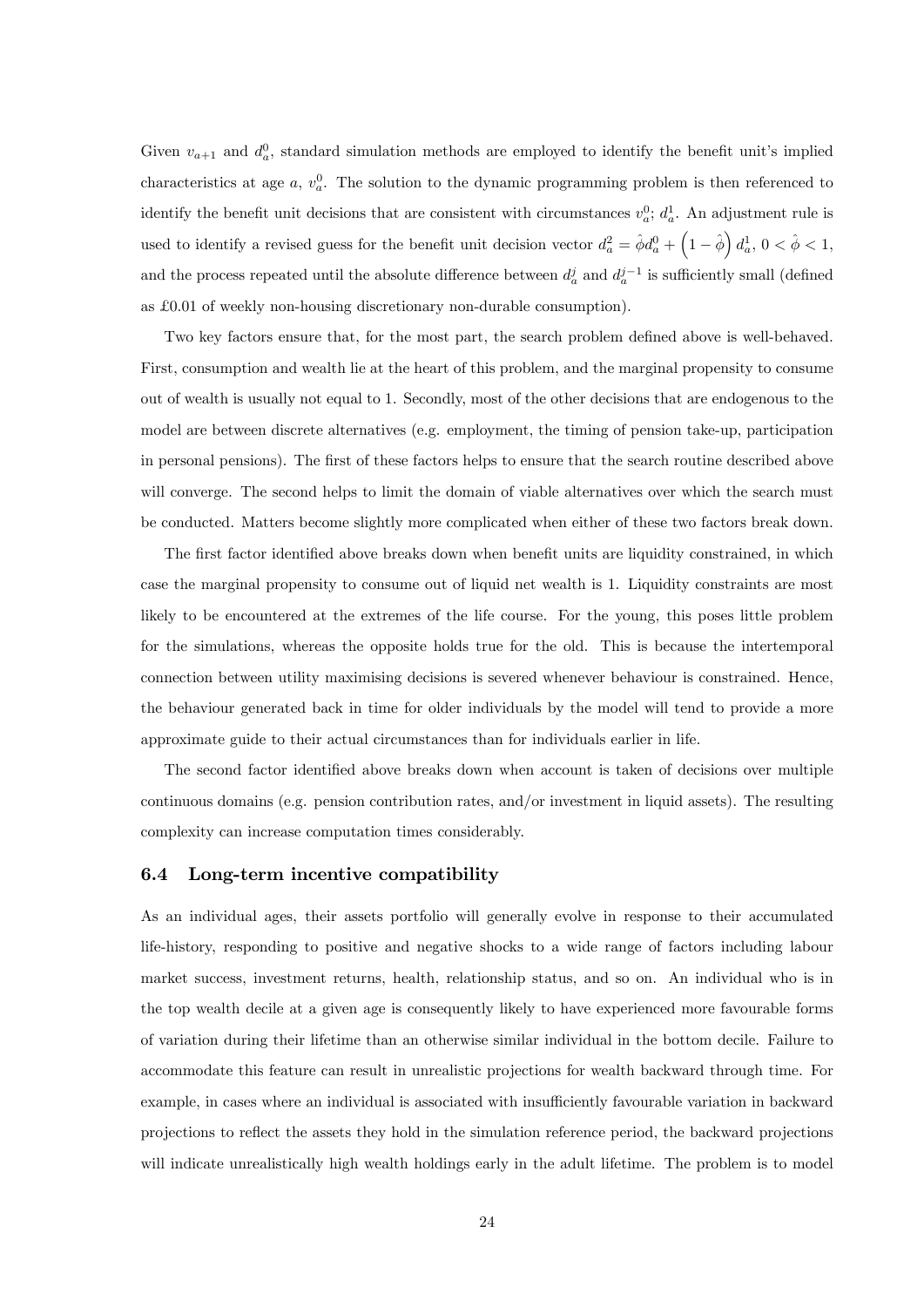random variation during the life course that is broadly compatible with characteristics described in the reference period from which backward projections are made.

The model uses 'inheritances' as a tool in the backward projections for meeting the 'long-term incentive compatibility' problem that is described above. This approach mitigates computational burden by bridging the gap between an individual's assumed history of random variation and their financial circumstances observed in the simulation reference period using a single unrequited transfer.

#### Receipt of inheritances

Receipt of inheritances is only modelled in backward projections by the model. Each benefit unit represented in the reference population cross-section is assumed to receive at most one inheritance during the course of a reference person's lifetime, and all inheritances are assumed to be unanticipated. The model is designed to search for bequests which ensure that the liquid net wealth of each benefit unit falls below a threshold value at the beginning of the simulated lifetime. The search starts from the assumption that all benefit units in the reference cross-section did not receive a bequest at some time prior to the observed cross-section. Each benefit unit is then projected backwards, and any benefit unit that is simulated to hold liquid net wealth at the beginning of the simulated lifetime that exceeds the assumed threshold is identified as having received an inheritance at some time prior to the reference cross-section. The age of inheritance receipt is then identified for each of these benefit units, based upon age specific probabilities of incidence, and subject to the upper bound described by their respective ages in the reference cross-section. All benefit units that are assumed to receive an inheritance prior to the reference cross-section are then re-projected back through time, taking into account the age of inheritance receipt and an assumed (minimum) inheritance value. Any benefit unit whose liquid net wealth at the beginning of the simulated lifetime continues to exceed the upper threshold following this iteration of the backward simulation then passes to the next iteration of the search routine, in which the inheritance value is increased by a fixed increment, and projections back through time are re-simulated. The process is repeated until the upper threshold condition on liquid net wealth is satisfied for all simulated benefit units. $18$ 

#### Leaving of inheritances

Implicit in the specification of preferences described by equation  $(1)$  is the assumption that inheritances are left at the time of death of each adult (possibly to their spouse, if one exists). By definition, no reference adult described by the cross-sectional data from which model projections are made can have died prior to the year for which the cross-sectional data were observed. Hence, inheritances can

 $18$ This process does not guarantee that all benefit units will satisfy the upper bound on liquid net worth at the beginning of the simulated life-course. Nevertheless, practical use of the approach suggests that it achieves the desired objective in the vast majority of cases.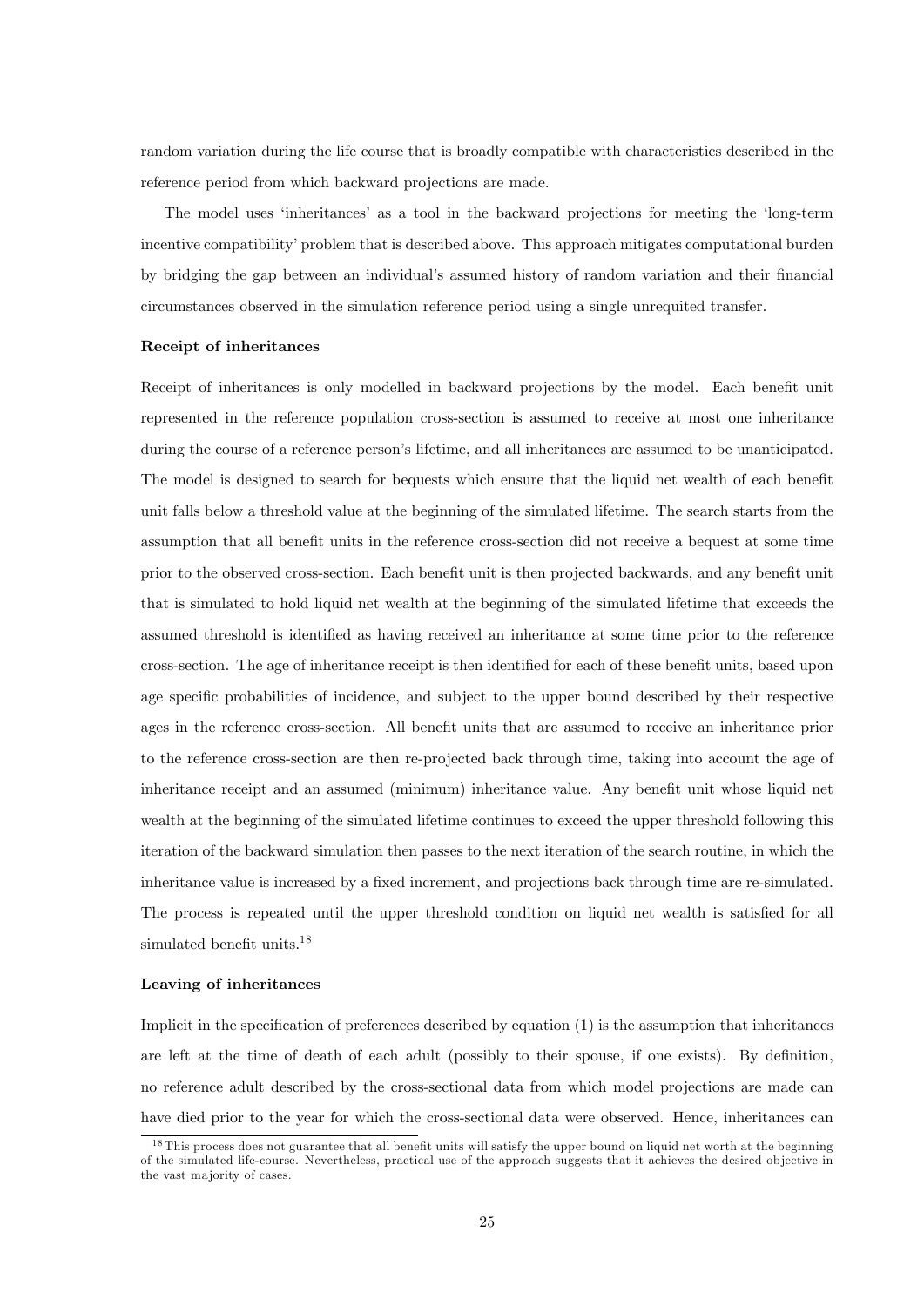only be left in the model in periods that are projected forward through time. In this case, simulating inheritances imposes no additional computational burden beyond that required to simulate liquid net wealth forward through time.

## 7 Individual Savings Accounts

Individual Savings Accounts (ISAs) are an asset class that is designed to encourage savings for retirement in the UK. There are three principal elements to ISAs. First, investment income and capital gains within an ISA are tax free, both at the time earned and upon withdrawal. Secondly, annual contributions are subject to upper limits. And thirdly, ISAs impose no limits on when accumulated funds can be withdrawn. The first of these elements encourages contributions into the scheme, the second discourages withdrawals, while the third relaxes the liquidity disincentives associated with traditional pension schemes.

Each benefit unit is assumed to be able to contribute to a single ISA account. Annual contributions to the ISA account are made out of post-tax income, and are subject to a per-period cap that doubles where the benefit unit is comprised of an adult couple. Although a distinction currently exists in the UK between so-called 'cash' and 'stocks-and-shares' ISAs, the model is adapted to consider only one of these types at a time. At the start of each period, all wealth held in an ISA is assumed to accrue the same rate of return,  $r_t^{ISA}$ , which can be specified as uncertain. Uncertain returns to ISAs are assumed to be perfectly correlated with the returns to the risky liquid asset  $(r_t^r$  in Section 6.2). In most periods, wealth held in an ISA,  $w^{ISA}$ , is assumed to vary intertemporally as described by the equation:

$$
w_{i,a}^{ISA} = r_{t-1}^{ISA} w_{i,a-1}^{ISA} + k_{i,a}^{ISA} \n\ln(r_t^{ISA}) \sim N\left(\mu_{ISA} - \frac{\sigma_{ISA}^2}{2}, \sigma_{ISA}^2\right), corr(r_t^{ISA}, r_t^r) = 1
$$
\n(10)

where  $k_{i,a}^{ISA}$  denotes net contributions into the scheme (negative when there are net out-flows), and  $corr(.)$  denotes the correlation coefficient. The only departure from equation (10) is when the relationship status of a reference adult is identified as changing, in which case associated fluctuations in ISAs are modelled in the same fashion as described for liquid net wealth (see Section 6).

As noted in Section 3, the preference relation assumed for analysis also allows for the possibility that contributions to ISAs are influenced by decision costs,  $\Delta_{i,a}^{ISA}$ . In this case, utility is assumed to decline discontinuously when the first contribution to a benefit unit's ISA is made.

## 8 Contributory State Pensions

The model is designed to permit up to two contributory state pensions to be run in parallel. The terms of these pensions are based upon the basic State Pension and the State Second Pension, as these were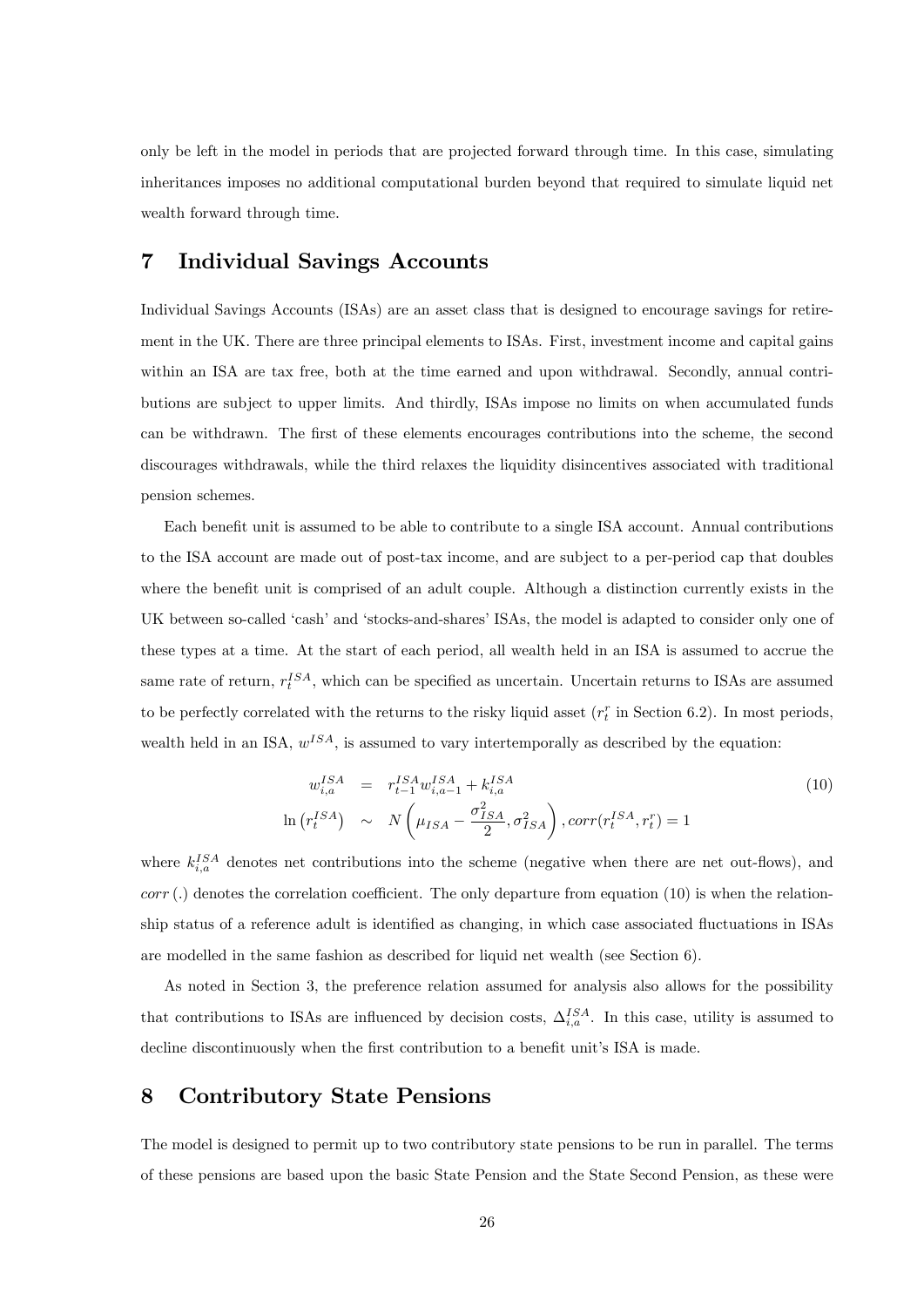applied in the UK in 2011.

#### 8.1 The basic State Pension (BSP)

The BSP is a flat-rate contributory state pension, rights to which are accrued through accreditation in respect of National Insurance contributions during the working lifetime. The model tracks the number of years,  $yr_{i,a}^{BSP}$ , for which each benefit unit, i, at age a, has been accredited with National Insurance contributions, up to the maximum defined by the number of years required for a full BSP for each adult benefit unit member. Accreditation for National Insurance contributions is derived if the earnings of an adult exceed a minimum threshold (the primary threshold), and can also be allowed for in respect of child care (non-employment during peak child-rearing ages), or involuntary unemployment (periods in which a low-wage offer is received  $-$  see Section 4). In most years prior to state pension age, the number of years of accreditation for National Insurance contributions is defined by:

$$
yr_{i,a}^{BSP} = yr_{i,a-1}^{BSP} + k_{i,a-1}^{BSP}
$$
 (11)

where  $k_{i,a-1}^{BSP}$  are the additional contributions accredited to benefit unit i at age  $a-1$ . The only exception to equation  $(11)$  is when the relationship status of a reference adult is identified as changing, in which case associated áuctuations in BSP rights are modelled in a similar fashion as described for liquid net wealth (see Section 6).

Each benefit unit is assumed to draw its basic State Pension from state pension age,  $a^{SPA}$ , which is permitted to vary between birth cohorts, and this public transfer is added to pension income for tax purposes. The value of the BSP payable to each benefit unit depends upon the contributions history of the benefit unit, the value of the full BSP assumed for the reference year, a growth rate applied until the time when the reference adult of the benefit unit attains state pension age, and another growth rate applied from state pension age. Two values of the full BSP are taken into consideration; one for single adults, and another for adult couples. The model assumes that each benefit unit is paid the greater of the single allowance, paid in respect of the number of complete contribution histories accrued by all adult benefit unit members, and the couple allowance, paid in respect of a single adult's contribution history for couples. The model does not track each adult's contribution history separately, but instead assumes that all contribution years accrue to the reference adult up to the number of years required for a full BSP, and to the spouse (if one exists) thereafter.

#### 8.2 The State Second Pension (S2P)

The S2P is an earnings-related contributory state pension. Like the BSP, rights to the S2P are modelled at the benefit unit level, are accumulated prior to state pension age, and are associated with a (taxable) income stream from state pension age,  $a^{SPA}$ . Unlike the BSP, the model tracks rights to the S2P in the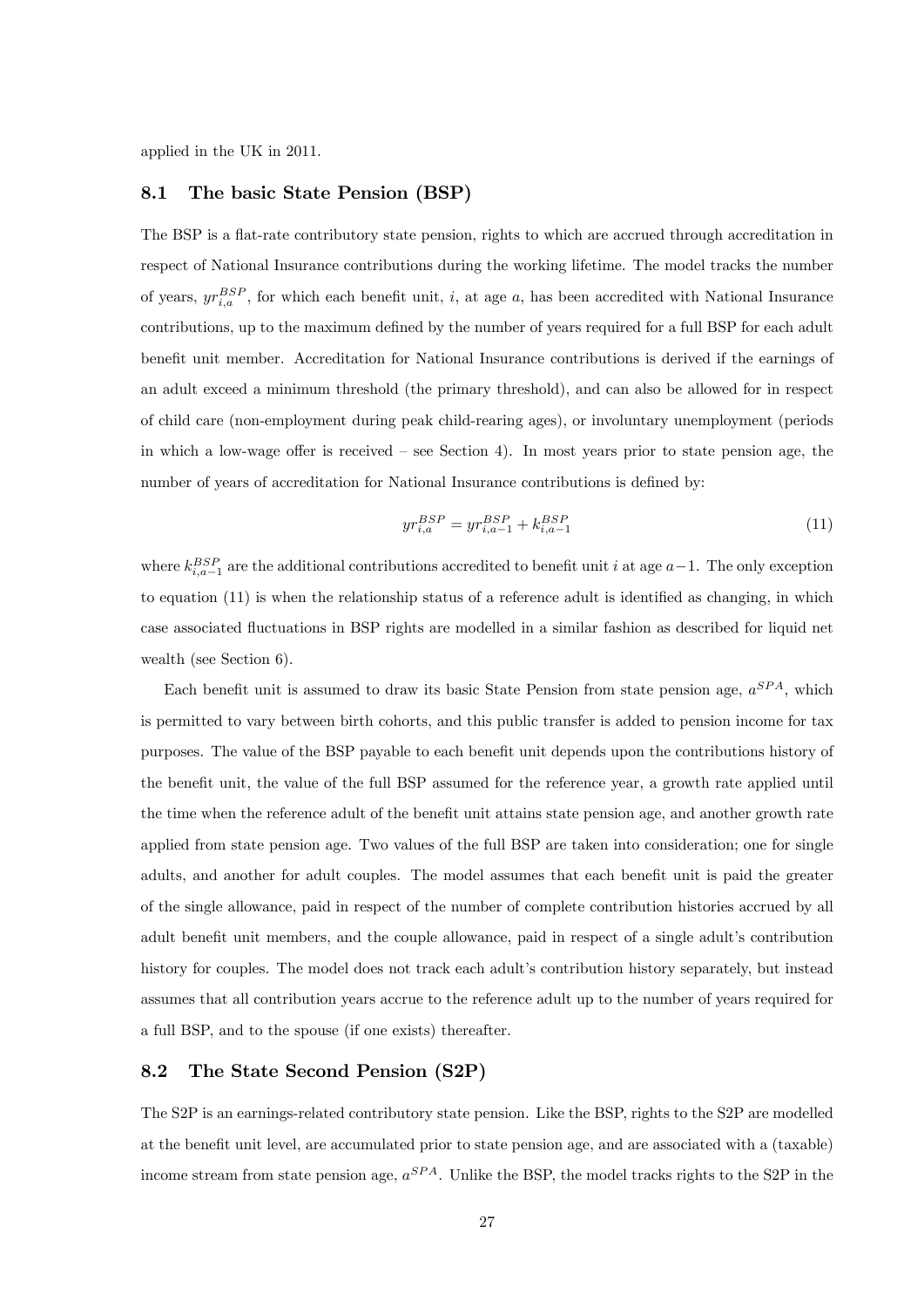form of the associated annuity income. The annuity to which a benefit unit is eligible from state pension age is assumed to grow at the rate  $r_w^{S2P}$  until state pension age, and at the rate  $r_v^{S2P}$  from state pension age. During accumulation, rights to the S2P are calculated with respect to three earnings thresholds. Any benefit unit with earnings in excess of the Lower Earnings Threshold,  $LET_t$ , is assumed to gain a flat-rate increase in their S2P rights. This flat-rate contribution can also be allowed to accrue in respect of child care and (involuntary) unemployment, as described above for the BSP. Benefit unit earnings between the Lower Earnings Limit,  $LEL_t > EET_t$ , and the Upper Accrual Point,  $UAP_t > LEL_t$ , are assumed to increase S2P rights by a fixed accrual rate. Benefit unit earnings in excess of the  $UAP_t$ have no bearing upon S2P rights.

In most periods, rights to the S2P follow:

$$
py_{i,a}^{S2P} = r_{r/w}^{S2P}py_{i,a-1}^{S2P} + k_{i,a-1}^{S2P}
$$
\n
$$
(12)
$$

where  $k_{i,a-1}^{S2P}$  denotes the additional rights to the S2P derived by the benefit unit's earnings at age  $a-1$ . The only exception to this equation is when the relationship status of a reference adult is identified as changing, in which case associated fluctuations in S2P rights are modelled in a similar fashion as described for liquid net wealth (see Section 6).

### 9 Private Pensions

A flexible structure that is capable of reflecting the broad features of private pensions in the UK is included in the model. The UK private pension system is comprised of Occupational Pensions (OP) run by companies on behalf of their employees, and Personal Pensions (PP) that individuals provide for themselves. Furthermore, a conspicuous feature of private pensions in the UK is the diversity of schemes that exist. This diversity is accommodated in the model, by allowing OPs and up to five PP schemes to be run in parallel. These schemes can differ from one another concerning the terms of pension contributions, and returns to pension wealth.

All private pensions are modelled at the benefit unit level, and are Defined Contribution in the sense that every benefit unit is assigned an account into which their respective pension contributions are (notionally) deposited. Where OP and PPs are run in parallel, then any benefit unit with a labour income in excess of a lower bound is assumed to participate in the OP, while any benefit unit in which the highest adult earner has a labour income within an income band can be given the option to participate in a PP. The income thresholds used to manage eligibility to private pensions can (but do not have to) overlap. Where multiple PPs are accommodated in the model, then each benefit unit is considered to be eligible for a single PP in each simulated period, where the evolution of pension eligibility is determined by a stochastic process.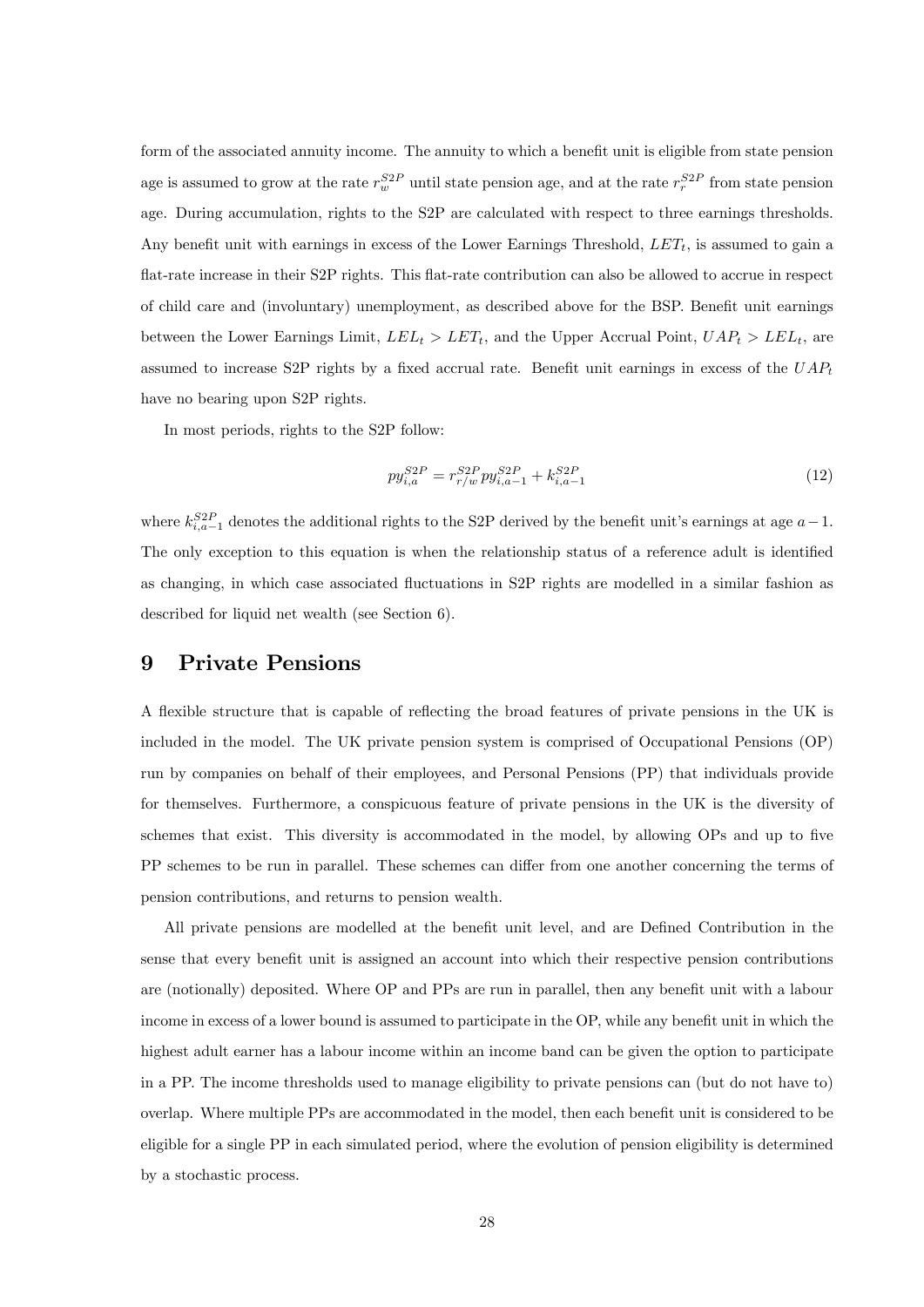The stochastic process used to identify the PP for which each benefit unit is eligible,  $PP$ , proceeds as follows. Suppose, for example, that the model allows for three alternative PP schemes,  $PP \in \{A, B, C\}$ . Further, suppose that a benefit unit chooses to work and to contribute to their eligible pension  $PP = B$ at age 35. For any benefit unit that chooses to contribute to their eligible pension, the model first assumes that there is a probability that they will remain eligible for the same pension in the immediately succeeding period. This step is skipped for benefit units that choose not to contribute to their eligible pension. Assume here that this probability is set to 85%, where the remaining 15% can be interpreted as the probability of job change from one period to the next. The model then identifies into which of three income bands the wage potential of the benefit unit falls. We refer to wage potentials here because the model considers for this purpose a measure of earnings potential, and not actual earned income (see Section 4). Each income band has a separate set of probabilities describing the likelihood of eligibility for the alternative pension schemes. Suppose that our benefit unit falls into the middle income band, where the probabilities are:  $Pr(A) = 0.1$ ,  $Pr(B) = 0.6$ , and  $Pr(C) = 0.3$ . Given this information the model calculates the probability that the benefit unit will be eligible for each of the alternative pension schemes in the following period; in the above example, the probability is skewed toward  $B$ , with a probability of 0.94. These probabilities are used to evaluate agent expectations when solving the lifetime decision problem, and are used to project the circumstances of each benefit unit through time using Monte Carlo methods.

#### 9.1 Private pension contributions

Contributions to private pensions are defined as rates of employment income (implying that they are limited to benefit units that work), and are distinguished by whether they are made by the employer or the employee. Employer contributions are assumed to be exempt from taxation, and labour income is reported net of these contributions. Employee contributions can be subject to taxation, and labour income is reported gross of these contributions.

Contributions to an OP are simulated exogenously in the model. The model assumes that any benefit unit that has not previously accessed its pension wealth, and which has labour income in the prevailing period in excess of a lower threshold, will contribute to the OP. The employee contribution rate to the OP,  $\pi_{ee}^{OP,k}$ , and employer contributions rate,  $\pi_{er}^{OP,k}$ , are defined as fixed proportions of benefit unit labour income, which may vary by employment sector k (self-employed / private sector / public sector employees; see Section 5). Hence, for any benefit unit that contributes to an  $OP$  in a given period, the value of the contribution is defined as:  $pc_{i,a}^{OP} = (\pi_{ee}^{OP,k} + \pi_{er}^{OP,k}) g_{i,a}$ .

Each PP scheme, h, has a single employer contribution rate,  $\pi_{er}^{PP,h}$ , and a (minimum) employee contribution rate,  $\pi_{ee,0}^{PP,h}$ , which apply to labour income within an income band defined by upper and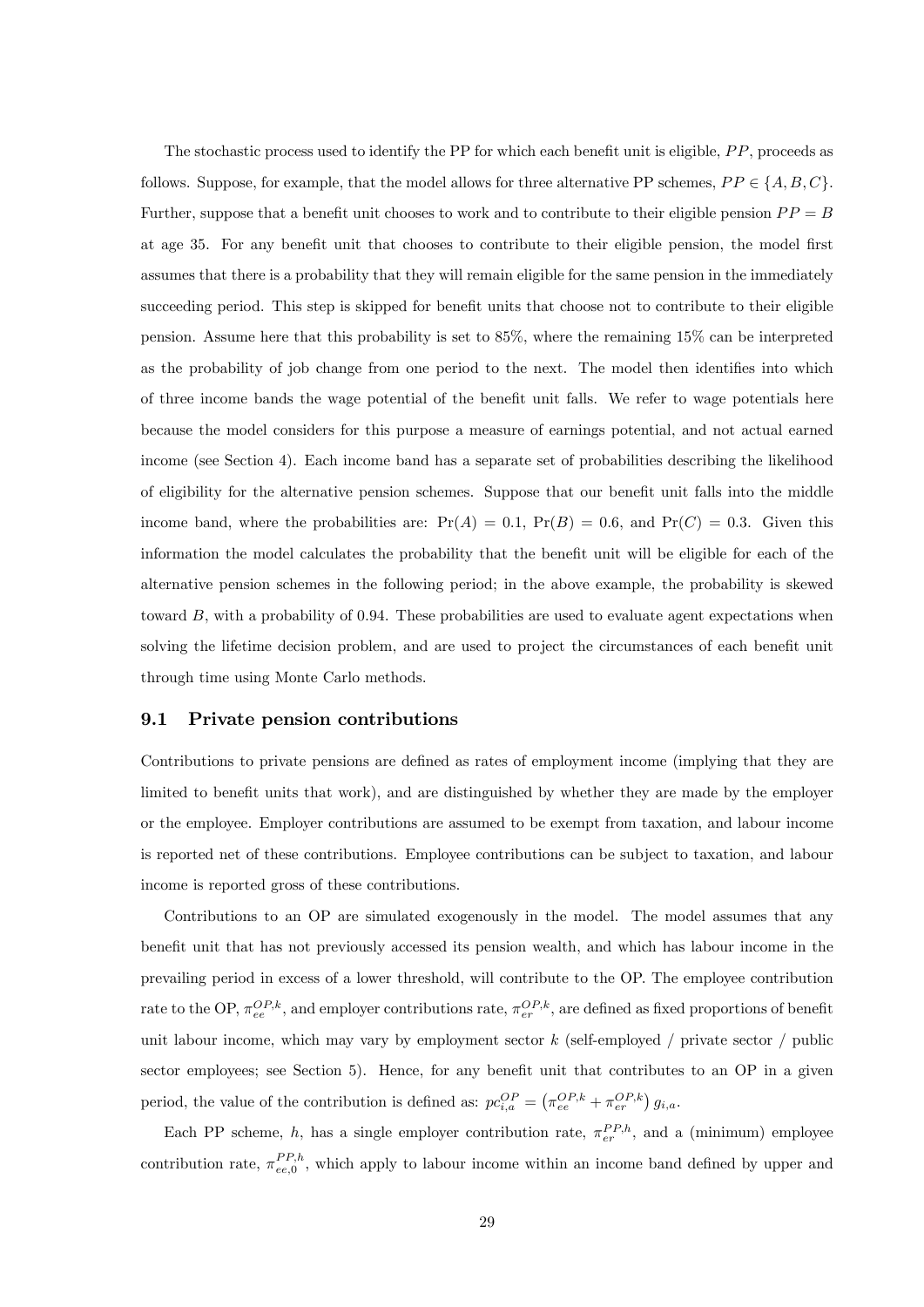lower bounds. Contributions to a PP can be simulated either endogenously or exogenously. Where multiple PPs are considered, then endogenous decisions are limited to the extensive margin. Where only one PP is considered for analysis, then the benefit unit can choose whether to make fresh contributions to their eligible scheme (the extensive margin) and / or how much to contribute (the intensive margin) in excess of  $\pi_{ee,i,a}^{PP,h} \geq \pi_{ee,0}^{PP,h}$ . Hence, for any benefit unit that contributes to an PP in a given period, the value of the contribution is defined as:  $pc_{i,a}^{PP} = \left(\pi_{ee,i,a}^{PP,h} + \pi_{er}^{PP,h}\right) \max\left[\min\left(g_{i,a}, g_t^{\max, PP}\right), g_t^{\min, PP}\right],$ where  $g^{\text{max}}/\text{min}, PP$  describe the upper and lower bounds on income assessable for contributions.

If endogenous PP contributions are considered, then it is also possible to allow for the ináuence of assumed 'default options', which may vary between alternative pension schemes. This is achieved by allowing for 'decision costs' that discontinuously reduce welfare when a benefit unit decision departs from the pre-assigned default. Defaults may be considered over both contribution rates and / or participation alternatives. Defaults concerning participation,  $\delta^{PP}$ , are defined when a benefit unit first becomes eligible to a given scheme (i.e. auto-enrolment or active opt-in), and thereafter track a benefit unit's pension decision in the preceding period. As indicated by equation  $(1)$ , decision costs (represented by  $\Delta$ ) have been included in the assumed preference relation in an additively separable form, so that they influence the level of welfare, but not first order conditions.

#### Pension contribution caps

Aggregate private pension contributions (from both OPs and PPs) can be subject to three separate caps. Two of these caps are year specific, can be altered over three age intervals, and can be administered at either the individual or benefit unit level. The first of these period-specific caps defines the upper limit on pension contributions that are eligible for tax relief. Employer contributions are accommodated Örst within this cap, after which private contributions are included. Private pension contributions that can be accommodated within this first cap are referred to in the model as *conces*sional contributions,  $pc^c$ . Any contribution in excess of the first cap can also be subject to a second cap defining the maximum contributions that are permissable each simulated period. Any employer contributions not accommodated within the concessional contributions cap are preferentially accommodated within the second cap. If employer contributions are in excess of the sum of these two period-specific caps, then the excess of employer contributions is considered to be returned to the employer and no private contributions are permitted. Any private contribution accommodated within the second cap is recognised as a non-concessional contribution,  $pc^{nc}$ , and is assessable for tax purposes. The third cap on pensions is an upper bound on the maximum size of the private pension pot; any contribution made that would result in this third cap being breached is assumed to be taxed at the rate of 100%. The first two of the caps defined above can be allowed to vary through time, at year specific rates within a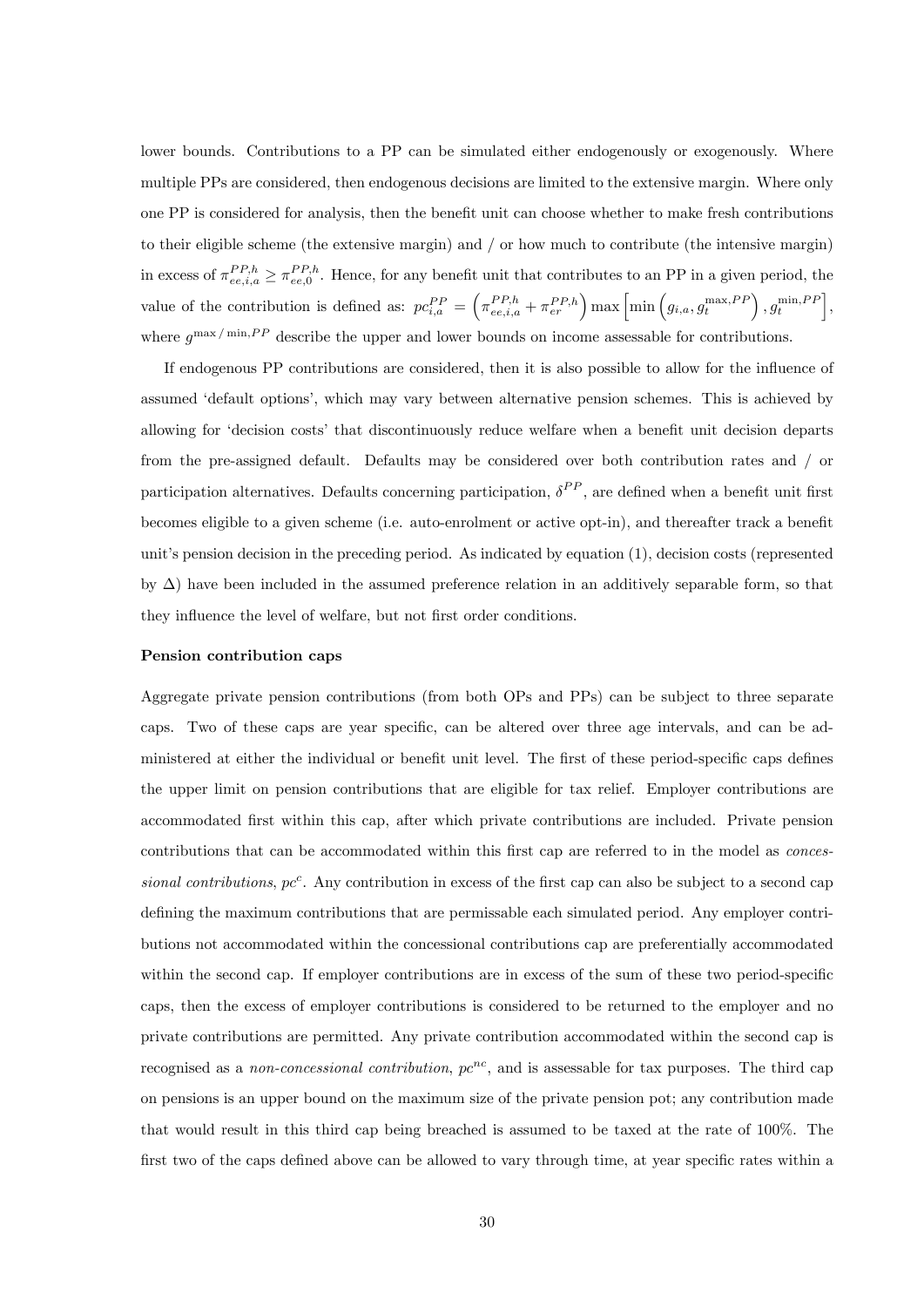closed and bounded period, and at fixed rates beyond this period. The upper bound on the size of the pension pot is assumed to remain Öxed through time.

#### 9.2 Evolution of private pension rights during accrual

Where multiple PP schemes are considered for analysis, balances of PP wealth are assumed to be perfectly portable between schemes, and each benefit unit is assumed to hold all of their personal pension wealth in the scheme for which they are eligible at the given point in time (which evolves stochastically as described above). The same basic rules are used to project through time wealth held in occupational and personal pensions,  $p = \{OP, PP\}$ . Until the year in which a benefit unit accesses its pension wealth, returns to private pension savings attract a rate of return that can be defined as uncertain. When returns are assumed to be uncertain, then they are perfectly correlated with the returns to the risky liquid asset  $(r_t^r$  in Section 6.2). Hence, accrued pension rights do not hedge against uncertainty in the liquid asset portfolio. Intertemporal accrual of private pension wealth,  $w^p$ , is described by equation (13):

$$
w_{i,a}^p = \max\left\{0, \min\left[w^{p,\max}, r_{t-1}^p w_{i,a-1}^p + pc_{i,a}^p\right]\right\}
$$
  

$$
\ln\left(r_t^p\right) \sim N\left(\mu_p - \frac{\sigma_p^2}{2}, \sigma_p^2\right), corr(r_t^p, r_t^r) = 1
$$
 (13)

where p distinguishes OP, and each of the PP schemes considered for analysis,  $w^{p, \text{max}}$  defines the maximum size of a (PP or OP) pension pot, and  $corr(.)$  is the correlation coefficient. The returns accruing to alternative PP schemes can be allowed to vary to reflect differences in assumed management charges.

Note that equation (13) indicates that any pension wealth accrued in excess of the pension pot cap is assumed to be lost, possibly through an excess contributions tax. The equation also indicates that the only difference between concessional and non-concessional contributions is their tax treatment at the time the contributions are made  $-$  they are treated equivalently after entering the pension notional account. Equation (13) holds in all periods prior to pension receipt except following relationship transitions, in which case associated fluctuations in pension rights are modelled in a similar fashion as described for liquid net wealth.

#### 9.3 Accessing pension wealth and retirement

The age at which pension dispersals are accessed,  $a^P$ , can be determined either endogenously or exogenously in the model. If both OP and PP schemes are modelled, then rights to both pensions are assumed to be accessed at the same time. At the time that pension wealth is accessed, a fixed fraction of accrued pension wealth (that may differ between occupational and personal pensions) is received as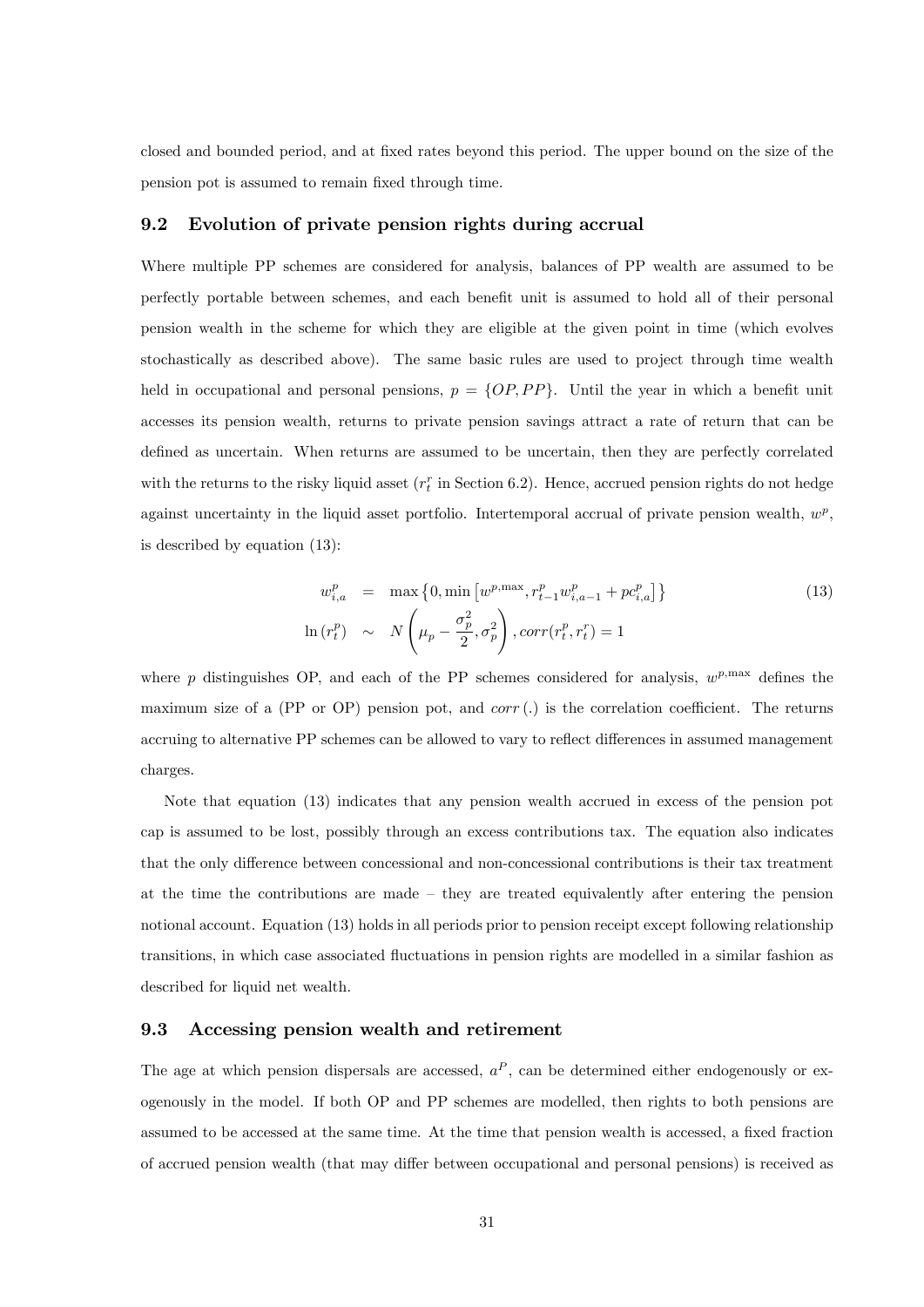a lump-sum cash payment, and the remainder converted into an annuity. The model can be used to simulate either fixed term or life annuities. Annuity rates for life annuities are calculated to reflect birth cohort-specific survival probabilities in the model, subject to assumed rates of investment returns, real growth, and transaction costs levied at time of purchase. The tax treatment of both the lump-sum and pension annuity can also be specified.

When the timing of pension dispersals is exogenously imposed, then all benefit units are assumed to access their pension wealth at their respective state pension ages,  $a^{SPA}$  (see Section 8). When the timing of pension dispersals is endogenously determined, then this decision can be made subject to minimum thresholds on age and annuity income. Furthermore, limits can be imposed on a benefit unit's pension contributions and employment opportunities following pension take-up. Employment opportunities can be subject to both hard limits (on the ability to Önd employment following pension take-up), and soft limits (in the form of wage penalties imposed on pensioner benefit units, discussed in Section 4).

#### 9.4 Simulating pensions through time

Up to five state variables, three of which may be continuous, are required to reflect private pensions as they are described above: the value of occupational pension wealth  $(w^{OP},$  continuous); the value of personal pension wealth  $(w^{PP}, \text{ continuous})$ ; the type of personal pension to which an individual is eligible  $(PP)$ ; the default decision regarding private pension contributions  $(\delta^{PP}, m$ ay be continuous); and whether private pension wealth has previously been accessed  $(a^P)$ . If, however, occupational and personal pensions are assumed to attract the same rates of return, and are subject to the same conditions when accessed (ie same proportions taken as a lump-sum, same annuities purchased), then there is no need to distinguish occupational from personal pension rights and the model is designed to take advantage of this possibility. Nevertheless, accommodating all of the potential variation that is outlined in the above description is likely to be prohibitively demanding on existing computing technology, and the model allows selected features to be suppressed where they are not of immediate concern.

Simulating pensions backward through time shares many similarities with the simulation of liquid net wealth described in Section 6. The principal innovations associated with the simulation of pensions concern the treatment of the timing of pension access when this is endogenous. Consider, for example, the case where the model is projecting backward through time the circumstances of a benefit unit that is identified as having started to draw down their pension wealth in some period prior to the reference cross-section. The model must then identify when the benefit unit first started to access its pension wealth. Ensuring incentive compatibility of backward simulations is complicated in this context by the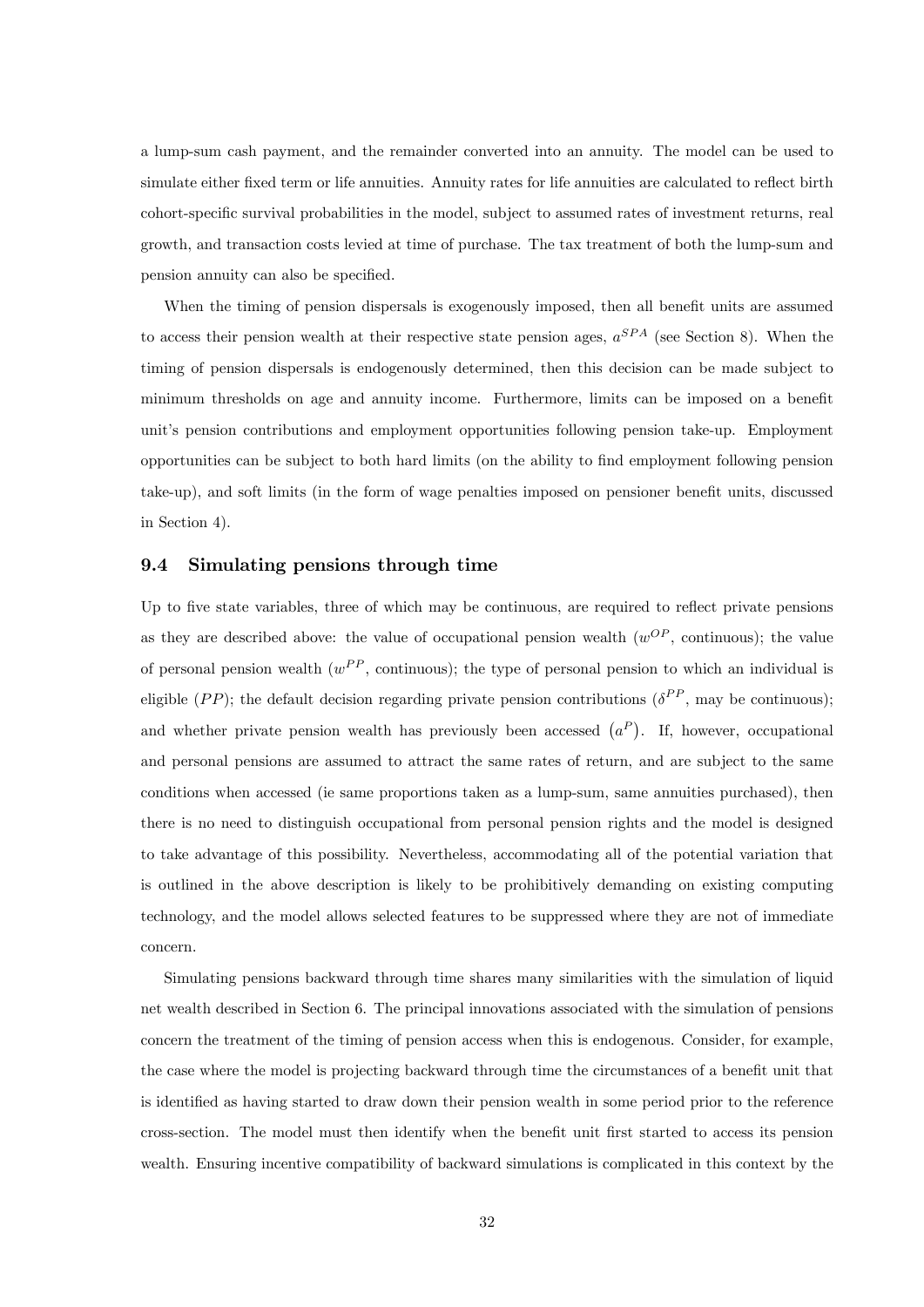existence of multiple ages at which pension access will be optimal, given the assumption that pension income was not taken up at some preceding age, so that it is necessary to test over a large number of alternatives.

LINDA addresses this problem by projecting back in time two separate life histories for each benefit unit that is identified as having accessed their pension wealth in the reference population cross-section. Denote these two life histories  $A$  and  $B$ . Life history  $A$  assumes that each benefit unit first accesses their pension wealth at the earliest possible opportunity (e.g. currently at age 55 in the UK). Life history  $B$ , in contrast, assumes that each benefit unit accesses its pension wealth at the latest possible opportunity that has not been shown to be incentive incompatible. Where an inconsistency is shown to exist between the assumptions of life history  $B$  and decisions of the dynamic program, then the results stored in life history B are discarded, and replaced by those stored in A.

Consider, for example, a benefit unit that is identified as having previously accessed its pension wealth, with a reference adult who is aged 72 in the reference period. Life history A proceeds on the assumption that pension wealth was first accessed by this benefit unit at age 55. Life history  $B$ would proceed on the assumption that pension wealth was first accessed at age 71. No inconsistency is possible until the model comes to solving for benefit unit characteristics at age 70. In this case, life history  $B$  assumes that the benefit unit will not want to access its pension wealth at age 70, because it is identified as first accessing this wealth at age 71. If, however, decisions consistent with the solution to the dynamic program suggest that the benefit unit, having not previously accessed its pension wealth at age 70, would choose to access its pension wealth at age 70, then results stored for age 71 in life history  $B$  are discarded, and replaced by those stored in  $A$ , with the additional assumption for life history  $B$  that pension wealth is first accessed at age 70. This procedure is repeated until the earliest age at which pension wealth can be accessed, at which time life history A is discarded.

## 10 Education

Each adult is allocated an education state at entry into the model,  $ed_{i,a}$ , referring to the highest qualification held. It is possible to distinguish between up to five education states, one of which is reserved to reflect tertiary education, and the other four to reflect alternative levels of pre-tertiary education. The pre-tertiary education states can differ from one another in relation to the assumed probabilities of receiving a low wage offer and assumed wage premia;  $\lambda^o$  and  $\lambda^{ng}$  described in Section 4. In addition, individuals with tertiary education can be distinguished from non-tertiary educated in relation to the age specific evolution of latent wages  $(h \text{ in Section 4})$ , and transition probabilities governing marriage and divorce.

Individuals who do not enter the simulated population with tertiary education may be identified as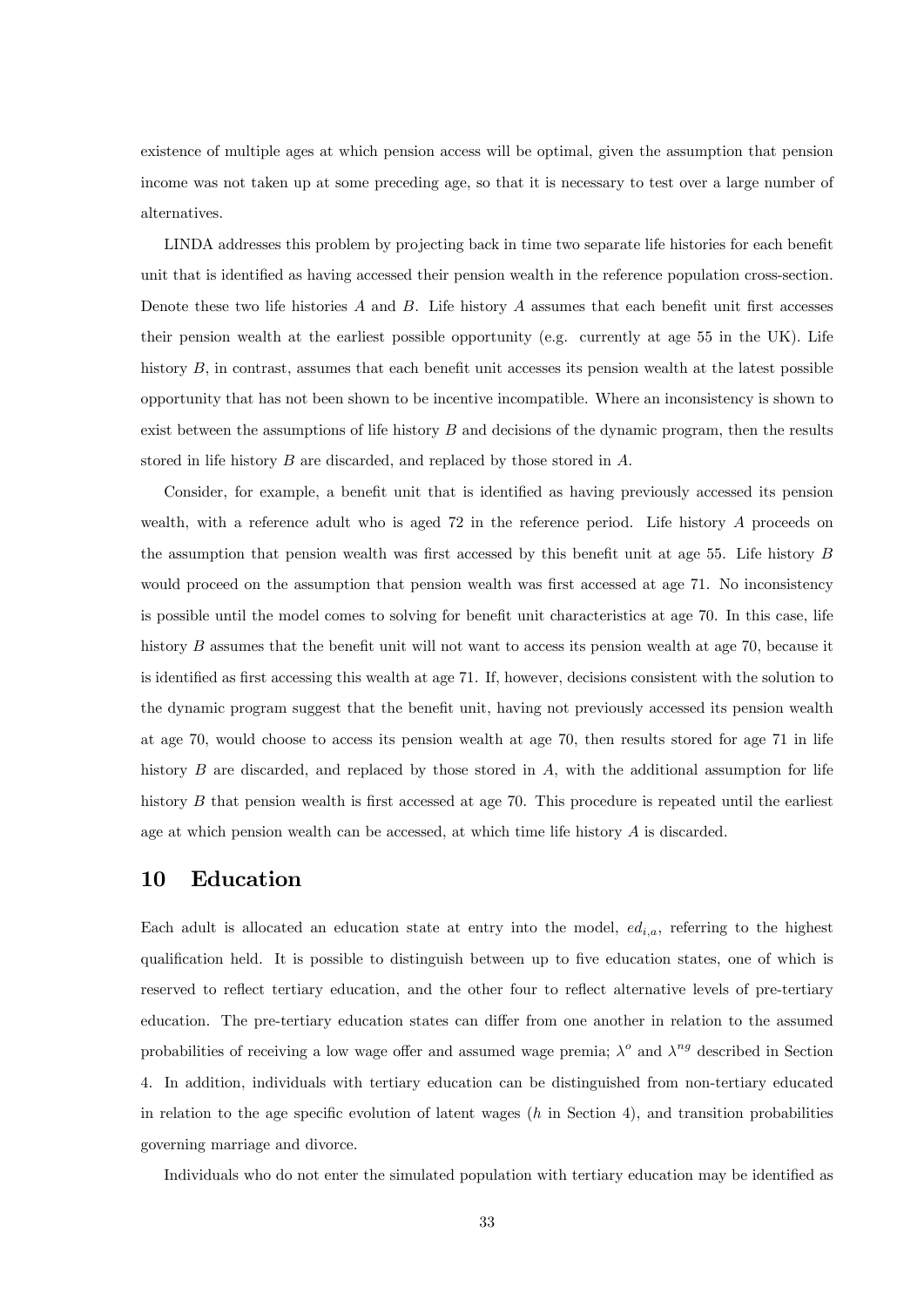tertiary students,  $stud_{i,a}$ . Any individual who first appears as a tertiary student is assumed to leave tertiary education at an exogenously defined age (assuming that they survive), at which time they may transition to tertiary educated, depending on a stochastic process that represents whether they pass their Önal exams. At the time an individual leaves tertiary education, they receive a new random draw for their wage potential from a log-normal distribution, where the terms of the distribution differ for graduates and non-graduates. This approach for students is inverted in the projections backward through time for any individual who is identified as a graduate when they first appear in the model population. All processes that govern transitions between alternative education states when projecting a population through time are assumed to be fully consistent with the associated expectations adopted to solve the lifetime decision problem.

## 11 Relationship Status and Dependent Children

#### 11.1 Relationship status

A 'relationship' is loosely defined in the model as a cohabitating partnership, and may be parameterised to reflect alternative arrangements, including formal marriages and civil partnerships. In each period of a reference adult's life, their relationship status in the immediately succeeding period is uncertain, reflecting the uncertain likelihood of marriages, divorces, and widowhood. The transition probabilities that govern relationship transitions depend upon a reference adult's existing relationship status, age and birth year, the age and birth year of their spouse (if they have one), and may also vary with respect to their education status, health status, or the presence of dependent children. An important feature of the approach taken to simulated relationship status is that it is exogenous of the decision process, and can therefore be simulated before endogenous model behaviour (including consumption, employment, and savings decisions) is projected. Probabilities of marriage and divorce are stored in a series of ëtransition matricesí, each cell of which refers to a discrete relationship/age/birth year combination; separate matrices are also stored that distinguish reference adults by education status, health status, and whether there are dependent children in the benefit unit. Similar transition matrices are used to model mortality (and widowhood), as described in Section 12.

When solving the lifetime decision problem, individuals are assumed to anticipate the probabilities of relationship formation, divorce, and death that govern relationship transitions. The decision problem is simplified by assuming that each individual expects to marry  $-$  if they marry  $-$  an identical clone of themselves. This assumption omits the uncertainty that would otherwise need to be accommodated concerning the characteristics of each potential spouse.

There are two principal approaches to projecting marital status in dynamic microsimulation models.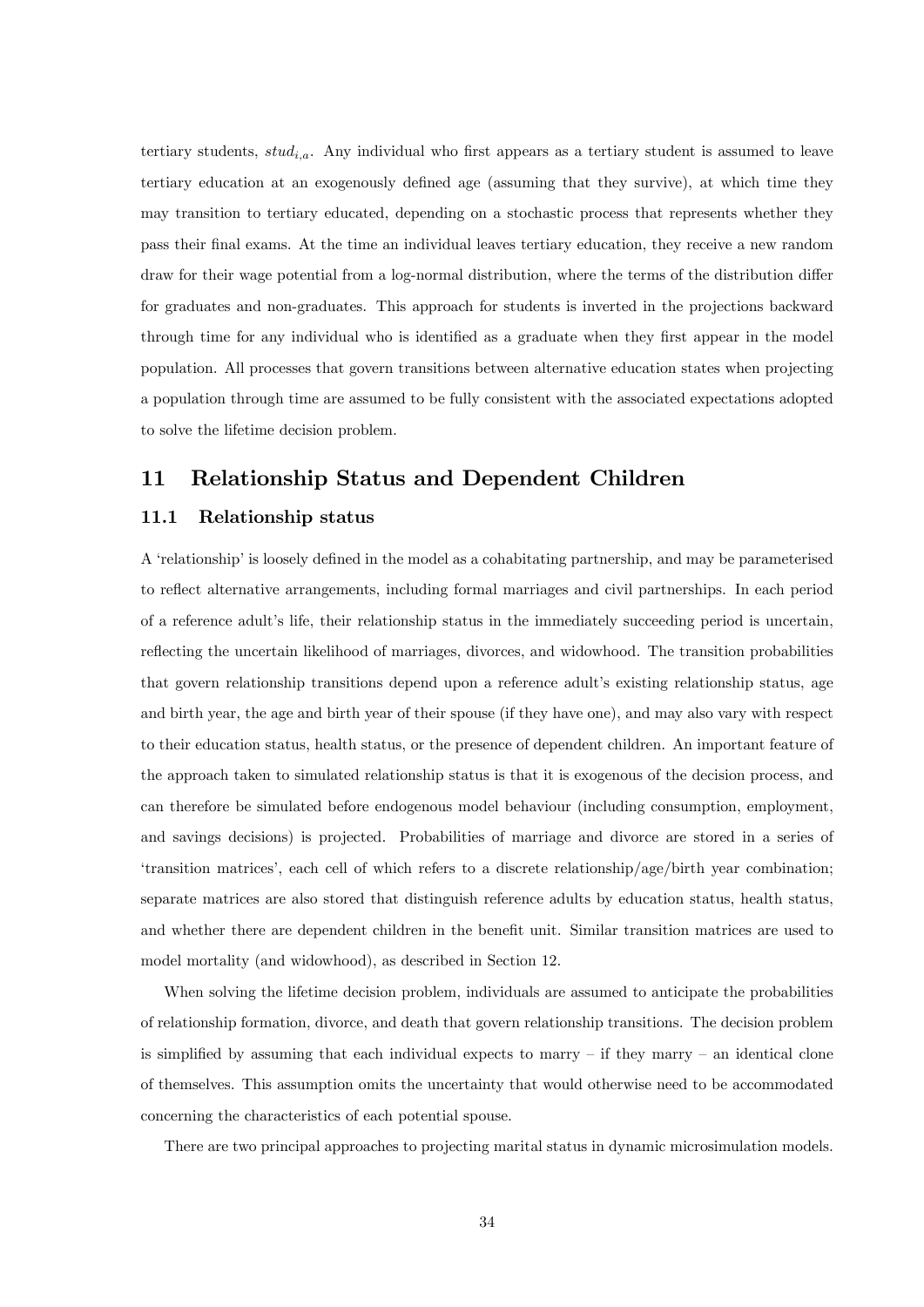The first assumes that the partners of newly married reference adults are drawn from outside the simulated population, and is used by LINDA for projections backward through time. In this case, the characteristics of spouses are simulated on the assumption that relationships form between identical clones. This assumption is consistent with the assumptions used to project agent expectations for evaluating the lifetime utility maximisation problem, and has the added advantage that it requires little additional data to be generated in respect of the spouse. The second approach adopts a ëclosed model' specification that identifies married partners from within the simulated sample, and is used by LINDA to simulate the population forward through time. This difference in simulation approach between the forward and backward projections is motivated by the dual observations that a ëclosed model' for relationships is both facilitated, and facilitates a model context that captures the evolving population cross-section.

The cross-sectional data that are loaded into the model to initialise the simulated population include the marital status of each represented adult. These data also include a personal reference number, and a benefit unit reference number. The same benefit unit reference number is recorded for each member of a cohabitating relationship. Matching of spouses in forward simulations is performed on a year-by-year basis. At the start of each simulated year, the pool of marrying adults is identified. Spouses are sorted using a 'points system', with reference to each individual's age and education status. First, the model lists the population of newly married adults in no particular order, from  $1$  to  $n$ . Starting with the first listed individual, the model identifies their age and education status. The model then considers the suitability of individual 2 in the list as the spouse for individual 1. It does this by assigning one "point" for each year difference in age and adds five points if the two individuals hold different education levels. The model stores the result, and then passes to individual 3 in the list. The model evaluates the points associated with a union between individuals 1 and 3. If the aggregate is less than the points associated with a union between individuals 1 and 2, individual 3 is stored as the preferred spouse for individual 1. The model then passes to individual 4 in the list, and continues its search until it either identifies a perfect match with individual 1 (zero points in aggregate), or reaches the end of the list (individual n). If it reaches the end of the list, the currently stored best match for individual 1 is adopted as individual 1's spouse, and the two adults are assigned the same benefit unit number, equal to the person identifier for individual 1.

The model proceeds by checking whether individual 2 has been matched to individual 1. If not, then it searches for a match to individual 2 in the same fashion as described for individual 1, with the addition that it checks to ensure that each tested individual has not been previously assigned a spouse. The model works through the entire pool of newly married individuals in this way. If an odd number of newly married individuals is identified by the model, then the last individual considered in the list is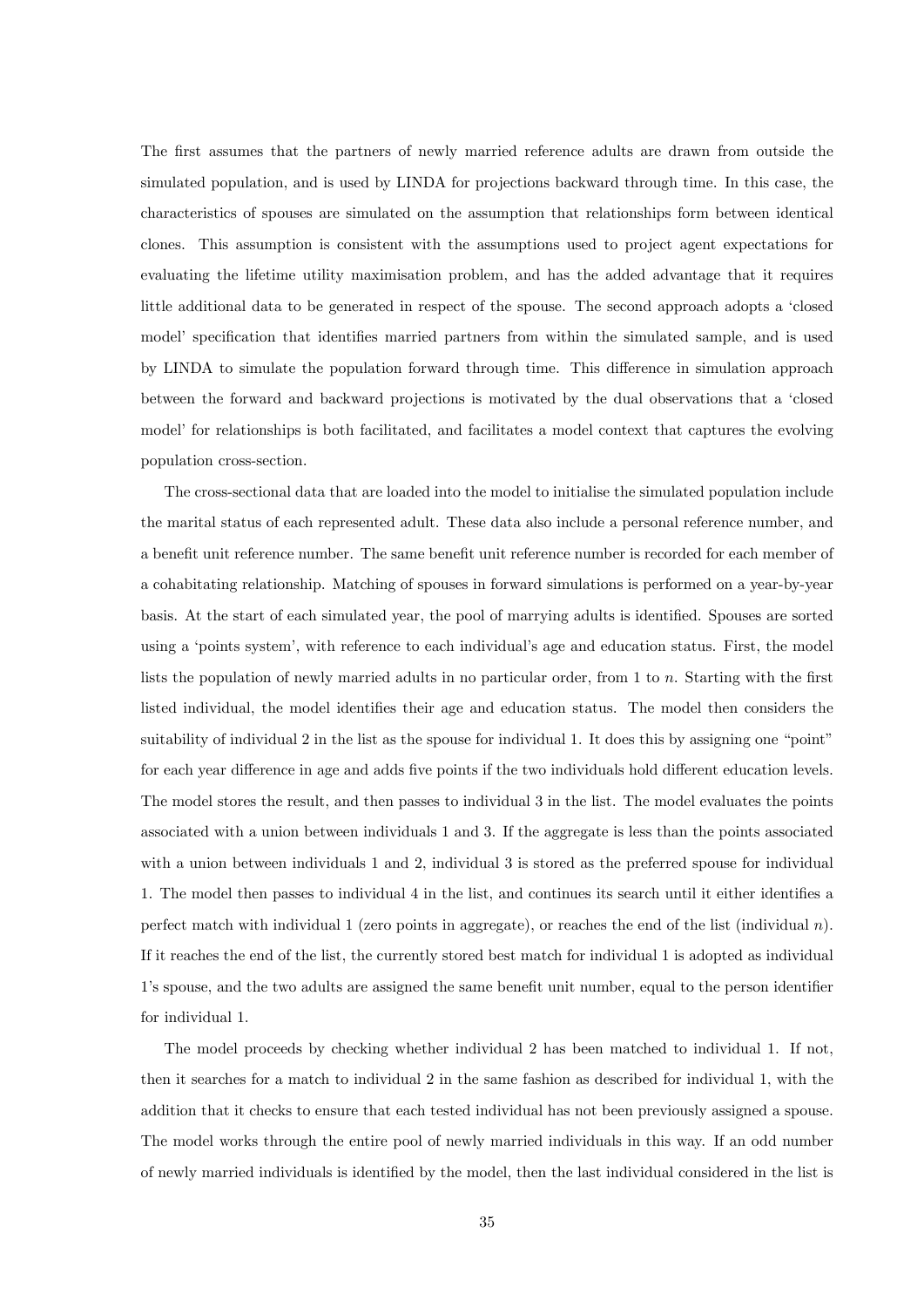assumed to remain single.

The model simulates endogenous behaviour with reference to a range of individual specific characteristics, including age, year of birth, and education. Where marriages are between identical clones, as is assumed in backward projections, then this feature is trivial to apply. Potential ambiguity, however, arises wherever spouses have different characteristics. This ambiguity is resolved in forward projections by simulating benefit unit decisions with reference to characteristics held by the benefit unit's 'reference adult'.

All simulated benefit units are assigned a reference adult in every simulated year. In backward projections, each benefit unit includes one adult in the simulated sample, who is defined as the reference adult. Similarly, un-married benefit units in the simulated sample are comprised of a single adult who is defined as the respective reference adult. It is assumed that the reference adult of each benefit unit can only vary in a period when marital status changes. These conditions fully identify reference adults in the model, except in the reference population cross-section, or when adults are projected to get married in forward projections. In both of these cases, the model begins by checking whether one spouse has accessed their pension wealth, but the other has not (see Section 9.3). If this is the case, then the reference adult is set to the spouse that has accessed their pension wealth. Otherwise, the reference adult is defined as the spouse with the highest wage potential (see Section 4).

At the time of a union in forward projections, jointly held assets are the sum of the assets held individually by each spouse. Widowhood in forward projections of the model is based on the age of death simulated for each adult (described in Section 12.4). In backward projections, widowhood is identified randomly, based upon the mortality rates of the simulated adult (given the assumption of marriages between clones). In the event of widowhood, all assets and children of the benefit unit are assumed to reside with the surviving spouse. Divorce is simulated based on the transition probabilities applicable for the benefit unit reference person, in which case all assets and children are divided evenly between the respective spouses (to the nearest integer in the case of children).

#### 11.2 Birth and aging of children

The model is designed to take explicit account of the number and age of dependent children of reference adults. The birth of dependent children is assumed to be uncertain in the model, and is described by transition probabilities that vary by the age, birth year, relationship status, and previously born children of a reference adult. These transition probabilities are stored in a series of transition matrices, in common with the approach used to model relationship status (described above). Having been born into a benefit unit, children are assumed to remain dependants until an exogenously defined age of maturity. A child may, however, depart the modelled benefit unit prior to attaining maturity, if the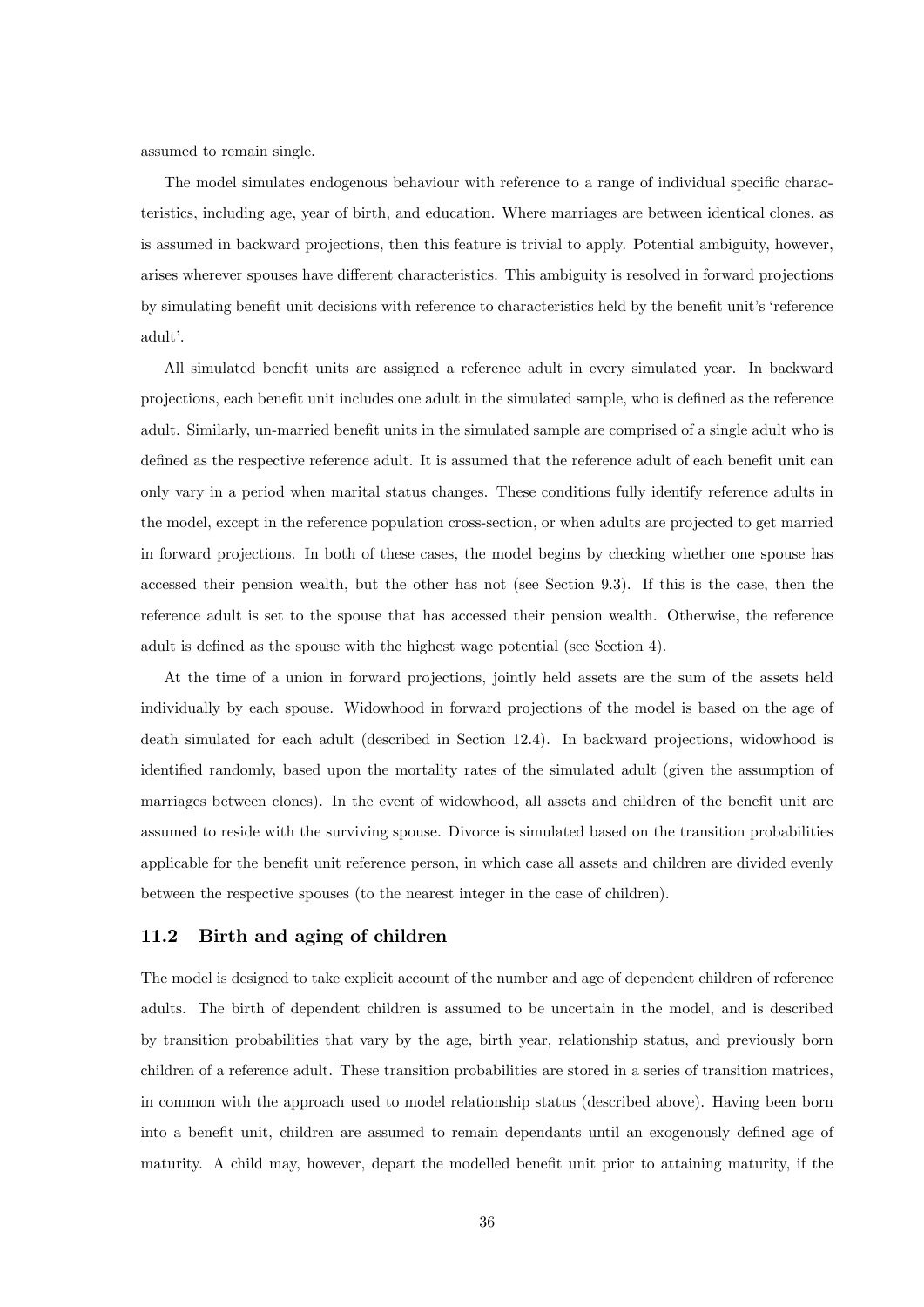reference adult experiences a relationship dissolution (to account for the influence of divorce).

Allowing for dependent children in the way set out in the preceding paragraph can lead to a very significant increase in the computational burden of the lifetime decision problem. If, for example, a benefit unit was considered to be able to have children at any age between 20 and 45, with no more than one birth in any year, and no more than six dependent children at any one time, then this would add an additional 334,622 states to the decision problem (with a proportional increase in the associated computation time).<sup>19</sup> In cases where children are not an issue of concern, the model consequently allows associated uncertainty and heterogeneity to be suppressed. In this case, the number of dependent children in each benefit unit is described as a deterministic function of the age and relationship status of the reference adult. Where the number and age of dependent children are considered to be important, then the model is made computationally feasible by limiting child birth to a fixed number of reference person ages. The model may be directed, for example, to consider child birth only when the reference adult is aged 22, 26, or 33 years.

Capturing realistic benefit unit sizes in context of limited child birth ages will usually require that multiple births be allowed at each birth age. We might, for example, allow up to two children to be born at each of the three child birth ages referred to above, in which case the maximum number of children in a benefit unit at any one time would be limited to 6. In this example, the computation burden of the decision problem would be increased by a factor of 231, which is sufficiently constrained to make the solution to the decision problem feasible on contemporary computing technology.

Restricting the number of ages at which a child can be born in the model raises a thorny problem regarding identification of the transition probabilities that are used to describe fertility risks. The model calculates the required probabilities internally, based upon the assumed birth ages and fertility rates reported at a highly dis-aggregated level. This approach has been adopted both because statistical agencies tend to publish data at the dis-aggregated (annual age band) level, and because it facilitates associated sensitivity analyses to be conducted around the number and precise birth ages assumed.

Consider the above example, in which child birth is limited to three discrete birth ages  $-22$ , 26 and  $33$  – and where the maximum number of children that can be born at each birth age is limited to 2. Suppose also that age specific fertility rates calculated on survey data extend between ages 16 and 45 inclusive. The fertility transition probabilities associated with each birth age are calculated by dividing life into mutually exclusive age bands, where the thresholds between adjacent bands are set to the mid-points between the respective ëbirth agesí. A diagrammatic representation of this division for the example considered here is provided in Appendix D. Monte Carlo methods are used to generate data for the complete life history of a large number of reference adults for each potential birth year

<sup>&</sup>lt;sup>19</sup> This assumes an age of maturity of 17.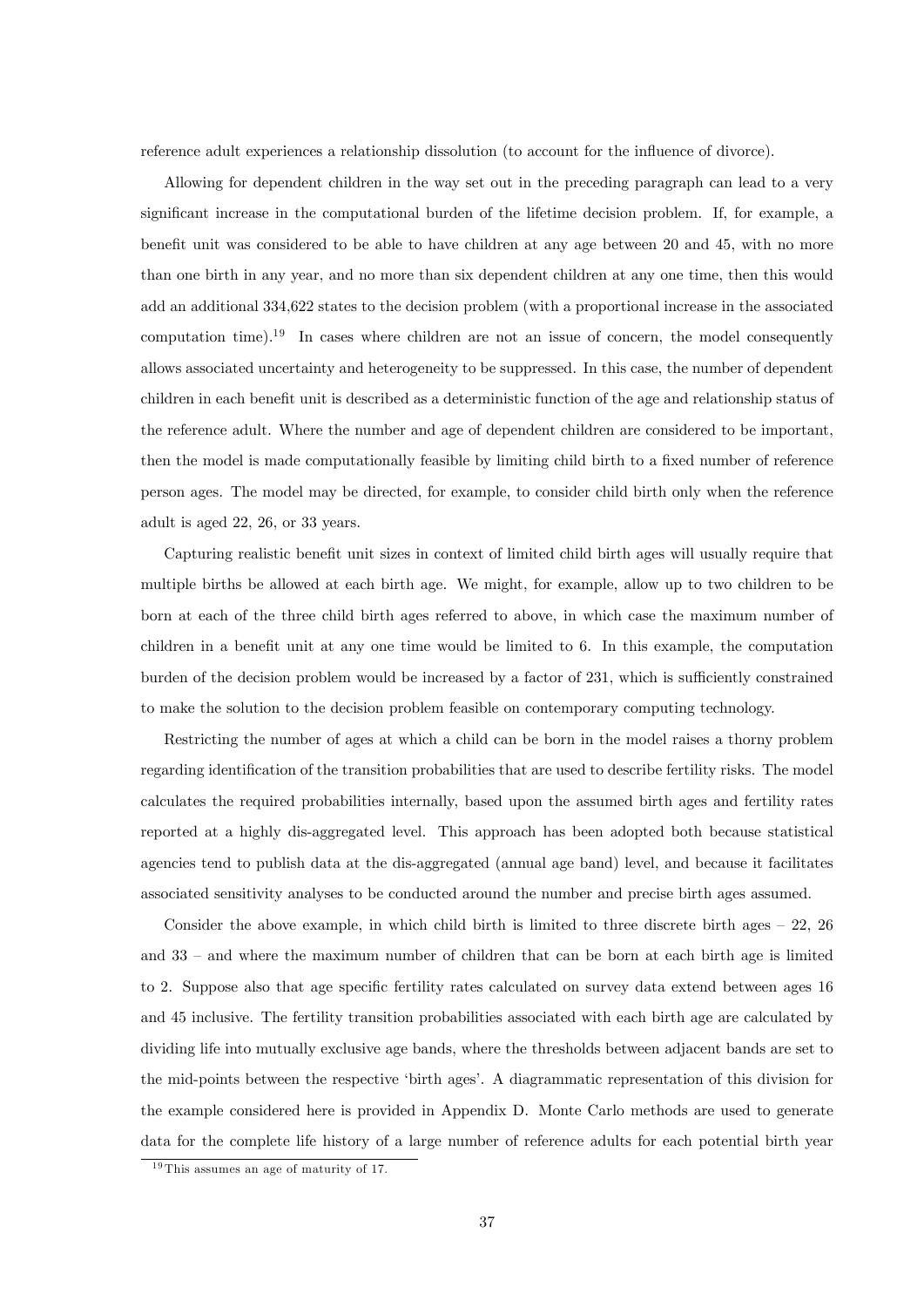considered for analysis.<sup>20</sup> This simulated population is calculated in a way that is consistent with the wider analytical framework, but with the exception that fertility transitions are permitted at each individual age (subject to the limitation that no more than one child be born at each age). Fertility transition probabilities for each birth age are then calculated by aggregating up the data calculated for the simulated population within the respective age band.

## 11.3 Simulating relationships and dependent children backward through time

As noted above, the model assumes for backward projections that the spouses of reference adults enter and exit the simulated frame with their marriage. There is, however, the additional problem of ensuring that the projected marital status of a reference adult in the reference cross-section coincides with their observed relationship status. The same problem applies for the projected number and age of dependent children. In the case of children, however, the problem is further complicated by the fact that associated  $shocks - the birth of a new child or the reduction in the number of children due to marital dissolution$ – can influence benefit unit circumstances over a large number of simulated periods. The problems here are conceptually similar to those described for the backward simulation of the timing of access to pension wealth, and could be addressed in a similar fashion to the approach described for pension access in Section 9.4. In contrast to the timing of access to pension wealth, however, the assumed model structure permits benefit unit demographics to be simulated separately from all other model characteristics. This feature of the model motivated the adoption of a 'trial-and-error' approach to simulate benefit unit demographics backward through time.

A set of random draws from a uniform distribution are taken for each reference adult, one draw for each possible period of the simulated lifetime. These random draws are used to project relationship status and dependent children for the life course of each reference adult up until the age that they appear in the reference cross-section, assuming that all individuals are single without children at the youngest age represented by the transition probabilities (16 in most applied contexts). The simulated relationship status, number and age of dependent children projected for each reference adult are compared against the data loaded in for the adult in the reference cross-section. A new set of random draws is taken for each adult until a set of draws consistent with their circumstances in the reference cross-section is found. To ensure that this random search routine does not continue indefinitely, the model limits the number of sets of random draws that it tests for each simulated adult, reporting the proportion of the simulated population for whom a precise match was not found.

<sup>&</sup>lt;sup>20</sup> Sensitivity analysis suggested that a simulated population size of 1,000,000 benefit units obtains reliable fertility transition probabilities in an applied context considered for the UK.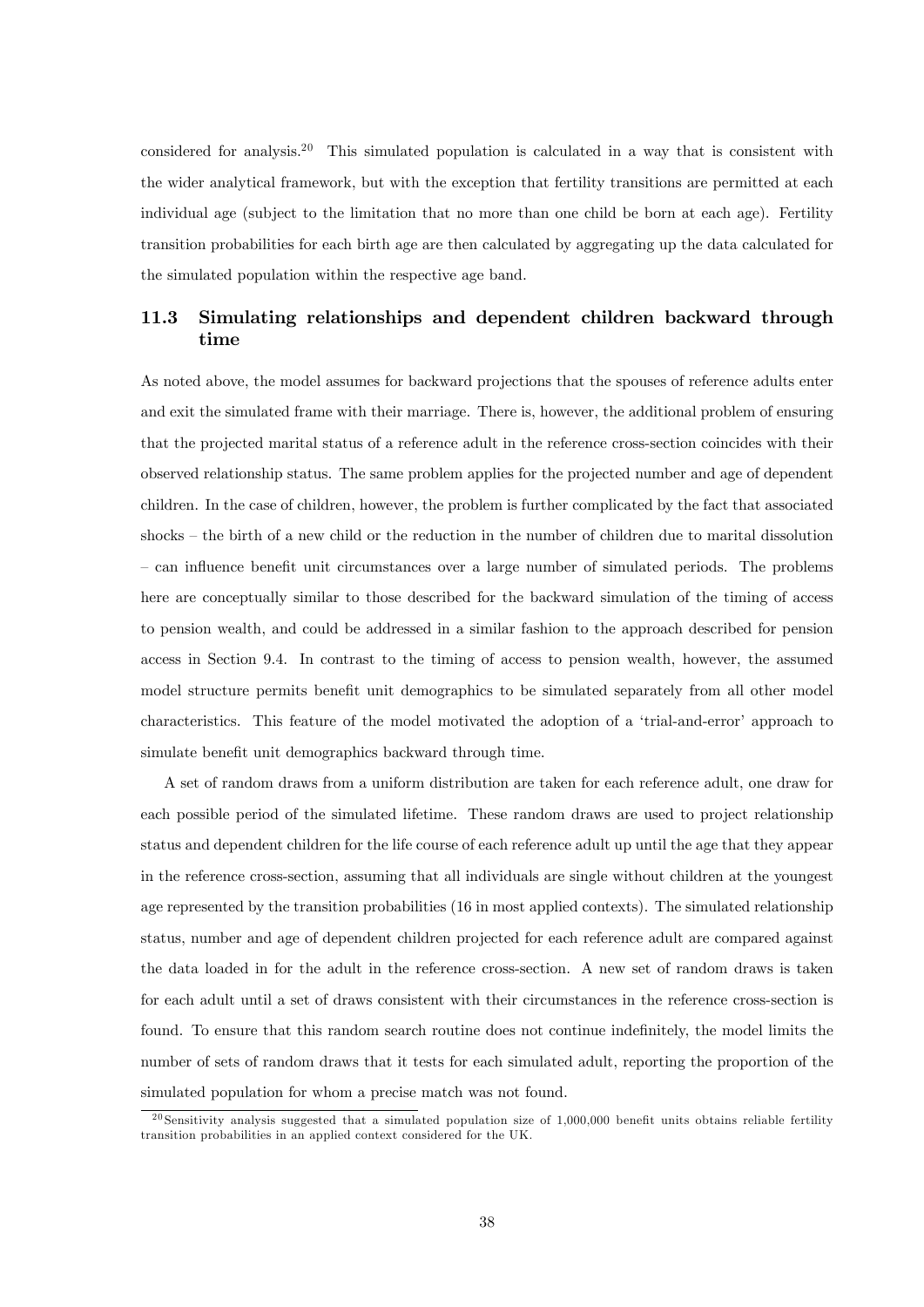#### 11.4 Child maturity

When dependent children reach an assumed age of maturity they depart their parental benefit unit and enter one of their own. In the backward projections, dependent children of reference adults enter the simulation frame when they are aged 17, and depart again in the year prior to their birth, in a similar fashion to the treatment of spouses of reference adults over marital transitions. In the forward projections, dependent children can be followed into adulthood. This feature is implemented to reflect the evolving population cross-section, and is governed by two key model boundaries. The first is the maximum population size that the model is directed to take into account, and the second is the number of periods into the future that projections are made. The more restrictive of these two boundaries determines the time horizon over which the evolving population cross-section is projected, and the model reports this as part of its standard on-screen output. The time horizon of the projected population cross-section in turn determines whether a dependent child will mature and be simulated as an adult by LINDA; any child who matures beyond this cross-sectional time-horizon is dropped from the simulated sample.

When a child first achieves their maturity, a series of characteristics must be identified to continue their projection into adulthood. Each maturing child is assigned a unique person identifier. Their age and birth year are carried over from their parental benefit unit, and their year of entry into the simulated sample is recorded. Simulation of survival, relationship status, and dependent children proceeds in the same way as described for adults in the reference cross-section, with the exception that no search routine is required to match the characteristics at the time that they enter the model sample frame as an adult. Health status (discussed in Section 12) is randomly assigned, based on age and year specific transition rates. The health states to which maturing children are allocated can be limited in the case where a child is identified as disabled.

All maturing children are identified as non-graduates. Education status of maturing children is otherwise allocated randomly, based on transition probabilities that can vary by child disability status, year and the education status of the reference adult in the parental benefit unit. All maturing children are assumed to not be self-employed, or public sector employees, if these employment sectors are included for analysis. Low wage offers are simulated in the same way as for the wider population, based on age, year, and education specific probabilities. All assets are set to zero for maturing children. This assumption is made because the model does not account for child income, and unrequited transfers between benefit units other than inheritances (see Section 6.4) are not included in the model. Wage potential at age of maturity is based on a random draw from a log-normal distribution, the means and variances of which are age, year, and education specific.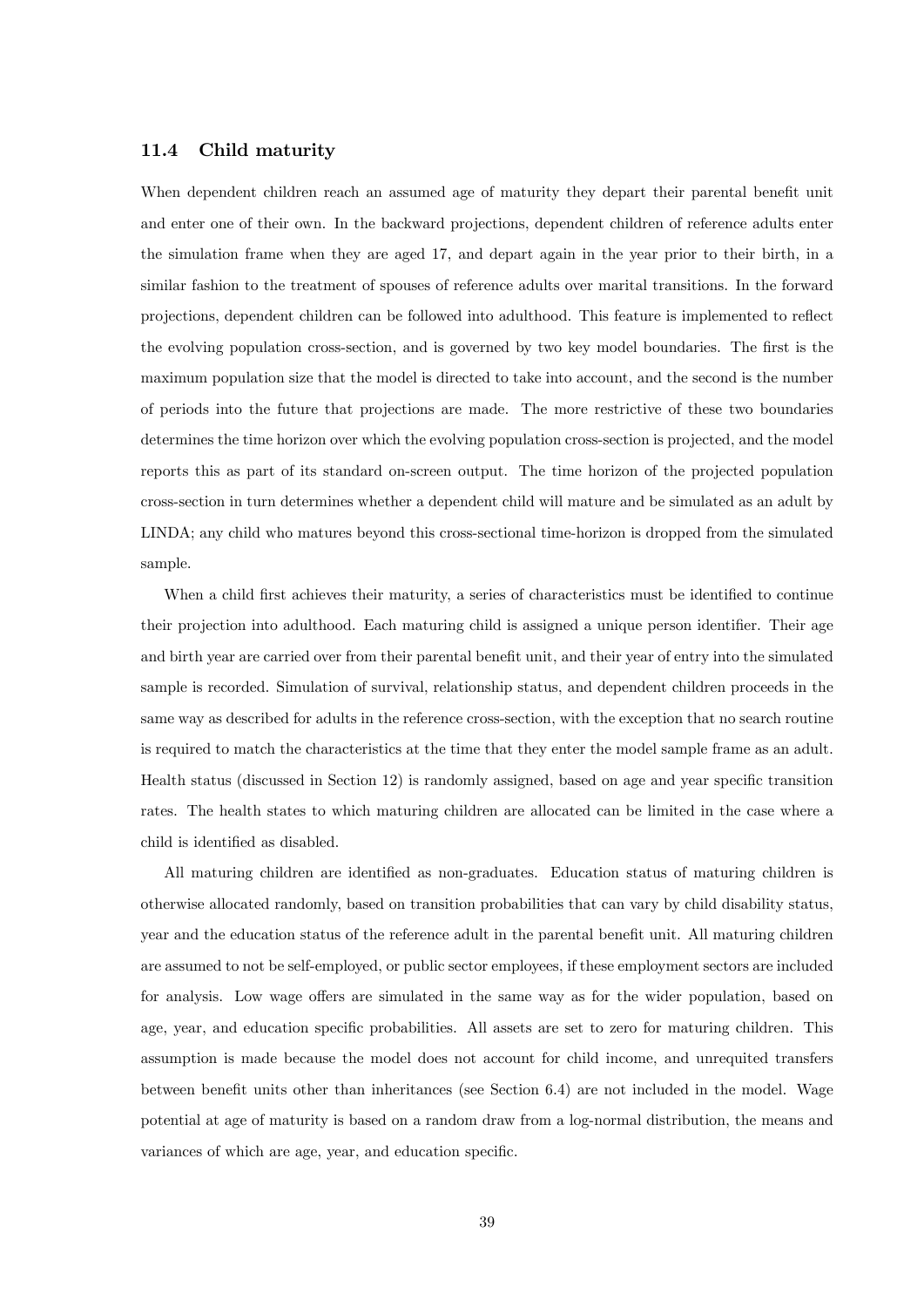## 12 Health and Mortality

Each individual is allocated a health status at the time that they enter the simulated population, and a set of age-specific random draws from a uniform  $[0, 1]$  distribution, which refer to below as the ëhealth vectorí. The model can distinguish the health status of dependent children, the health status of each simulated adult, associated carer responsibilities, and each simulated adult's time of death. As projections for health push computing technology to the limits of what is currently feasible, the model has been designed only to project health and carer states forward through time.

#### 12.1 Health status of children

The health status of children, health $h_{i,a}^c$ , distinguishes between two discrete alternatives that are designed to identify those with and without a persistent disability. In the case of children entering the population in the data for the reference cross-section, the cross-sectional data include a disability identifier. In the case of children entering due to simulated child birth, child health status is allocated by comparing the first element of the child's health vector with an exogenous incidence rate on the assumption that up to one disabled child may enter each benefit unit at each 'birth age'. The health status of children is assumed to remain unchanged until they mature into adulthood. Furthermore, child disability status is assumed to influence health and education status upon maturity (Section 11.4). It is consequently possible to use the model to track the ináuence of disability throughout the life course, from birth through to death.

Child disability influences simulated welfare benefits (discussed in Section  $6$ ), the carer responsibilities of parents (discussed in Section 12.3), and benefit unit costs,  $ndc<sup>h</sup>$ . Benefit unit costs associated with child disability can either be exogenously defined, or be set equal to the value of associated welfare benefits.

#### 12.2 Health status of adults

The model is designed to distinguish between up to 10 discrete health conditions for each adult in each period projected forward through time. Behavioural solutions are structured around a health state described at the benefit unit level, health $i_{i,a}$ . In the case of single adults, this health state defines the health condition of the relevant adult. In the case of couples, the health state defines the 'health combination' of the two spouses. The health conditions recognised by the model are drawn from a discrete set of alternatives, the number of which is a model parameter that can be adjusted as desired. Simulated health conditions evolve through time, based on exogenously defined transition probabilities that vary by each adult's prevailing health condition, education, age, and year.

The health state can influence benefit units in a variety of ways. As noted above, the health condition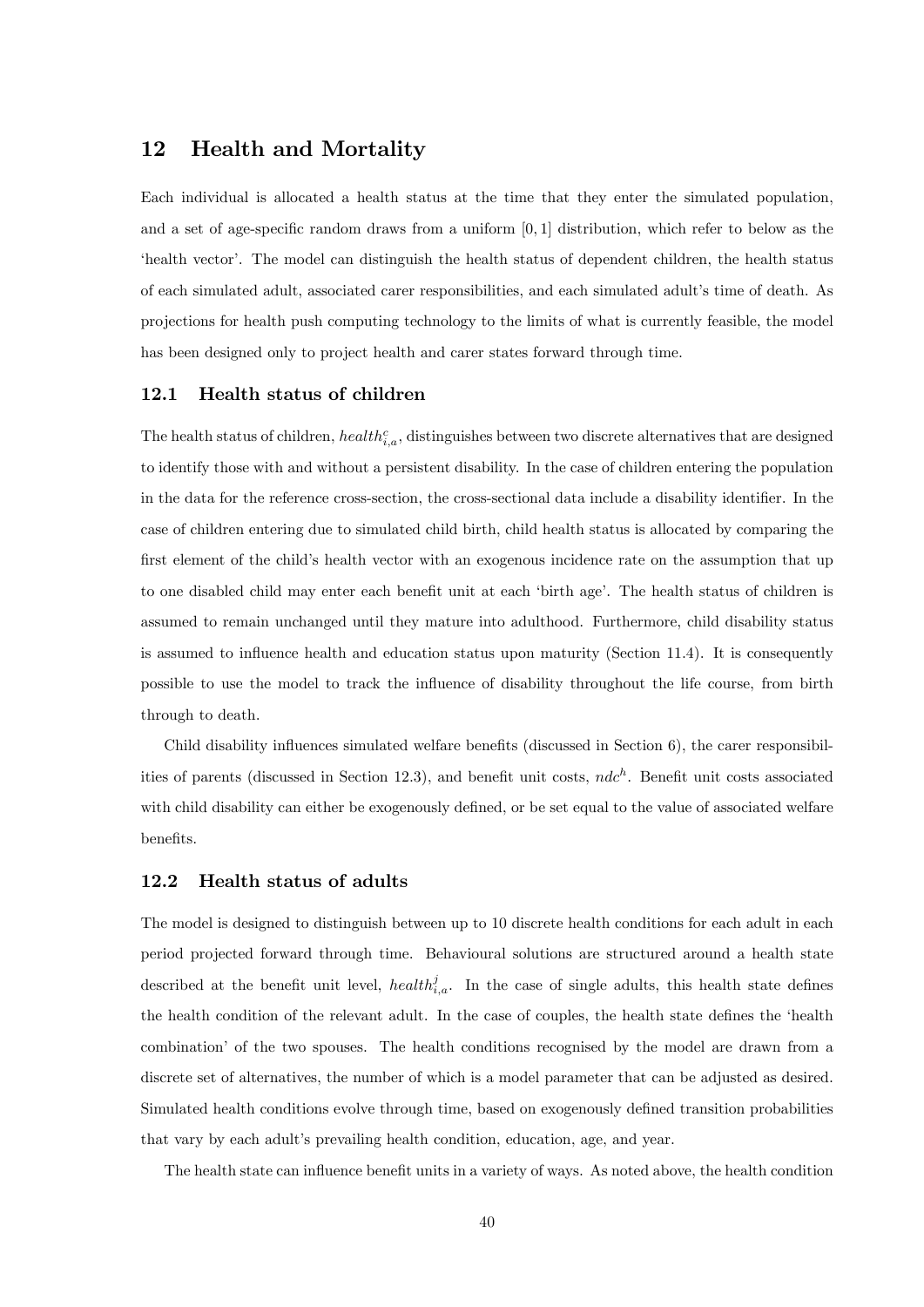of each adult can affect their likely health condition in the future. This feature is required to capture the persistence that is associated with many health conditions, which may have an important bearing on the life-course. The health condition of one adult in a couple can affect the carer responsibilities of their spouse (discussed in Section 12.3). The health state can also be defined to limit the discrete set of labour alternatives available to each adult, the probabilities of receiving a low wage offer and wages earned (Section 4), welfare benefits (Section 6), the likely evolution of relationship status in prospective years (Section 11.1), and non-discretionary costs,  $ndc<sup>h</sup>$ . As for children, benefit unit costs associated with adult health conditions can either be exogenously defined, or be set equal to the value of associated welfare benefits.

Care must be exercised when defining this aspect of the model to ensure feasible computational times in context of prevailing computing technology. Consider, for example, specifying the model to distinguish between 4 discrete health conditions in each year throughout each adult's simulated lifetime. In this case, any single adult would be associated with four potential health conditions, and any couple would be associated with 16 alternative health combinations (4 for each spouse). This would expand the size of the state space by a factor of  $10 = (4 + 16)/2$ . If transitions between simulated years are permitted between any given health condition and any of the alternative conditions, then this would expand the computations involved when evaluating expectations by a factor of 100 (=  $(4+16)/2 \times (4$ )  $+ 16$ /2). Increases in computational burden of this magnitude can be highly undesirable.

The model is designed to limit the computational problem outlined in the preceding paragraph in two ways. First, some health transitions occur with low probabilities. The model is designed to ignore evaluation of expectations that are associated with (near) zero probabilities. Secondly, it may be practical to ignore some health combinations for adult couples. This would be the case, for example, if the incidence of two severely disabled adults in a couple was very low over a specific age band. Ignoring very unusual combinations of this sort can help to improve model performance. The model is designed to take advantage of these types of economies by allowing the set of health conditions considered for couples to be restricted as desired, with restrictions permitted to vary over two alternative age bands.

#### 12.3 Carers

A "carer state" is generated for each benefit unit in each simulated period,  $carer_{i,a}$ , where carer benefit units include one adult with carer responsibilities. The carer state evolves through time, based on exogenously defined transition probabilities that vary by the individual's prevailing carer state, the disability state of their spouse (see Section 12.1) and/or dependent children (see Section 12.2), age, and year. Carers can be limited to benefit units with at least one adult who is sufficiently healthy, as defined by a pre-defined value of the health state.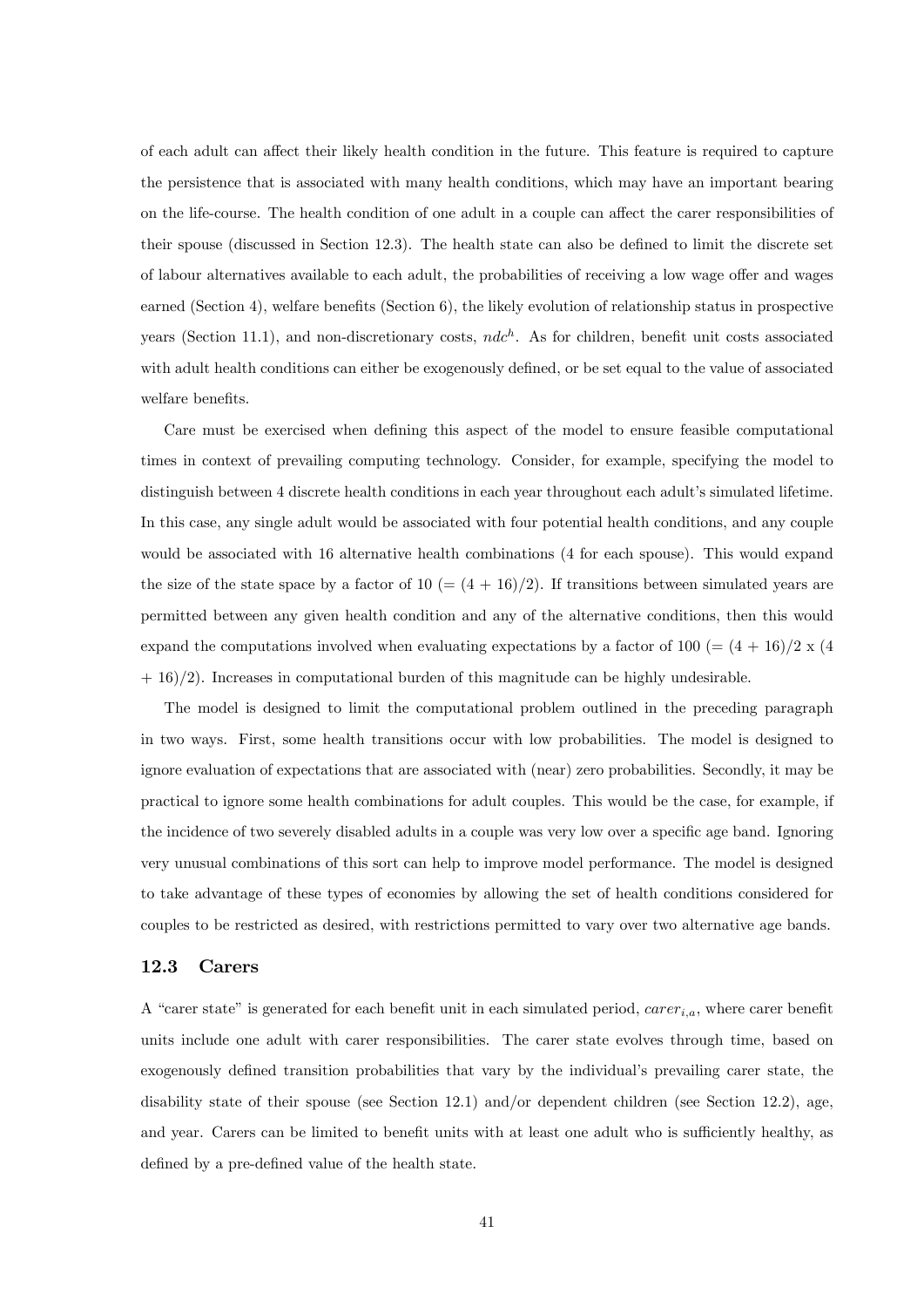Carers can be distinguished from other adults in regards to the benefits that they are eligible for (Section 6), their employment opportunities, and the time that they have available for leisure (Section 4).

#### 12.4 Mortality

The survival of each adult is modelled individually, governed by the adult's age and prevailing simulation year. The timing of death,  $a^d$ , can be considered uncertain, and depends on age and year specific survival probabilities that are commonly reported as components of official life-tables by national statistics authorities. The same set of probabilities are used to simulate mortality in the population, as are assumed for individual specific expectations when evaluating the solution to the lifetime decision problem. The model is designed so that the associated input closely reflects the format of statistics reported by the Office for National Statistics in the UK, which it is hoped will facilitate sensitivity analysis of mortality assumptions.

All adults in the reference cross-section are assumed to survive until at least the age at which they appear in the reference cross-section, with death possible in any year subsequent to the reference crosssection. The age at death for each individual is evaluated by comparing the age specific elements of their health vector against the probability of death for an individual of the relevant age and year. If the element of the health vector is less than or equal in value to the respective probability, then the individual is assumed to die at the respective age.<sup>21</sup> Otherwise, they survive into the succeeding year. The age at death is consequently the first age at which the health vector is less than or equal to their respective probability of death.

## 13 International Migration

It is necessary to account for international migratory flows in any projection of the population crosssection. As the review by O'Donoghue et al. (2010) makes clear, there are a wide range of alternative approaches used to simulate the effects of migration in the microsimulation literature. Key modelling decisions include whether to model net migration or immigration and emigration separately, the variables that describe the likelihood of emigration, the approach taken to generate the characteristics of immigrants, and whether to accommodate re-entry of emigrants. These decisions depend upon the reasons for the respective model's development, and the data that are available for parameterisation.

 $21$ Note that the health vector used to adjust mortality is the same as is used to evaluate the evolving health state, which serves to economise on the data that need to be recorded to permit replication of a simulation. Each element of the health vector is adjusted after it is referenced for identifying health state to ensure that an independent random uniform number exists for evaluating mortality. For example, in the case where there are only two health states considered for analysis, then the model begins by considering whether the element of the health vector is under the relevant transition probability for distinguishing health state 1 from 2. If it is under the relevant transition probability, then health state is set to 1, and the element of the health vector is divided by the respective transition probability to obtain a new independent random number from a uniform distribution for use when evaluating mortality.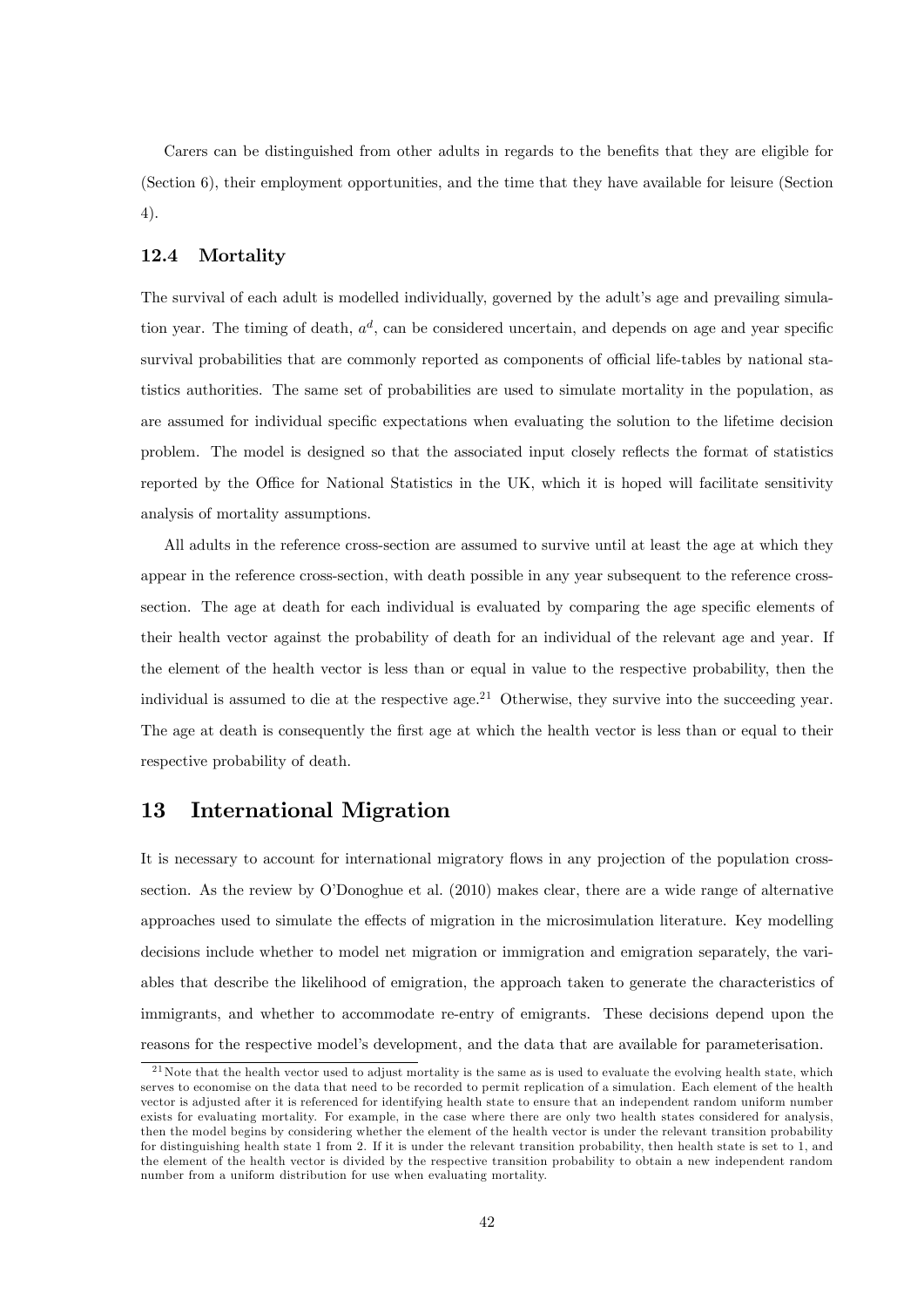Migration has been accommodated in LINDA to meet two key objectives. First, the model should be capable of reflecting official projections for the age distribution of the population through time. Secondly, the model should reflect the bearing that contemporary trends concerning migration would have on the distribution of income if they were to continue into the projected future. Although the first of these two objectives could be achieved by modelling net migration only, this approach would complicate achieving the second objective. LINDA is consequently designed to accommodate explicitly both immigration and emigration in each simulated period.

There are two principal approaches for generating the characteristics of recent immigrants in a microsimulation context (e.g. Duleep & Dowhan  $(2008)$ ). The 'regression' based approach involves estimating a system of equations describing all of the characteristics of interest, and uses these equations to generate characteristics for new immigrants. Valid implementation of this approach is, however, exceptionally challenging in any context where more than a few characteristics are involved, as is the case in the current context. LINDA consequently generates the characteristics of new immigrants using the alternative approach, by 'cloning' benefit units from 'donors' drawn from targeted population subgroups. This means that the approaches taken to simulate immigrants and emigrants share close similarities with one-another.

The model parameters include the total numbers of immigrants and emigrants to be assumed for each prospective year. The parameters also include the proportions of immigrants and emigrants to assume within a set of mutually exclusive and exhaustive population subgroups. These subgroups are defined with respect to age, education, marital status, and dependent children. Subgroups are further distinguished by disposable income quintiles for immigrants, and by past migrant status for emigrants. These model parameters permit evaluation of target numbers of immigrants and emigrants who fall into each considered population subgroup in each simulated year. The model divides the domestic population simulated for each year into the same subgroups distinguished for migrants, and randomly selects members from these subgroups as either emigrants, or to be cloned as new immigrants, to match migrant targets. Variables are generated that report the age of immigration,  $a^{im}$ , and emigration,  $a<sup>em</sup>$ , for each simulated adult. It is also possible to distinguish between up to two source regions (in addition to the UK) for migrant flows, region, so that the model is capable of reflecting, for example differences between migrants by whether their country of origin was the host country, the EU, or some other country.

## 14 Behavioural Projections

A central feature of the model is the ability to base projections on decisions that solve the lifetime utility maximisation problem. It is also possible, however, to direct the model to project some aspects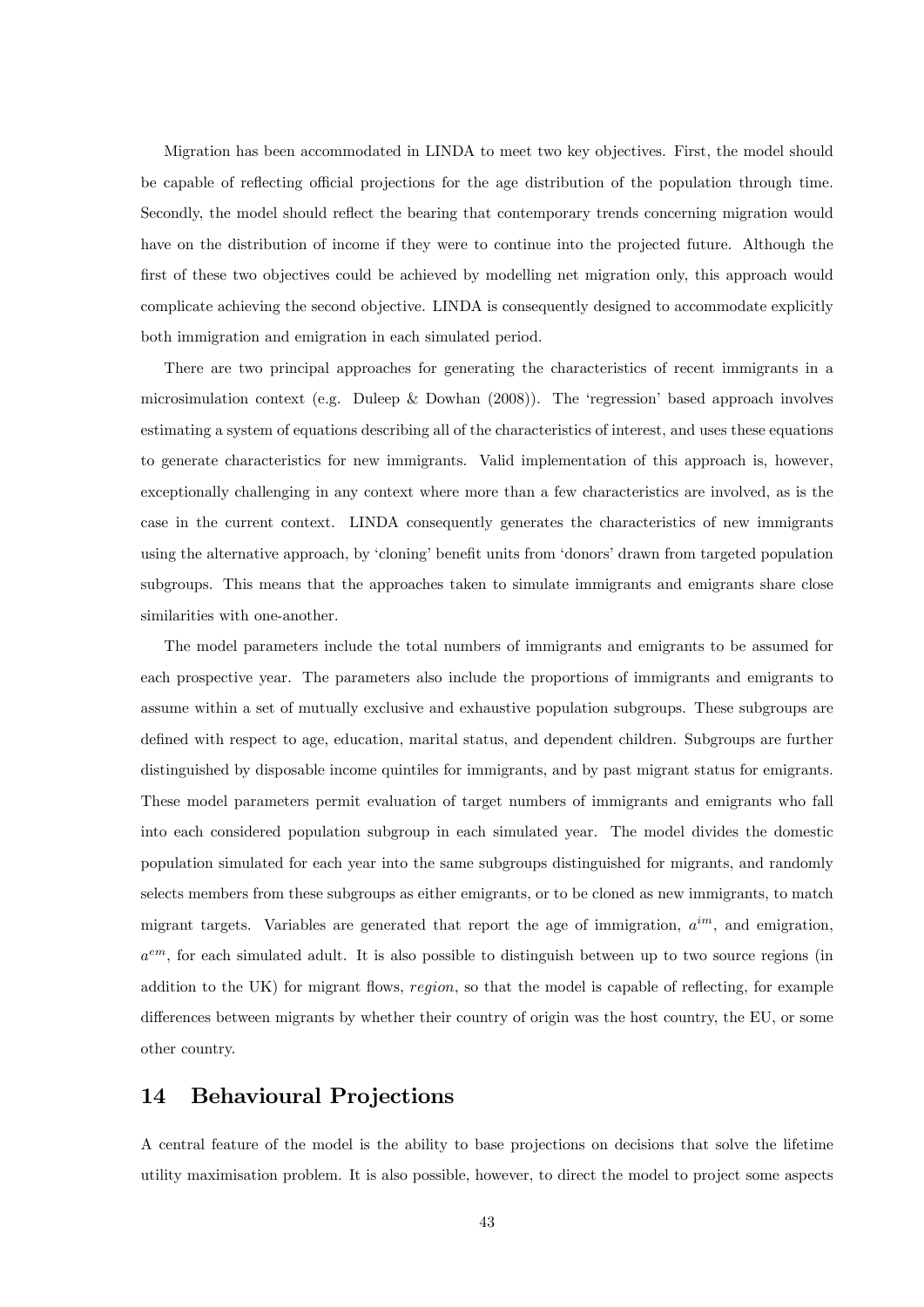of behaviour using reduced form statistical equations. Where reduced form equations are used to project all decisions associated with a particular simulation, then the utility maximisation problem is omitted from analysis, and the model effectively takes the form of a classical dynamic microsimulation model. This section begins by outlining the methods used to solve the utility maximisation problem, before describing the reduced form behavioral descriptions that have also been implemented in the model.

#### 14.1 Solution routines for utility maximisation and model validation

The value function considered by LINDA is not guaranteed to be either smooth or concave. Nonsmoothness arises due to the focus of the model on decisions between discrete alternatives, the inclusion of decision making costs in the preference relation, the imposition of various constraint conditions, and the allowance for a flexible budget set that may be non-convex (due, for example, to means testing of welfare benefits). Non-concavities of the value function imply that the optimisation problem described in Section 2.1 can have local maxima. This observation, combined with the idiosyncratic nature of the model and its level of complexity, emphasises the importance of checks to determine the validity of model inputs and outputs, and for methods to determine the degree of numerical accuracy obtained.

#### Basic programming issues

A long list of checks and balances have been implemented to minimise the risk of error in the data generated by the model. Given the complexity of the programming problem, there is little substitute for intensive testing of model output. The single most important factor in minimising errors in the model is the time during which it has been in use: work first started on the model in 2003, and has continued without pause ever since. This relatively long process of development has led to an extensive system of internal checks and balances; the model will, for example, stop and report a critical warning message if it encounters any one of 142 problems that range from poor convergence properties of the numerical search routines, the validity of assumptions that underly the interpolation routines, to basic issues concerning the internal consistency of the model parameters. These checks have been introduced to capture the most common errors that have been identified during the model's development and both guard against erroneous model projections, and facilitate model development (as they help to identify programming errors introduced by new model code).

The long history of model development also helps to validate the introduction of new simulation routines by providing a tested basis for comparison. The typical development cycle involved when introducing new functionality into the model has three key stages. The first involves restructuring the model code to include the new functionality. This stage is facilitated by the adoption of a modular form for the code, in which each new individual characteristic is stacked on top of the last in a fixed order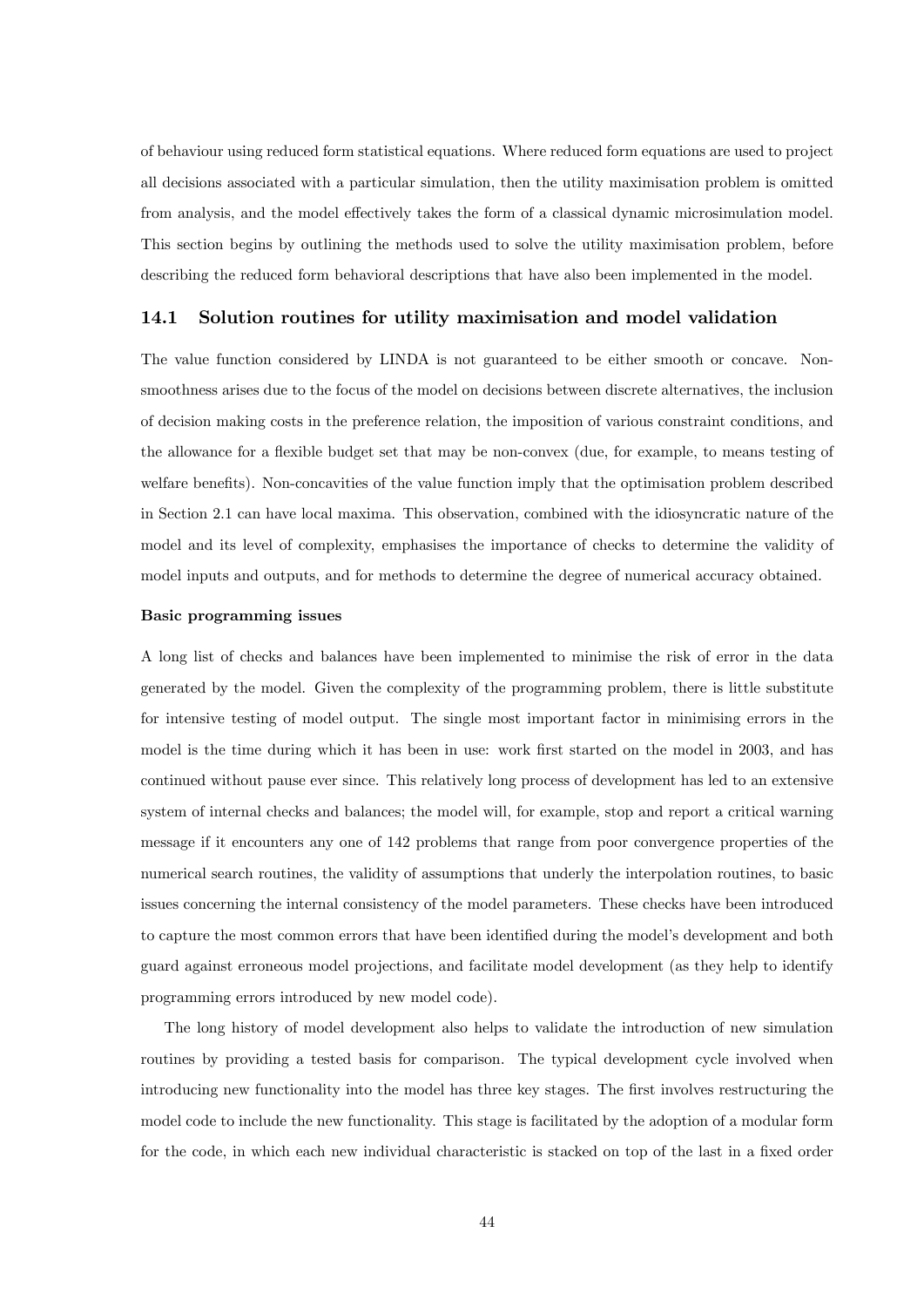of priority. This means that the introduction of new functionality typically requires little variation of the existing model code. The second stage involves suppressing the new functionality, and checking to ensure that results produced by the altered model code are the same as those produced prior to the model amendments. The third stage is to activate the new functionality, and to check that the simulated output looks sensible. This third stage may itself run over a number of variants. Following introduction of a new pension asset, for example, it would be normal to allow the benefit units of reference adults to invest in the new asset, but specify returns to the asset that were so low that no rational individual should want to participate. Under these conditions, the model should produce results that are identical to those obtained in the absence of the new pension asset. Following such a test, the return on the new pension asset might be increased in increments, and the output checked to ensure that the ináuence on pension participation rates look sensible.

#### A toolbox of solution routines

Three key components of the solution to the lifetime decision problem can be subject to variation in the model: the solution detail can be increased, alternative interpolation methods can be used, and alternative numerical search routines can be employed. Source code relating to the last two of these components, upon which any dynamic programming model depends, are available from the authors upon request.

Increasing the solution detail involves increasing the size and number of points of the grid that overlays the feasible state space, and which is used to approximate utility maximising solutions at any conceivable combination of individual specific circumstances. It is also possible to increase the number of abscissae that are used to evaluate expectations over normal distributions of uncertainty via the Gaussian quadrature.<sup>22</sup> Increasing the grid points provides a more detailed solution of the utility maximising problem, though it also implies a rapid increase in computational burden; increasing the grid points in multiple dimensions increases the computational burden geometrically rather than arithmetically, a problem that is commonly referred to as the curse of dimensionality.

Linear or cubic interpolation methods may be employed by the model to evaluate behaviour between discrete grid points.<sup>23</sup> Relative to linear interpolation, cubic interpolation produces a smoother functional form, and ensures continuous differentiability. Cubic interpolation also requires evaluations at  $4<sup>n</sup>$ grid points, rather than  $2^n$  points, where n is the number of dimensions over which the interpolation is taken. If cubic interpolation is used, then the model performs an internal check to determine whether the surface over which an interpolation is being taken is reasonably smooth, before selecting the cubic

 $22$ Evaluation of weights and abscissae of the Gauss-Hermite quadrature are based upon a routine reported in Chapter 4 of Press et al. (1986).

 $23$  The interpolation routines that are used are based on Keys (1981).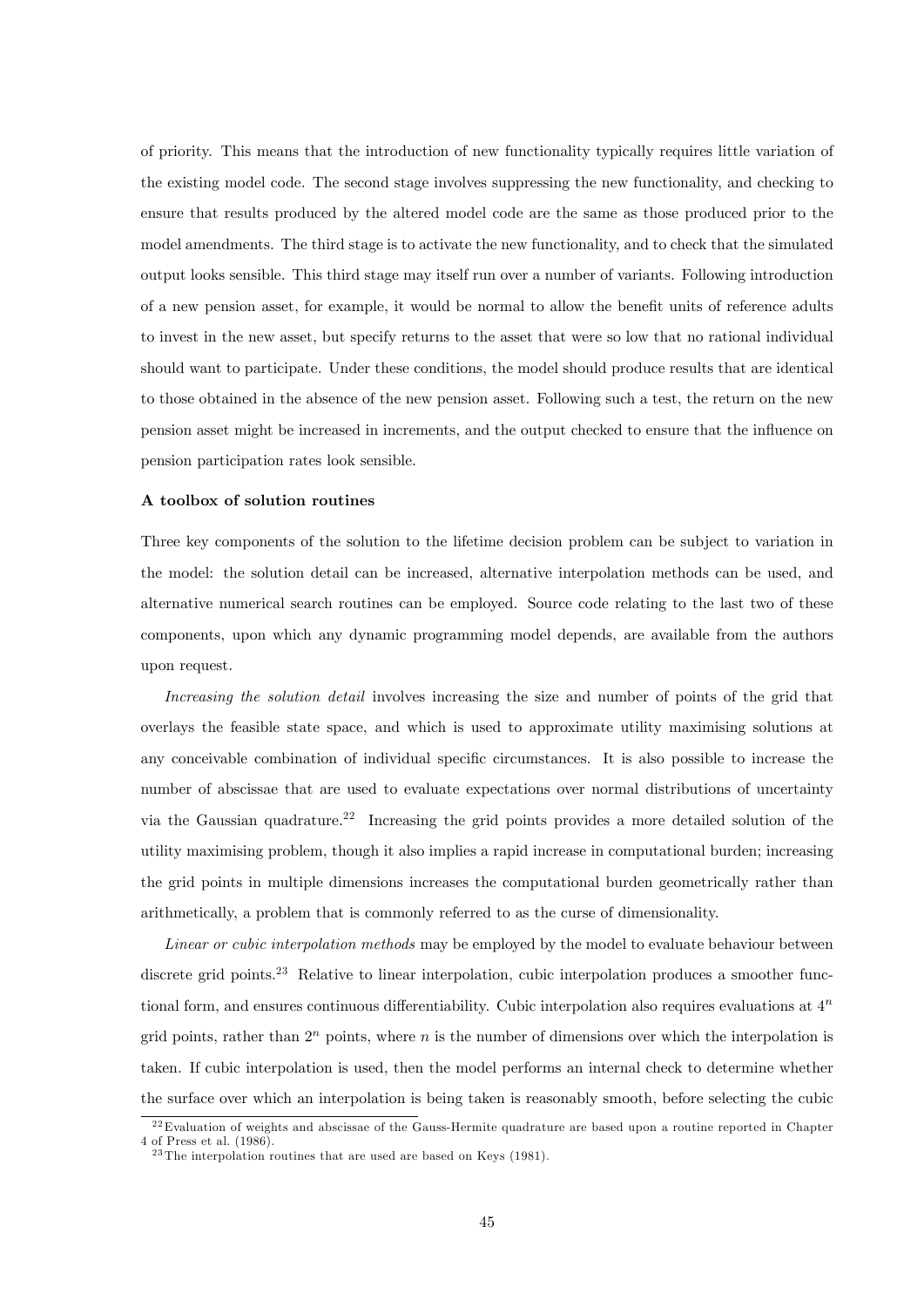interpolation for analysis; otherwise, it conducts a linear interpolation.<sup>24</sup> It is of note that the cubic and linear interpolation routines have been programmed separately, and so can be used to validate against one another.

Three alternative numerical search routines can be used to identify solutions over continuous control variables to the lifetime decision problem. All three of these routines can search over multiple continuous dimensions, and are based only on value function calls. This approach is taken because first derivatives are not guaranteed in many problems for which the model has been developed. Even in conceptual contexts where well-behaved Örst derivatives do typically exist, our past experience suggests that the computation time required to evaluate first derivatives often exceeds any attendant gain in efficiency derived from search routines that identify a zero rather than a minimum/maximum.

The first search routine is based upon Powell's method in multiple dimensions, in conjunction with Brent's method in a single dimension, as described in Press et al. (1986). This approach combines parabolic interpolation with a golden section search, and previous analysis suggests that it is both robust in context of non-smoothness of the value function, and efficient where the value function is well behaved. The second search routine is based on the Nelder-Meade simplex search method, as described in Lagarias et al. (1998). The third method is based on the multi-level coordinate search method described in Huyer & Neumaier (1999), as implemented in the Numerical Algorithms Group (NAG) library. The model allows each of these alternative search methods to be applied in isolation, or in serial with the others, which offers a useful tool to determine whether results are driven by local and not global maxima.

#### 14.2 Parallelisations

Solutions to the utility maximisation problem can require a great deal of time to compute, and the model is consequently designed to take advantage of parallel processing. 'Parallel processing' is the ability to divide a computational problem between two or more processes that work at the same time (in parallel). Two forms of parallelisations are implemented in the model.

#### 14.2.1 Shared memory parallelisations

OpenMP is the application programming interface (API) that is used to take advantage of multi-core systems with shared memory, as are now present in most personal computing (including individual workstations). As discussed in Section 2.1, solutions to the utility maximisation problem are evaluated at intersections of a grid that overlays the state space of the decision problem. The states of the decision

<sup>&</sup>lt;sup>24</sup>This involves distinguishing the "inner"  $2^n$  points in closest proximity to the co-ordinate to be interpolated, from the "outer"  $(4^n - 2^n)$  points considered in evaluating the cubic interpolation. If the smallest difference between any of the outer points and any of the inner points is more than 5 times the maximum difference between the inner points, then the model reverts to linear interpolation.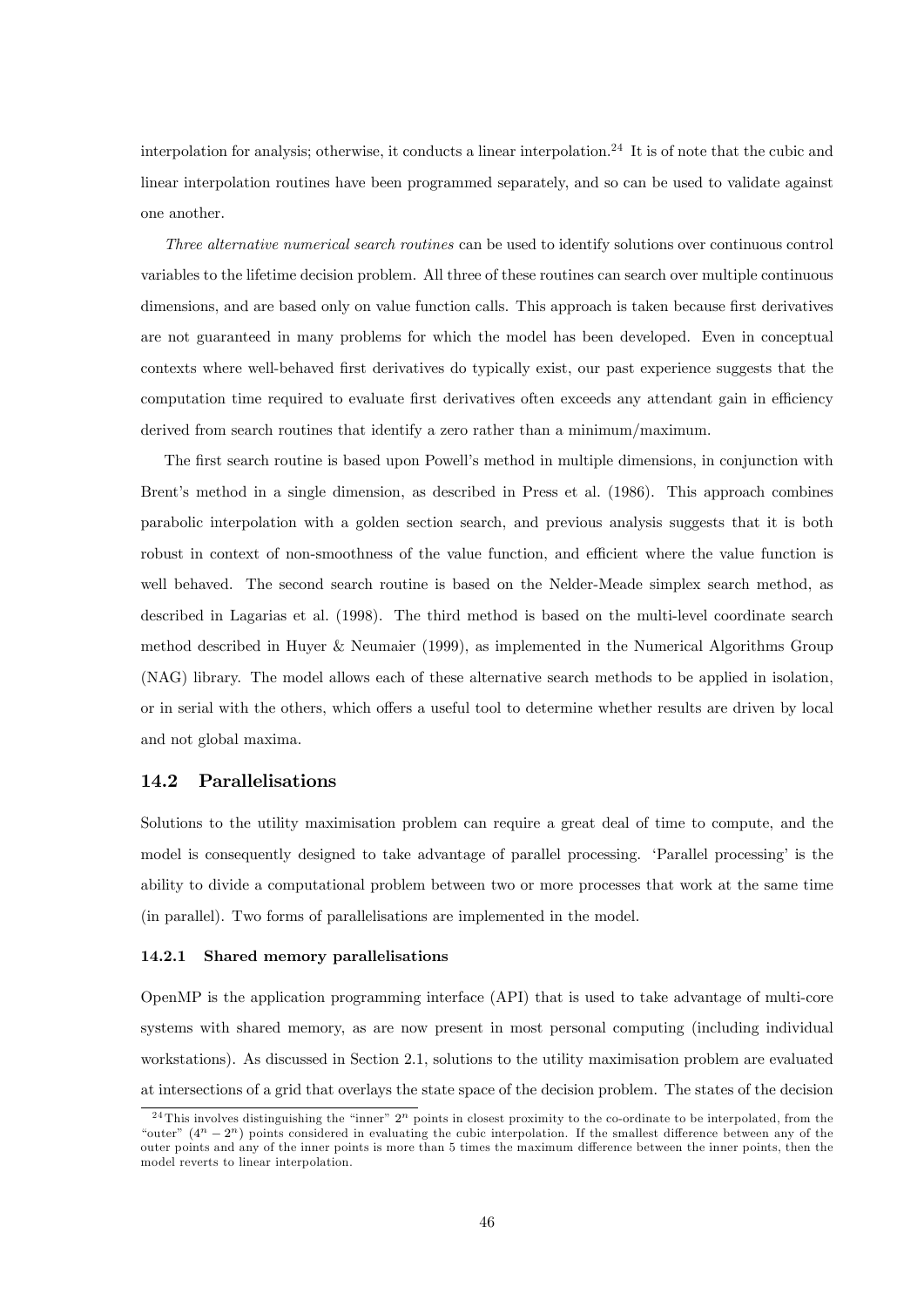problem are organised in a strict hierarchy, with all states lower in the hierarchy being evaluated before consideration of alternative state values higher in the hierarchy. The approach taken to solve the lifetime decision requires that age be placed at the top of this hierarchy; thereafter the state order for solving the decision problem is arbitrarily defined, subject to the condition that discrete states (e.g. age, education, health condition, numbers of adults and children) are placed at the top, and continuous states (e.g. liquid net wealth, wage potential, private pension rights) at the bottom. This division between discrete and continuous states is computationally useful, because many of the calculations required to evaluate agent expectations vary by the respective discrete state combination. For example, all single adults in good health and without graduate education are subject to the same probabilities of marrying, having children, and transitioning to an alternative health state. By placing the discrete states at the top of the hierarchy, the computations required to evaluate a broad set of expectations can be evaluated once for all associated combinations of continuous state variables, and discarded when a new discrete state combination is considered.

Parallelisations implemented by OpenMP impose some computational burden, especially when a new computational process (or 'thread') is created or closed. At the same time, a substantial volume of data is typically required to describing agent expectations for each discrete state combination. The first of these considerations motivates inclusion of the parallelisation higher in the hierarchy, while the second precludes its extension into the discrete state space. Hence, a single OpenMP parallelised loop is included for the upper-most continuous state in the hierarchy adopted for solving the decision problem.

#### 14.2.2 Distributed memory parallelisations

Most High Performance Computing  $(HPC)$  – sometimes referred to as supercomputer – environments are based on a distributed memory architecture, in which each computational 'worker node' is a separate computing entity that is essentially unaware of any progress made by other worker nodes, unless the relevant information is explicitly passed to them. Note that each worker node may (and usually will) include a multi-core processor with shared memory, in which case the OpenMP directives referred to above remain relevant. Something more, however, is required to co-ordinate the computations of individual worker nodes  $-$  MPI is the API that is used for this task.

The method used to divide the utility maximisation problem between worker nodes on a distributed memory system involves starting a unique version of the model on each worker node. All worker nodes perform precisely the same tasks, up to the point where utility maximisations start to be computed. These initial tasks include loading in model parameters, and establishment of the various 'containers' used to store solutions to the utility maximisation problem. From this point, computations for each age are divided between the available worker nodes by allocating each node an approximately equal share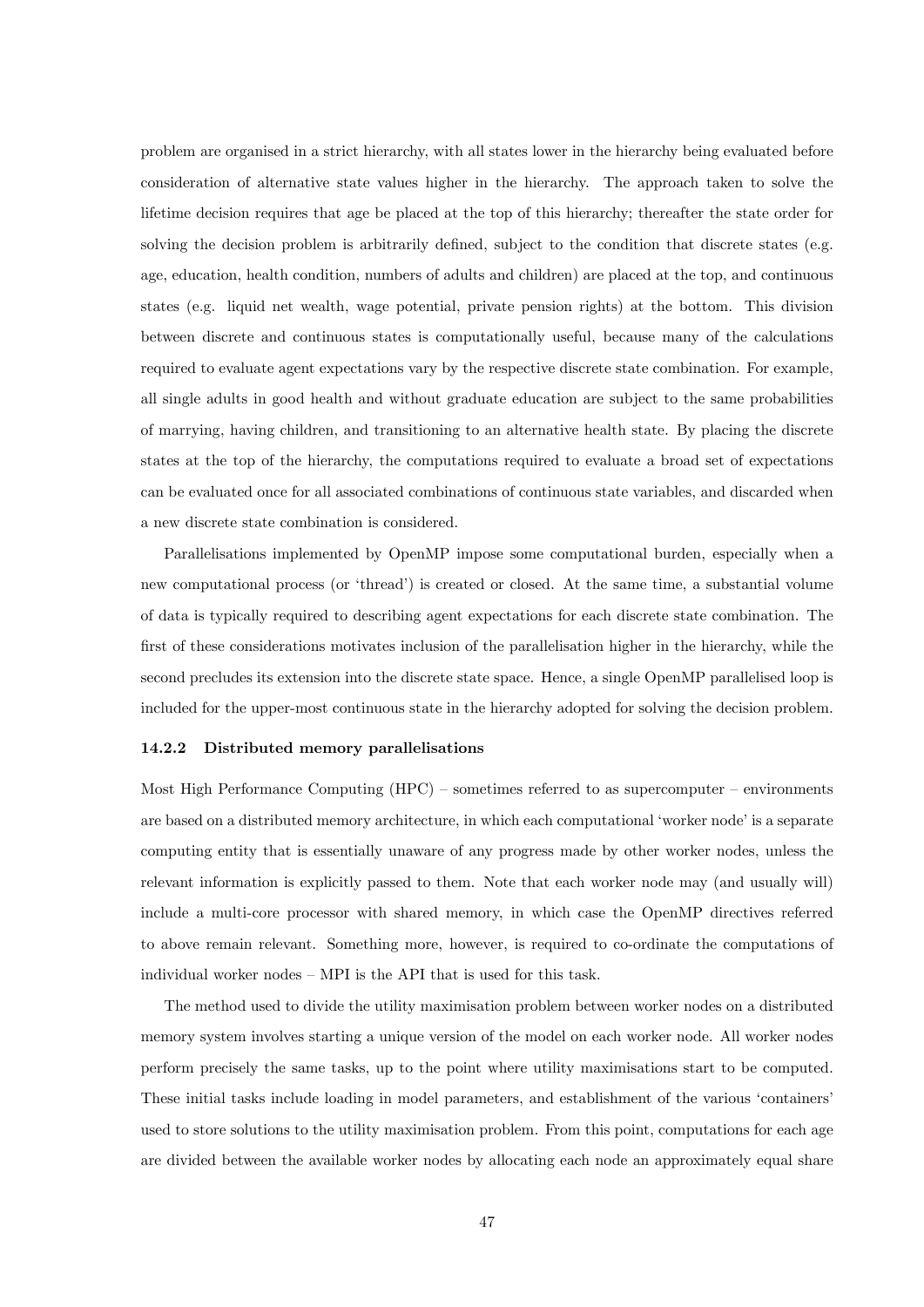of the set of discrete state combinations that require solutions to the utility maximisation problem at that age. When all worker nodes complete their assigned share of the utility maximisation problem at a given age, they communicate their results to all other worker nodes, before proceeding to the immediately proceeding age. This process is repeated until utility maximising solutions for the full lifetime are evaluated, at which time a single worker node proceeds to generate data for a simulated population (see Section 2.1).

#### 14.3 Reduced-form descriptions for behaviour

Four decisions can be simulated via reduced-form equations in LINDA: labour / leisure; consumption / saving; pension scheme participation; and the time of pension access. The functional descriptions adopted for all four of these decisions are broadly the same, represented by:

$$
y_{i,a} = \theta_1 n k_{i,a}^{0-5} + \theta_2 n k_{i,a}^{6-12} + \theta_3 n k_{i,a}^{13-17} + \theta_4 d_{i,a}^{student} + \theta_5 d_{i,a}^{gradient} + \theta_6 d_{i,a}^{pension} + \sum_{j=1}^3 d_{i,a}^{ageband(j)} \sum_{k=1}^{10} \beta_{j,k} d^{decile(k)} + \sum_{l=-9}^{46} \alpha_l d_{i,a}^{age(l)} + \varepsilon_{i,a}
$$
 (14)

where  $y_{i,a}$  denotes the decision of benefit unit i at age a,  $nk^{x-z}$  is the number of dependent children in the benefit unit within the age band x to z,  $d^D$  denote indicator variables that equal to 1 when condition  $D$  is true and zero otherwise. *student* denotes (tertiary) students, graduate denotes (tertiary) graduates, pension denotes benefit units in receipt of retirement pensions, ageband denotes age bands distinguishing between three periods of life, *decile* denotes the respective decile group into which the benefit unit falls, age denote year specific ages, and  $\varepsilon$  denotes a residual term. Separate functions are considered for single adults and for couples.

Age and relationship specific deciles groups are evaluated using non-pension wealth for evaluating employment and the timing of pension access, earnings for evaluating pension scheme participation, and disposable income for evaluating total non-durable consumption (including non-discretionary expenditure, on which see Section 6). Given the structure of the model, this approach requires employment and the timing of pension access to be evaluated first, which permits earnings to be calculated. Having calculated earnings, pension scheme participation can then be identified, which permits disposable income to be calculated. Finally, given disposable income, consumption can be identified.

An ordered logit equation is used to project labour decisions. Logit equations are also used to evaluate pension scheme participation, and the timing of pension access. Finally, the expenditure/savings decision is represented by a reduced form equation, where the dependent variable is defined as log consumption less log disposable income.

Equation (14) was adopted because it has a number desirable properties. First, it is a parsimonious specification that depends only on a set of variables that are simulated by the model, which is a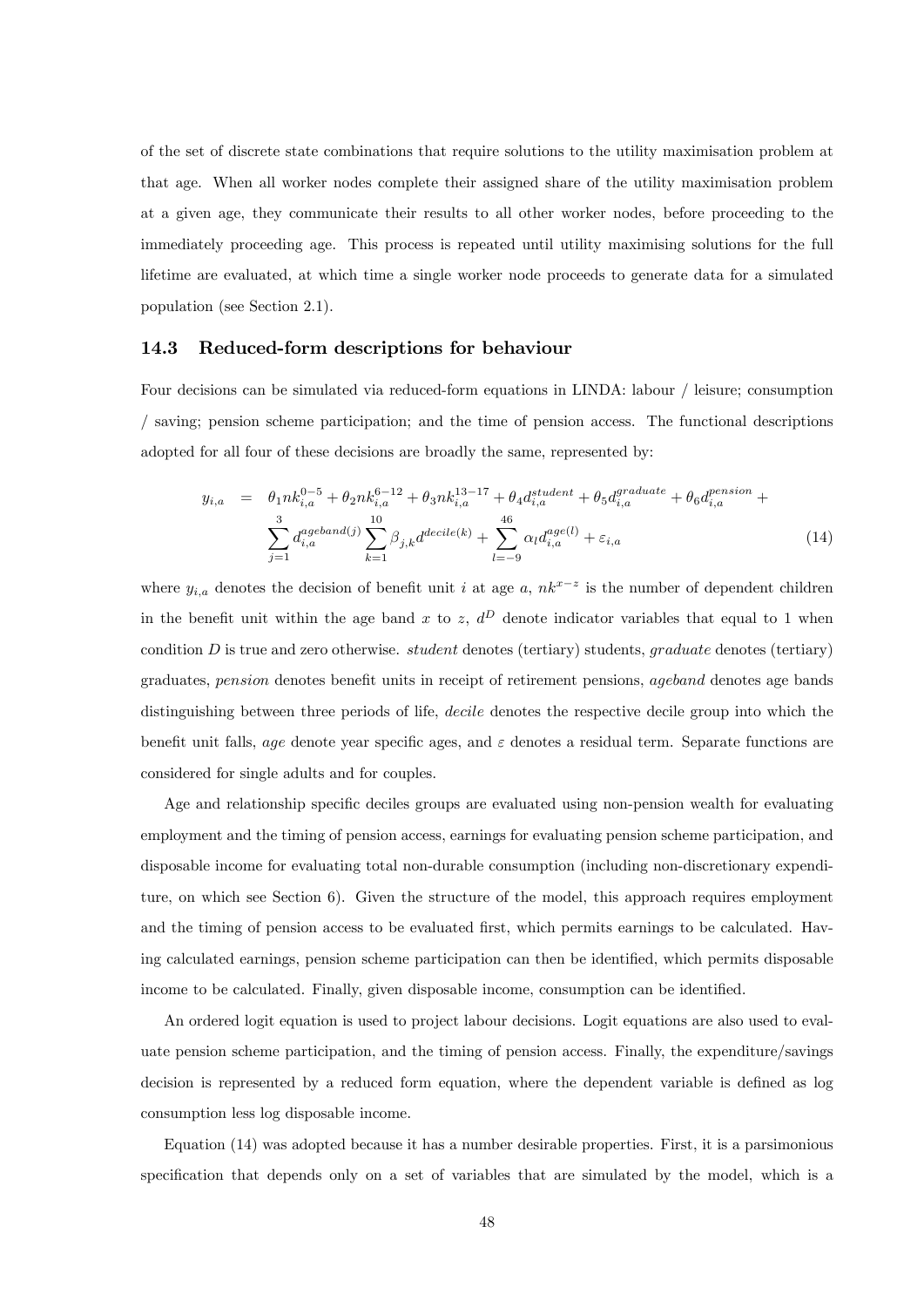necessary pre-condition for use as a basis for projecting simulated decisions. Secondly, it takes into account important distributional relationships concerning the decisions of interest, wealth, earnings, and disposable income in a way that adapts in a plausible manner to temporal shifts in levels and dispersion.

## 15 Conclusions

This paper describes a structural dynamic microsimulation model. The model is designed to be a Lifetime INcome Distributional Analysis (LINDA) tool, to improve the evidence base for policy design and reform. The key distinguishing features of the model are that it is based on current best-practice (dynamic programming) methods for analysing savings and employment decisions, incorporates heterogeneity between individuals that is of primary interest to policy makers, and is capable of projecting circumstances forward and backward through time to build up lifetime histories for each individual represented in a reference population cross-section. It is also designed to project the evolving population cross-section forward through time, and to be used by policy analysts without any specialist experience.

Models that permit policy makers to consider the effects of policy measured over alternative timehorizons can help to distinguish the extent to which redistribution takes place between individuals, as distinct from between life-periods of individuals. Such information can be crucially important, both during the process of designing desirable policy reforms, and in explaining reforms to the population at large. It is also detail that facilitates an appreciation for the longer-term implications of policy, which is often absent from the contemporary public policy debate.

The last half century has seen a substantial improvement in the resources available to model builders, resulting in a proliferation of dynamic microsimulation models that are designed to project the implications of public policy for individuals through time. Coincident advances in our theoretical understanding of savings and labour supply decisions have, however, complicated the task of including the evolving theory into such models. This limitation is particularly relevant for dynamic microsimulation models, due to the extended time-periods over which such models are often used to project individual circumstances. A tax on saving, for example, may reduce savings rates in the near term, resulting in lower wealth in longer-term projections, and a consequent delay in the timing of retirement. Population variation of such effects can have important distributional implications that are exceedingly difficult to foresee without some analytical assistance. LINDA is designed to address this gap.

LINDA simulates the evolving circumstances for the benefit units of a population cross-section of reference adults forward and backward through time, and projects the evolving population crosssection forward through time. Dynamic programming methods are used to simulate endogenously a range of consumption/savings and labour/leisure decisions, which are considered to be made to maximise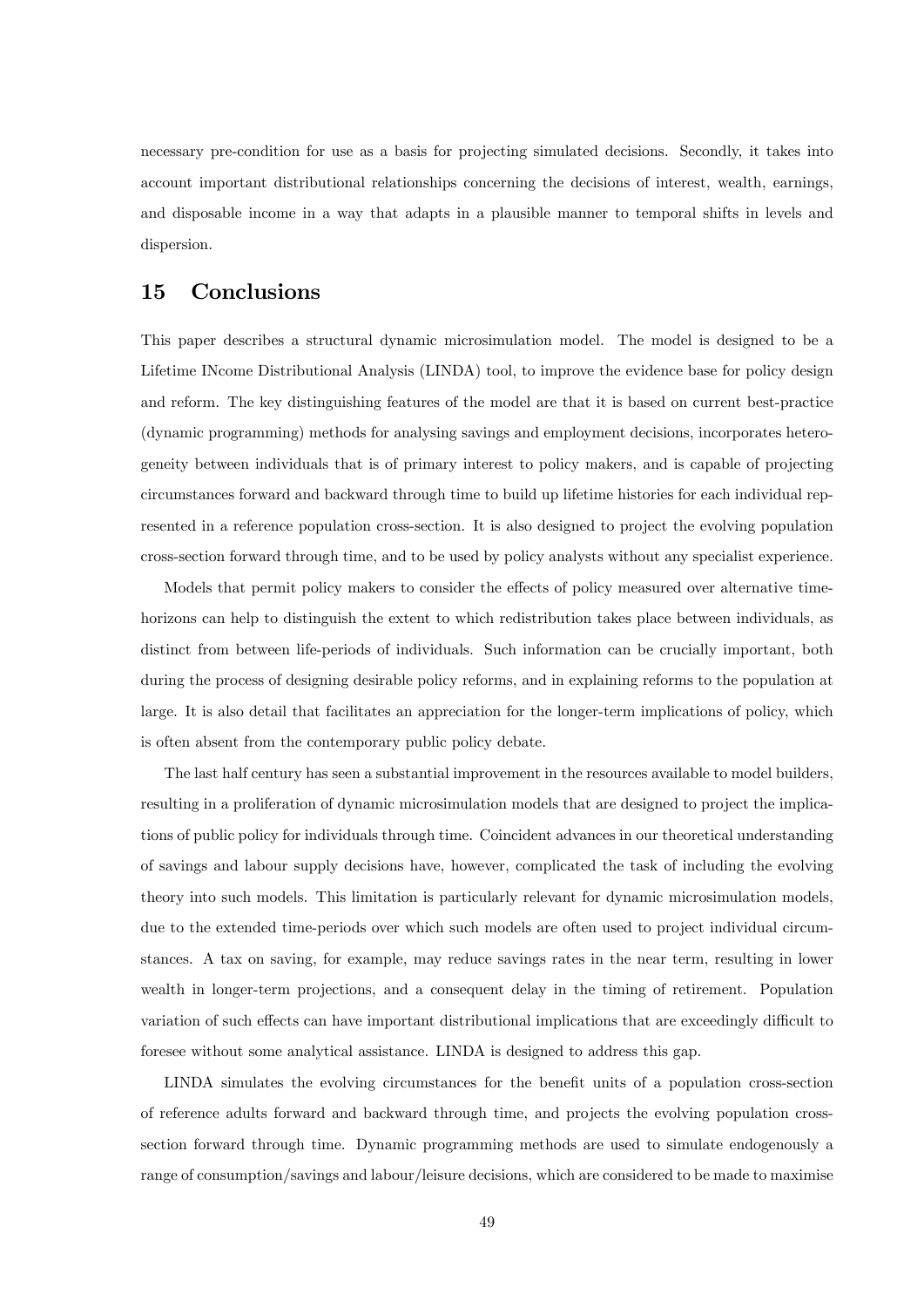expected lifetime utility in context of an uncertain future. The model is designed to allow for differences between reference adults regarding their year of birth, age, relationship status, number of dependent children, health status, migration status, student status, education status, employment status (including employment sector), labour income, liquid net wealth, savings in Individual Savings Accounts (ISAs), private pension eligibility, private pension wealth, state pension rights, own business assets, timing of access to pension wealth, and time of death. Decisions that are endogenous to the model include (non-durable) consumption, labour supply, investments in risky assets, investments in ISAs and private pensions, and the timing of access to pension wealth. Uncertainty can be taken into account with respect to prospective labour market opportunities, investment returns, education status, relationship status, dependent children, health status, and time of death. Particular care has been taken to allow the model to reflect a detailed description of tax and benefits policy.

It is clear that the brief description of the model that is given in the preceding paragraph provides a blinkered version of reality. Key omissions from the list of characteristics that are explicitly taken into account by the model include distinguishing individuals by gender, and a formal recognition of housing wealth. Furthermore, the model does not include endogenous decisions regarding a range of important factors, including relationship status, fertility, intra-household allocations, housing investments, educational, and occupational choices. The view of the world that is presented by the model is also disconnected in the sense that macro-economic influences on the decision making environment are exogenously assumed. These restrictions are imposed on the model primarily due to the limitations of contemporary computing technology, which currently precludes the possibility of a single 'best' analytical tool for all purposes. LINDA is consequently designed to complement a suite of analytical tools  $$ including dynamic microsimulation models that abstract from behaviour – rather than as a stand-alone all-purpose model framework.

Our on-going research agenda for LINDA extends along three principal dimensions. First, we continue to build upon the model's structure to mitigate the limitations that are outlined in the preceding paragraph. This developmental work is facilitated by advances in computing technology, and has accounted for the lion's share of our work with the model to date. Secondly, we are actively using the model to conduct empirical analyses designed to improve our understanding of the decisions that people make. Can relative risk aversion be accurately identified, how do decision making rigidities influence behaviour, how far is habit formation important in understanding the choices that people make? Improving our understanding of such questions are key areas of research interest. Finally, we are interested in using the existing model framework to explore the implications of policy alternatives. In this second respect, the most recent model incarnation is designed to tailor the model for use as part of the Joseph Rowntree Foundation's Programme to develop sustainable anti-poverty strategies for the UK. Such an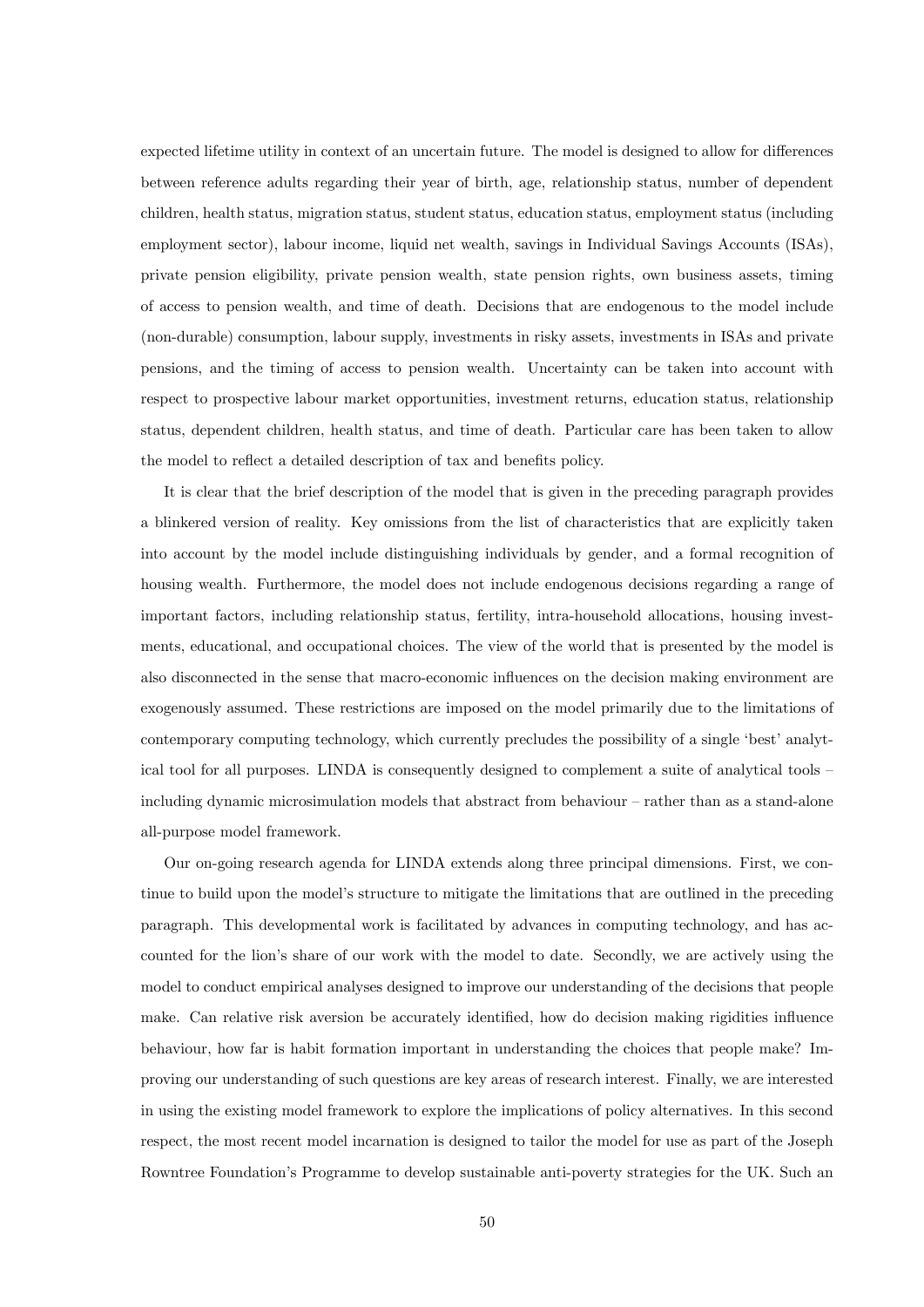objective is highly ambitious, and we believe a perfect context for consideration with the type of model described here.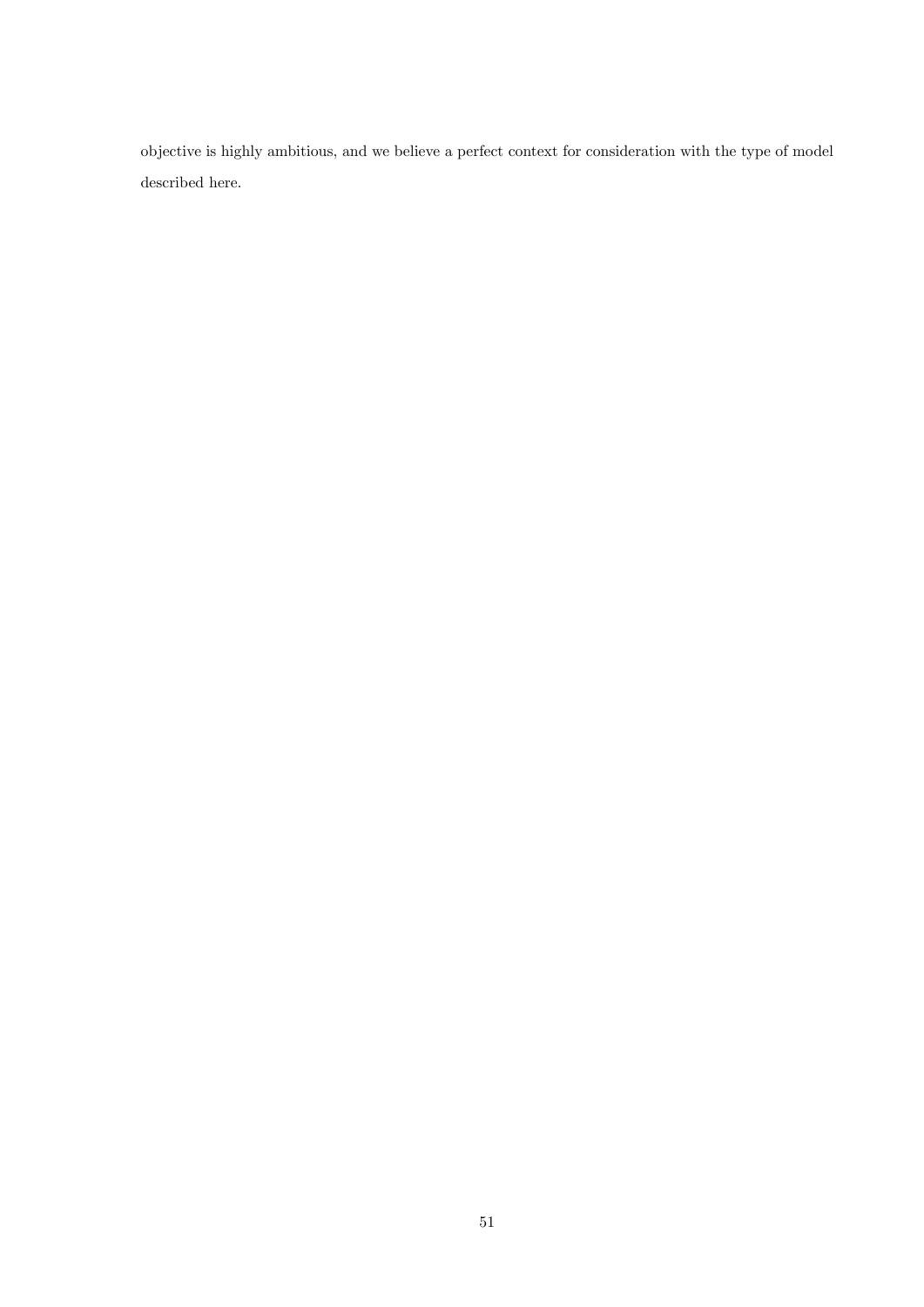## References

- Andreoni, J. (1989), 'Giving with impure altruism: applications to charity and Ricardian equivalence', Journal of Political Economy  $97, 1447-1458$ .
- Attanasio, O., Bottazzi, R., Low, H., Nesheim, L. & Wakefield, M. (2012), 'Modelling the demand for housing over the life cycle', Review of Economic Dynamics  $15$ ,  $1-18$ .
- Attanasio, O. P. & Weber, G. (1995), ëIs consumption growth consistent with intertemporal optimization?', Journal of Political Economy  $103$ ,  $1121-1157$ .
- Attanasio, O. P. & Weber, G. (2010), ëConsumption and saving: Models of intertemporal allocation and their implications for public policy', Journal of Economic Literature  $48, 693-751$ .
- Balcer, Y. & Sadka, E. (1986), ëEquivalence scales, horizontal equity and optimal taxation under utilitarianism', Journal of Public Economics 29, 79-97.
- Ballas, D., Clarke, G., Dorling, D., Eyre, H., Thomas, B. & Rossiter, D. (2005), ëSimBritain: A spatial microsimulatino approach to population dynamics', Population, Space and Place  $11$ , 13–34.
- Blundell, R., Browning, M. & Meghir, C. (1994), ëConsumer demand and the life cycle allocation of household expenditure', Review of Economic Studies 61, 57-80.
- Brewer, M., Browne, J., Emmerson, C., Goodman, A., Muriel, A. & Tetlow, G. (2007), Pensioner poverty over the next decade: what role for tax and benefit reform? IFS Commentary No. 103.
- Browning, M. & Lusardi, A. (1996), 'Household saving: micro theories and macro facts', *Journal of*  $Economic\ Literature$  34, 1797-1855.
- Carroll, C. (1992), 'The buffer-stock theory of saving: Some macroeconomic evidence', Brookings Papers on Economic Activity  $23, 61-156$ .
- Carroll, G. D., Choi, J. J., Laibson, D., Madrian, B. C. & Metrick, A. (2009), ëOptimal defaults and active decisions', Quarterly Journal of Economics 124, 1639-1674.
- Choi, J. J., Laibson, D., Madrian, B. C. & Metrick, A. (2003), ëOptimal defaultsí, American Economic Review 93, 180-185.
- Creedy, J. (1985), Dynamics of Income Distribution, Basil Blackwell, Oxford.
- Deaton, A. (1991), 'Saving and liquidity constraints', *Econometrica* 59, 1221–1248.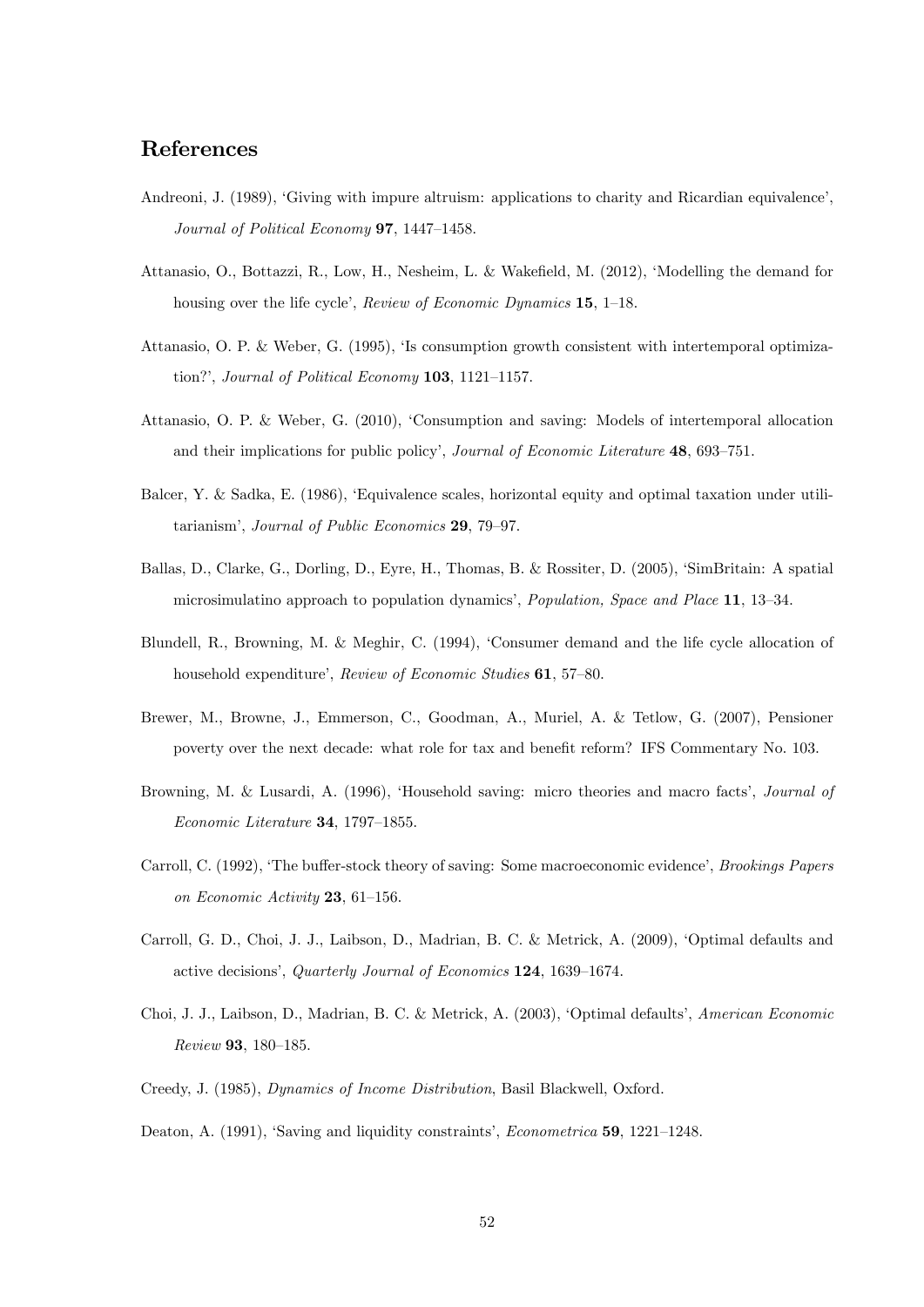- Deaton, A. & Muellbauer, J. (1980), Economics and Consumer Behavior, Cambridge University Press, Cambridge.
- Diamond, P. & Köszegi, B. (2003), 'Quasi-hyperbolic discounting and retirement', Journal of Public Economics 87, 1839-1872.
- Duleep, H. & Dowhan, D. (2008), 'Adding immigrants to microsimulation models', Social Security Bulletin 68.
- Edwards, S. (2010), 'Techniques for managing changes to existing simulation models', International Journal of Microsimulation  $3.80-89$ .
- Emmerson, C., Reed, H. & Shephard, A. (2004), An assessment of PenSim2. IFS WP04/12.
- Fernandez-Villaverde, J. & Krueger, D. (2006), Consumption over the life cycle: facts from Consumer Expenditure Survey Data. Working Paper, University of Pennsylvania.
- French, E. (2005), 'The effects of health, wealth, and wages on labour supply and retirement behaviour', Review of Economic Studies 72, 395-427.
- Friedman, M. (1953), The methodology of positive economics, in M. Friedman, ed., 'Essays in Positive Economics', University of Chicago Press, Chicago.
- Gustman, A. L. & Steinmeier, T. L. (1986), 'A structural retirement model', *Econometrica* 54, 555–584.
- Gustman, A. L. & Steinmeier, T. L. (2005), ëThe social security early entitlement age in a structural model of retirement and wealth', Journal of Public Economics 89, 441-464.
- Hancock, R., Wittenberg, R., Pickard, L., Comas-Herrera, A., Juarez-Garcia, A., King, D. & Malley, J. (2007), Paying for long-term care of older people in the UK: Modelling the costs and distributional effects of a range of options. PSSRU Discussion Paper 2336/2.
- Hicks, J. R. (1939), Value and Capital, Clarendon Press, Oxford.
- Hubbard, R. G., Skinner, J. & Zeldes, S. P. (1995), 'Precautionary saving and social insurance', *Journal* of Political Economy  $103$ ,  $360-399$ .
- Huyer, W. & Neumaier, A. (1999), 'Global optimization by multi-level coordinate search', Journal of  $Global\ Optimization$  14, 331 $\H{U}$ 355.
- Keys, R. G. (1981), 'Cubic convolution interpolation for digital image processing', IEEE Transactions on Acoustics, Speech, and Signal Processing  $29$ , 1153-1160.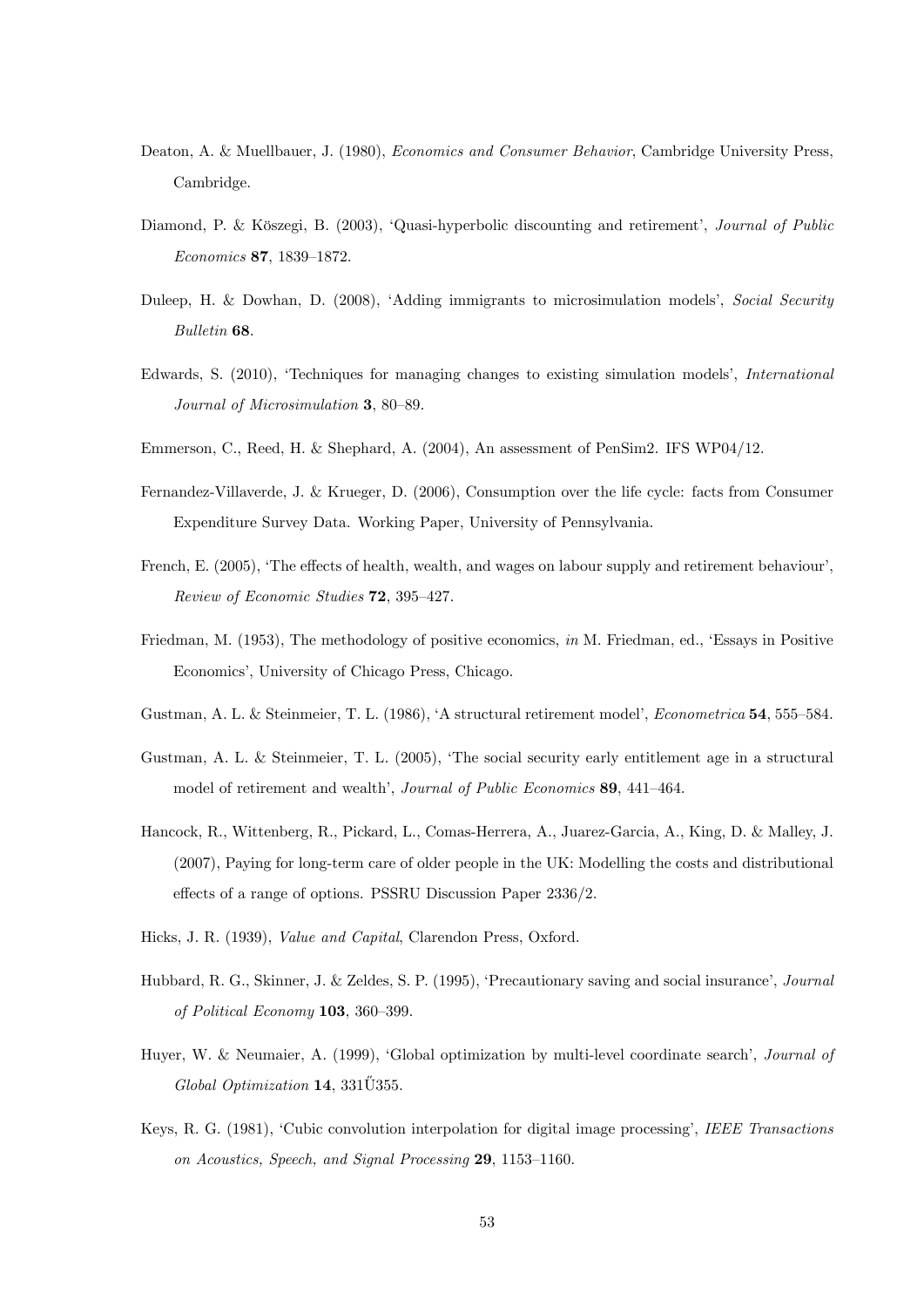Kimball, M. S. (1990), 'Precautionary saving in the small and in the large', *Econometrica* 58, 53–73.

- Kuang, Y., Englebrecht, T. & Gilley, O. W. (2011), ëA distributional analysis of the FairTax Plan: Annual and lifetime income considerations', Southern Economic Journal 78, 358–381.
- Lagarias, J., Reeds, J. A., Wright, M. H. & Wright, P. E. (1998), 'Convergence properties of the Nelder-Mead simplex method in low dimensions',  $SIAM Journal$  of Optimization 9, 112–147.
- Laibson, D. (1997), 'Golden eggs and hyperbolic discounting', Quarterly Journal of Economics 112, 443– 477.
- Li, J. & O'Donoghue, C. (2013), 'A survey of dynamic microsimulation models: uses, model structure and methodology', International Journal of Microsimulation  $6, 3-55$ .
- Livshits, I., MacGee, J. & Tertilt, M. (2007), 'Consumer bankruptcy: A fresh start', American Economic  $Review 97, 402-418.$
- McKay, S. (2006), Employers' pension provision survey 2005. Department for Work and Pensions Research Report 329.
- Muellbauer, J.  $\&$  van de Ven, J. (2004), Estimating Equivalence Scales for Tax and Benefits Systems. NIESR Working Paper 229.
- Nagatani, K. (1972), 'Life-cycle saving: Theory and fact', American Economic Review 62, 344–353.
- O'Donoghue, C., Lennon, J. & Hynes, S. (2009), 'The Life-cycle Income Analysis Model (LIAM)'. International Journal of Microsimulation  $2, 16-31$ .
- OíDonoghue, C., Redway, H. & Lennon, J. (2010), ëSimulating migration in the PENSIM2 dynamic microsimulation model', *International Journal of Microsimulation* 3, 65–79.
- OíDonoghue, T. & Rabin, M. (1999), Procrastination in preparing for retirement, in H. J. Aaron, ed., EBehavioral Dimensions of Retirement Economics', Brookings Institute, Washington, pp. 125–156.
- Orcutt, G. (1957), 'A new type of socio-economic system', Review of Economics and Statistics 58, 773– 797.
- Press, W. H., Flannery, B. P., Teukolsky, S. A. & Vetterling, W. T. (1986), Numerical Recipes: the art of scientific computing, Cambridge University Press, Cambridge.
- Pylkkänen, E. (2002), Modelling wages and hours of work, in E. Pylkkänen, ed., 'Studies on household labor supply and home production', Goteborgs Universitet, Gothenburg.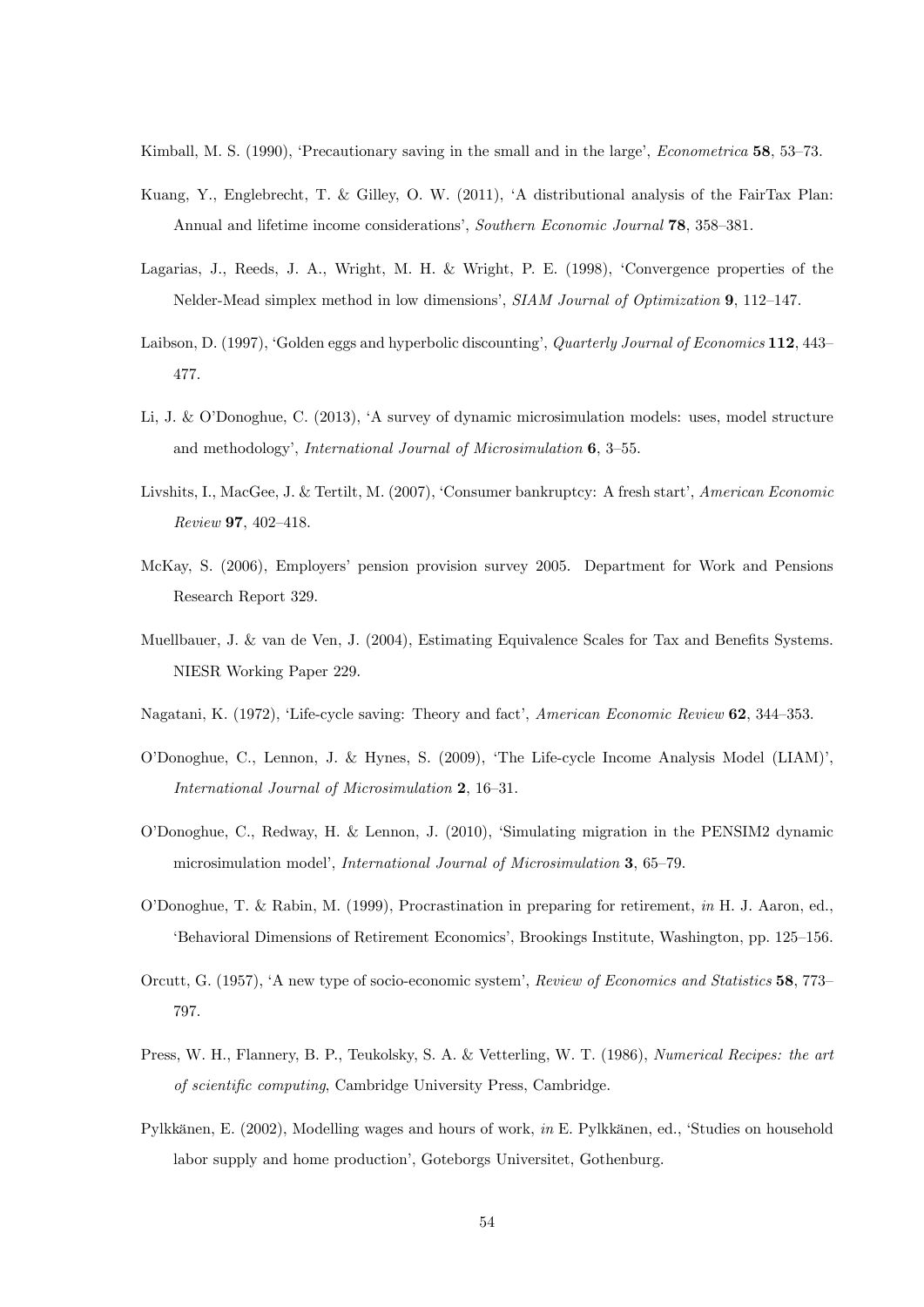- Rust, J. (2008), Dynamic Programming, in S. N. Durlauf & L. E. Blume, eds, 'New Palgrave Dictionary of Economics', Palgrave Macmillan, New York.
- Rust, J. & Phelan, C. (1997), 'How social security and medicare affect retirement behavior in a world of incomplete markets', Econometrica 65, 781-831.
- Searle, J. (1984), *Minds, Brains and Science: The 1984 Reith Lectures*, Harvard University Press, Harvard.
- Sefton, J. & van de Ven, J. (2004), 'Simulating household savings and labour supply: an application of dynamic programming', National Institute Economic Review 188,  $56-72$ .
- Sefton, J. & van de Ven, J. (2009), 'Optimal design of means tested retirement benefits', Economic  $Journal$  119, F461-F481.
- Sefton, J., van de Ven, J. & Weale, M. (2008), 'Means testing retirement benefits: fostering equity or discouraging savings?',  $Economic\ Journal$  118, 556-590.
- Simon, H. A. (1955), 'A behavioural model of rational choice', *Quarterly Journal of Economics* 69, 99 118.
- Zaidi, A. (2007), The SAGE model: A dynamic microsimulation population model for Britain, *in* W. Barnett, ed., 'Modelling Our Future: Population Ageing, Health and Aged Care', Emerald Group Publishing Limited, London.
- Zeldes, S. P. (1989), ëOptimal consumption with stochastic income: deviations from certainty equivalence', Quarterly Journal of Economics 104, 275–298.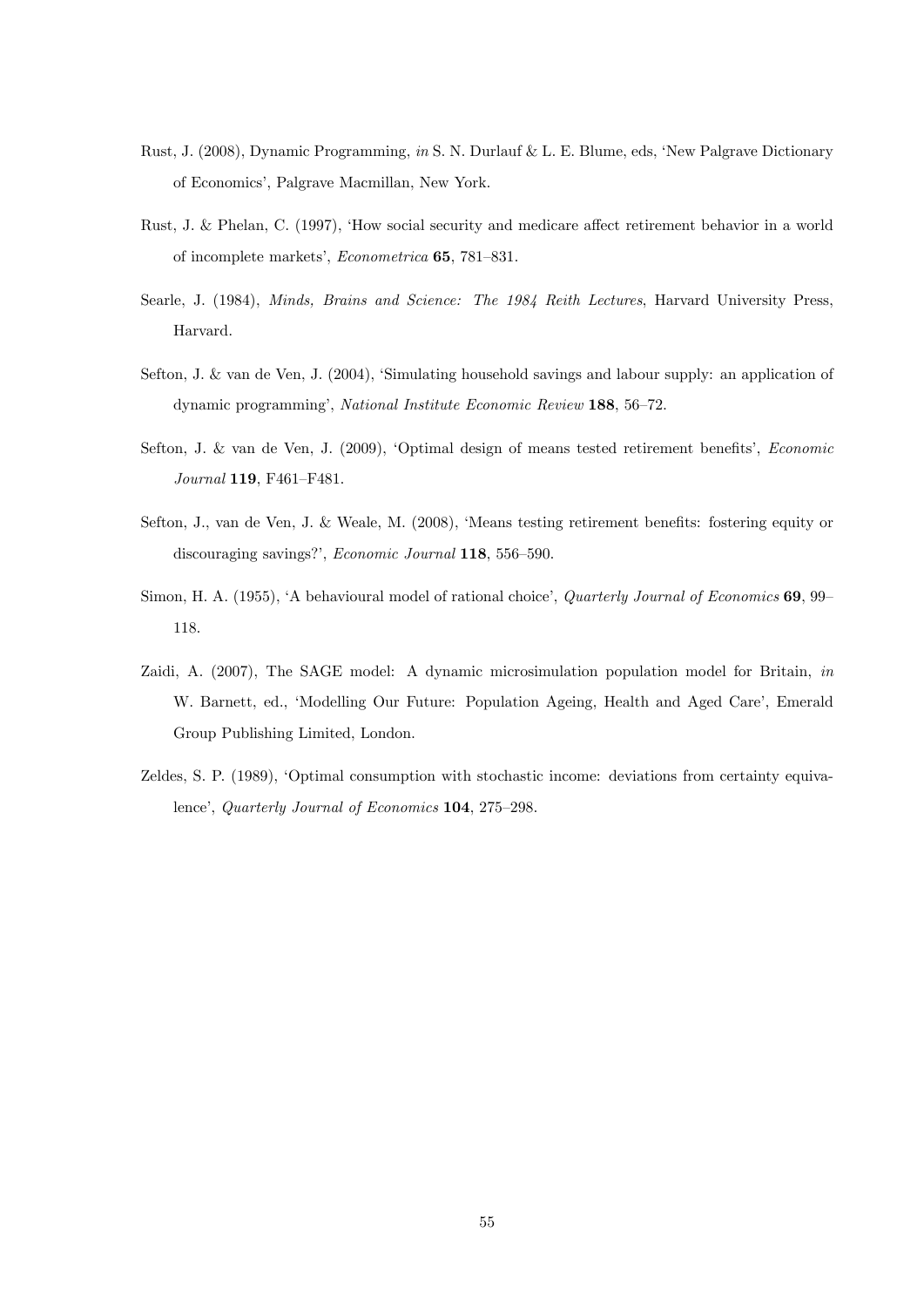## A Glossary

- Additively separable: A function that can be written as the sum of individual components. In context of intertemporal utility, 'additively separable' can be used interchangeably with 'time separable' if the utility function can be written as the sum of utility enjoyed in each of a number of discrete periods of the lifetime. Utility functions of this type imply that utility enjoyed in any given period depends on consumption in that period, and is otherwise independent of utility enjoyed in other periods. This rules out some interesting forms of behaviour, such as habit formation.
- Application Programming Interface (API): A set of routines and tools to aid development of a computer program.
- Closed form expression: This concept is used here to denote any expression that can be fully evaluated using a finite number of operations limited to the endogenous and exogenous variables and parameters of a utility model.
- Constant Elasticity of Substitution  $(CES)$ : A property of some utility (and production) functions, \*\*\* FROM MY NOTES \*\*\*. A 'nested' CES function is one in which a CES function is taken of a CES function.
- Continuous space: A state that is closed, in the sense that all points between any two points within the space are also within the space.
- Counterfactual context: A context that has not existed in practice.
- Discrete state: A state that is comprised of points that are isolated from one another.
- Distributed memory architecture: a computing structure in which system memory is divided between computation nodes.
- Dynamic microsimulation model: A model that projects the circumstances of individual microunits (microsimulation) through time (dynamic).
- $\bullet$  *Exogenous*: Something defined outside of the system of interest.
- $\bullet$  *Endogenous*: Something defined within the system of interest.
- Global maximum: The highest peak defined by a function.
- $\bullet$  High Performance Computing (HPC): A HPC, sometimes referred to as a supercomputer, is a computer that has a high computational capacity, relative to a personal computer.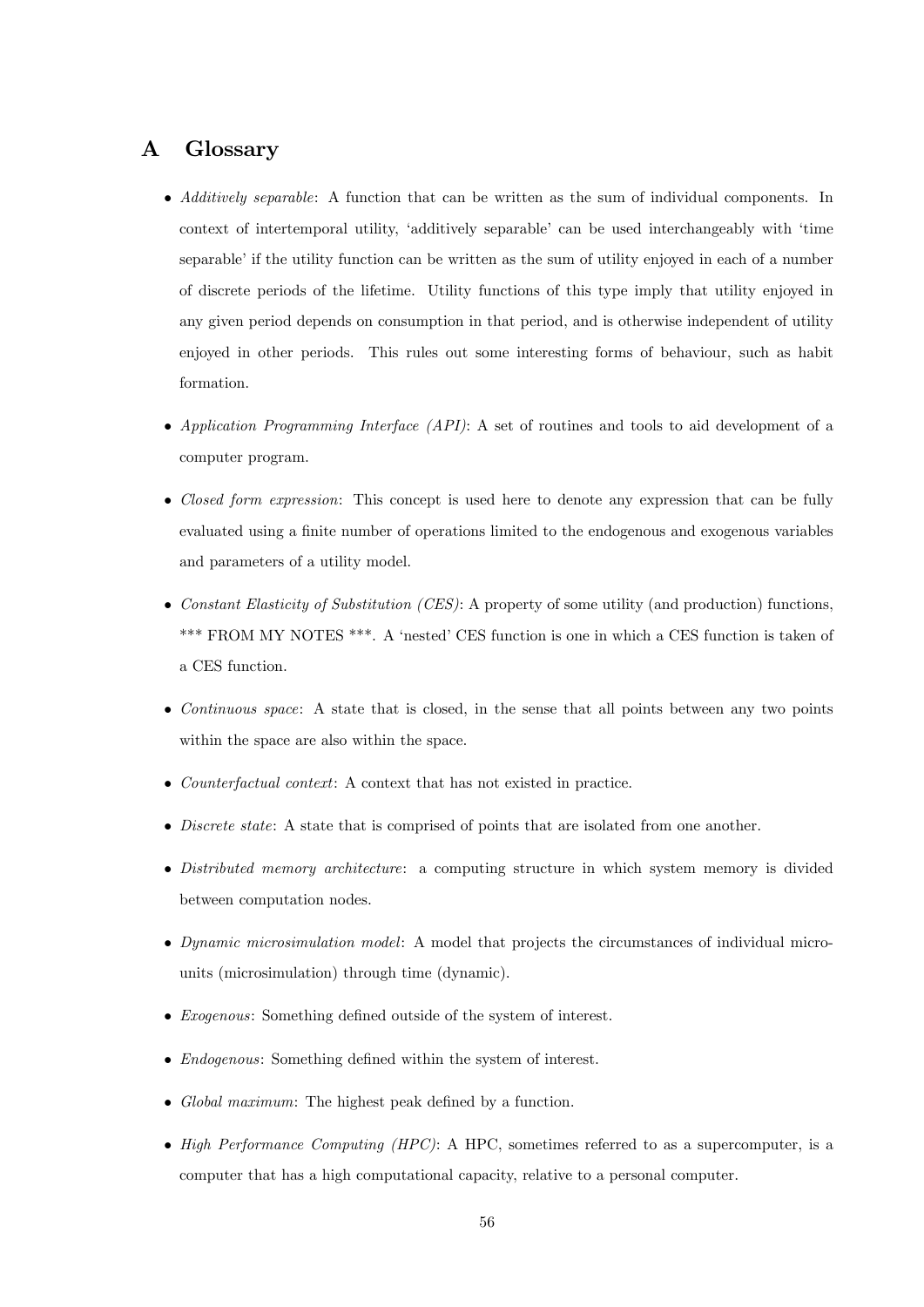- Incentive compatibility: A condition requiring that the assumed decisions of all individuals be consistent with their best potential outcomes, given their respective circumstances, expectations, and preferences.
- Intertemporal: Term meaning 'through time'. Intertemporal utility is a utility function that accounts for individual specific circumstances through time.
- Local maxima: The set of local peaks defined by a function.
- Message Passing Interface (MPI): An API for facilitating co-ordination of analysis between multiple compute-nodes on a distributed memory computing system.
- Multi-core processor: A processor with multiple processing cores, capable of conducting multiple computations at the same time (in parallel).
- *Node*: A processing location, with a common set of shared resources (e.g. personal computer, laptop, or server-based resources).
- Numerical search routine: A trial and error search algorithm based on numerical comparisons. The objective of the search algorithm can vary widely, but often focuses on identifying a minimum, maximum, or zero of an assumed objective function.
- $\bullet$  Open Multi-Processing (OpenMP): An API designed to facilitate shared-memory parallel processing for a wide range of programming languages and operating systems.
- $\bullet$  Overlapping generations (OLG) model: A model that represents multiple birth cohorts at any point in time, which is necessary feature to reflect a population cross-section.
- Preference relation: See Utility
- Parallel processing: Processing involving multiple computations undertaken simultaneously.
- Quasi-hyperbolic discounting: A form of intertemporal discounting that applies a higher discount rate in the short-run than the longer-run. This form of discounting is interesting because it is capable of capturing the potential that (some) people are myopic, in the sense that they exhibit a propensity to spend more at any given point in time than they would choose to do if they had the option to commit to a consumption plan at some prior point in time.
- Reduced form: A reduced form is the solution of a system of endogenous variables as functions of exogenous variables and model parameters. In econometrics, a 'reduced form' regression model usually explores potential relationships between variables, without explicit reference to an assumed theoretical framework.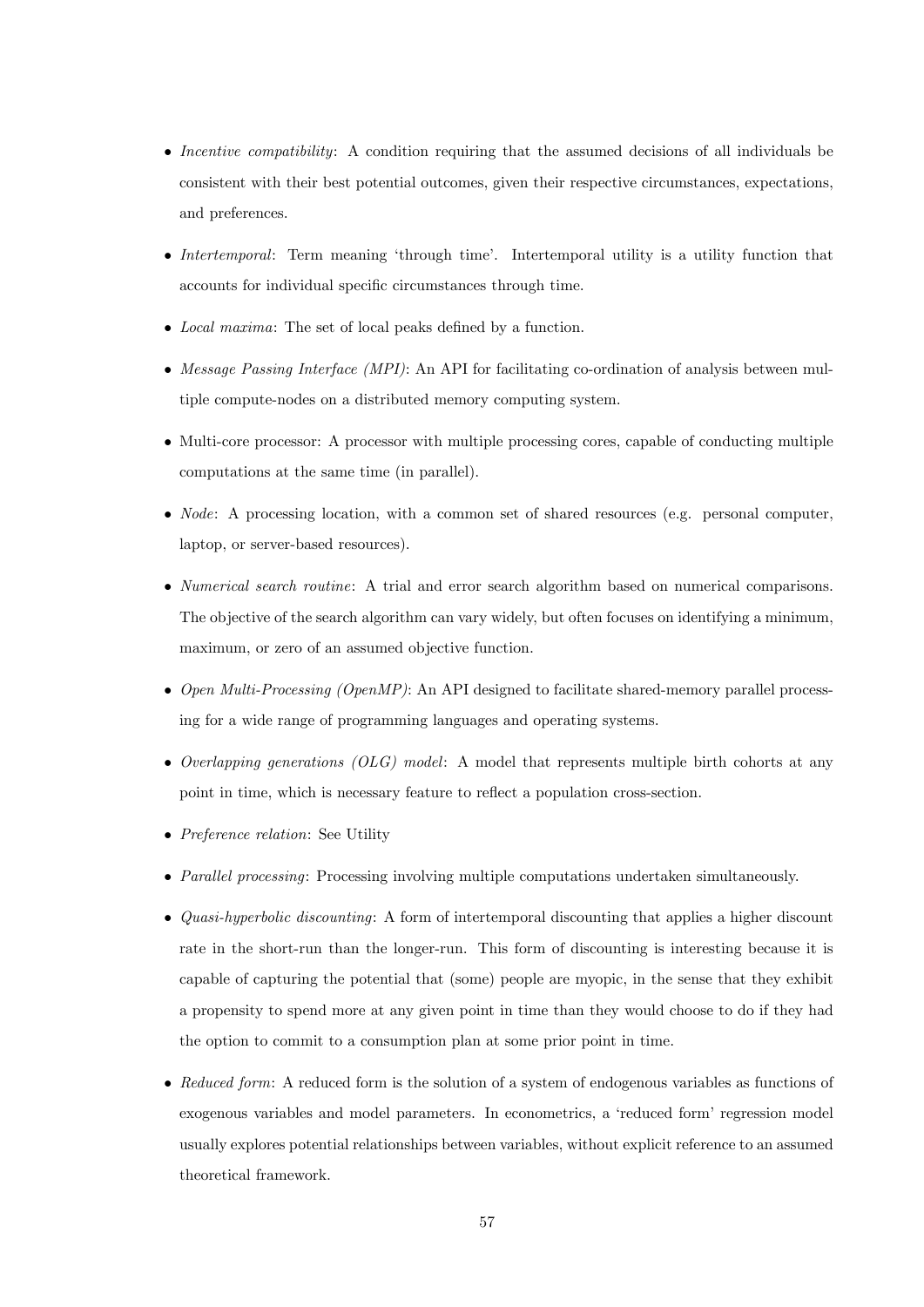- Shared memory architecture: a computing structure in which multiple processing cores share a common pool of memory.
- $\bullet$  *State space:* The set defining all feasible combinations of state variables.
- $\bullet$  *State variable:* A variable that is required to describe fully the prevailing condition of a dynamic process. In the current context, a state variable is an individual specific characteristic that is not perfectly described by some function of other individual characteristics.
- $\bullet$  *Stochastic variable*: A variable influenced by at least one random term.
- Structural model: A structural model projects behaviour based on explicit assumptions concerning how decisions are made, and what aspects of the decision process can be taken to be invariant to the prevailing decision environment. In economics, attention has focussed on understanding behaviour as a product of the incentives that individuals face, commonly operationalised through the framework of utility maximisation. The central advantage of such models is they permit analysis of behaviour in alternative (counterfactual) decision contexts. In econometrics a ëstructural form' regression model explores the empirical support for functional relationships between variables derived from an underlying theoretical framework.
- $\bullet$  Substantive rationality: A form of expectations that simplifies the intertemporal utility maximisation problem by replacing some stochastic variables by their respective means, thereby reducing the multiplicity of potential future outcomes that it is necessary to take into account.
- Thread: A sequence of programmed instructions that can be managed independently.
- $\bullet$  *Utility*: In economics, utility is a theoretical function describing the 'benefit' that an individual enjoys through consumption of an assumed set of variables. Conceptually, the idea behind utility is to translate incentives into behaviour (and vice-versa).
- $\bullet$  *Value function*: The best possible value of the objective (utility) function, written as a function of the state variables
- Worker node: See node.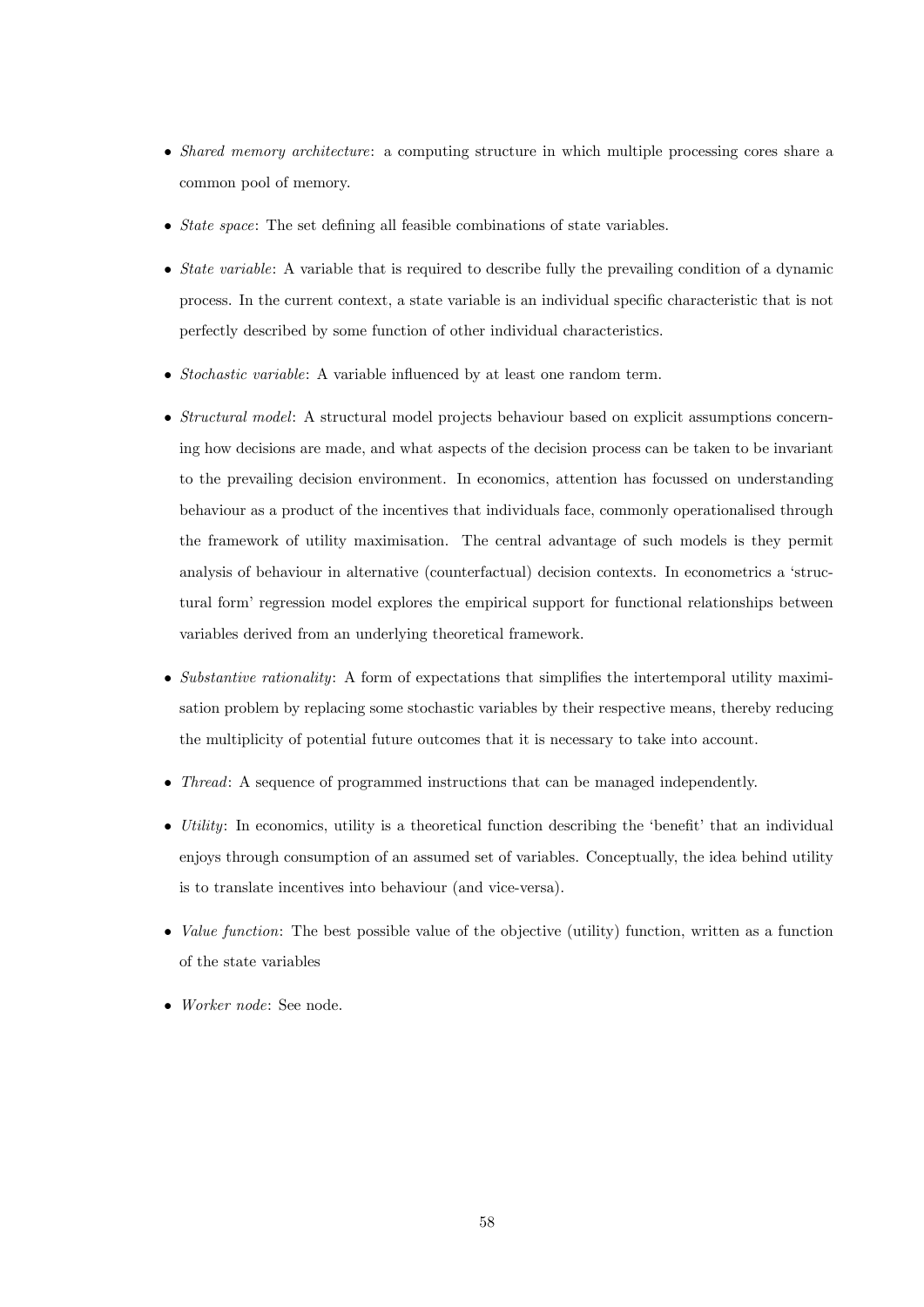| Symbol              | Definition                              | Control     | State                     | Endogenous  | Stochastic  | Section          |
|---------------------|-----------------------------------------|-------------|---------------------------|-------------|-------------|------------------|
| $\alpha$            | utility price of leisure                |             |                           |             |             | 3                |
| А                   | maximum age of life                     |             |                           |             |             | 2.1              |
| $\boldsymbol{a}$    | age                                     |             | $\boldsymbol{\mathrm{X}}$ |             |             | $\boldsymbol{3}$ |
| $a^d$               | age of death                            |             | $\mathbf X$               |             | Χ           | 12.4             |
| $a^{em}$            | age of emigration                       |             | $\mathbf X$               | $\mathbf X$ | $\mathbf X$ | $13\,$           |
| $a^{im}$            | age of immigration                      |             | $\boldsymbol{\mathrm{X}}$ | X           | X           | 13               |
| $a^P$               | age accessed private pensions           | X           | $\mathbf X$               | $\mathbf X$ |             | 9.3              |
| $a^{SPA}$           | state pension age                       |             |                           |             |             | $8\,$            |
| $\beta_0$           | exponential discount factor             |             |                           |             |             | 3                |
| $\beta_{1/2}$       | short-run excess discount factors       |             |                           |             |             | 3                |
| В                   | value of bequests received              |             |                           |             |             | $\,6\,$          |
| b                   | birth year                              |             | $\mathbf X$               |             |             | $2.2\,$          |
|                     | discretionary composite                 | $\mathbf X$ |                           |             |             | 3                |
| $\boldsymbol{c}$    | non-durable consumption                 |             |                           |             |             |                  |
| $carer^j$           | carer status of each adult $j$          |             | $\mathbf X$               |             | X           | 12               |
| $\delta^{PP}$       | default decision for Personal           |             |                           |             |             |                  |
|                     | Pension contributions                   |             |                           |             |             | 9.1              |
| Δ                   | decision cost                           |             |                           |             |             | $\sqrt{3}$       |
| $\boldsymbol{D}$    | age specific maximum debt               |             |                           |             |             | $\,6$            |
|                     | elasticity of substitution,             |             |                           |             |             | 3                |
| ε                   | consumption and leisure                 |             |                           |             |             |                  |
| $\eta$              | tax residual                            |             |                           |             |             | 2.2              |
| $E_{a,b}$           | expectations operator, person           |             |                           |             |             | 3                |
|                     | aged $a$ of birth year $b$              |             |                           |             |             |                  |
| ed                  | education status of benefit unit        |             | $\mathbf X$               |             | X           | 10               |
| $\phi_j^b$          | survival probability to age $j$ , given |             |                           |             |             | $\boldsymbol{3}$ |
| $-a,a$              | survival to age $a$ and birth year $b$  |             |                           |             |             |                  |
| $\gamma$            | coefficient of relative risk aversion   |             |                           |             |             | $\sqrt{3}$       |
| $\mathfrak{g}$      | benefit unit employment income          |             |                           |             |             | 4                |
| $g^j$               | employment income of adult $j$          |             |                           |             |             | 4                |
| $\hbar$             | benefit unit latent wage                |             | $\mathbf X$               | $\mathbf X$ | X           | 4                |
| $h^{\min}$          | minimum wage                            |             |                           |             |             | $\overline{4}$   |
| hh                  | home-owner identifier                   |             |                           |             |             | 6.2              |
| health <sup>j</sup> | health status of adult $j$              |             | $\mathbf X$               |             | X           | 12               |
| health <sup>c</sup> | vector defining health status per       |             | $\mathbf X$               |             | X           | 12               |
|                     | dependent child                         |             |                           |             |             |                  |
| $\imath$            | individual identifier                   |             |                           |             |             | $\sqrt{3}$       |
| $\kappa$            | experience effect on wages              |             |                           |             |             | 4                |
| $k^{BSP}$           | contribution year to basic State        |             |                           |             |             | 8.1              |
|                     | Pension                                 |             |                           |             |             |                  |
| $k^{ISA}$           | transfers into and out of Individual    | X           |                           |             |             | 7                |
|                     | Savings Accounts                        |             |                           |             |             |                  |

## **B** Definition of Model Variables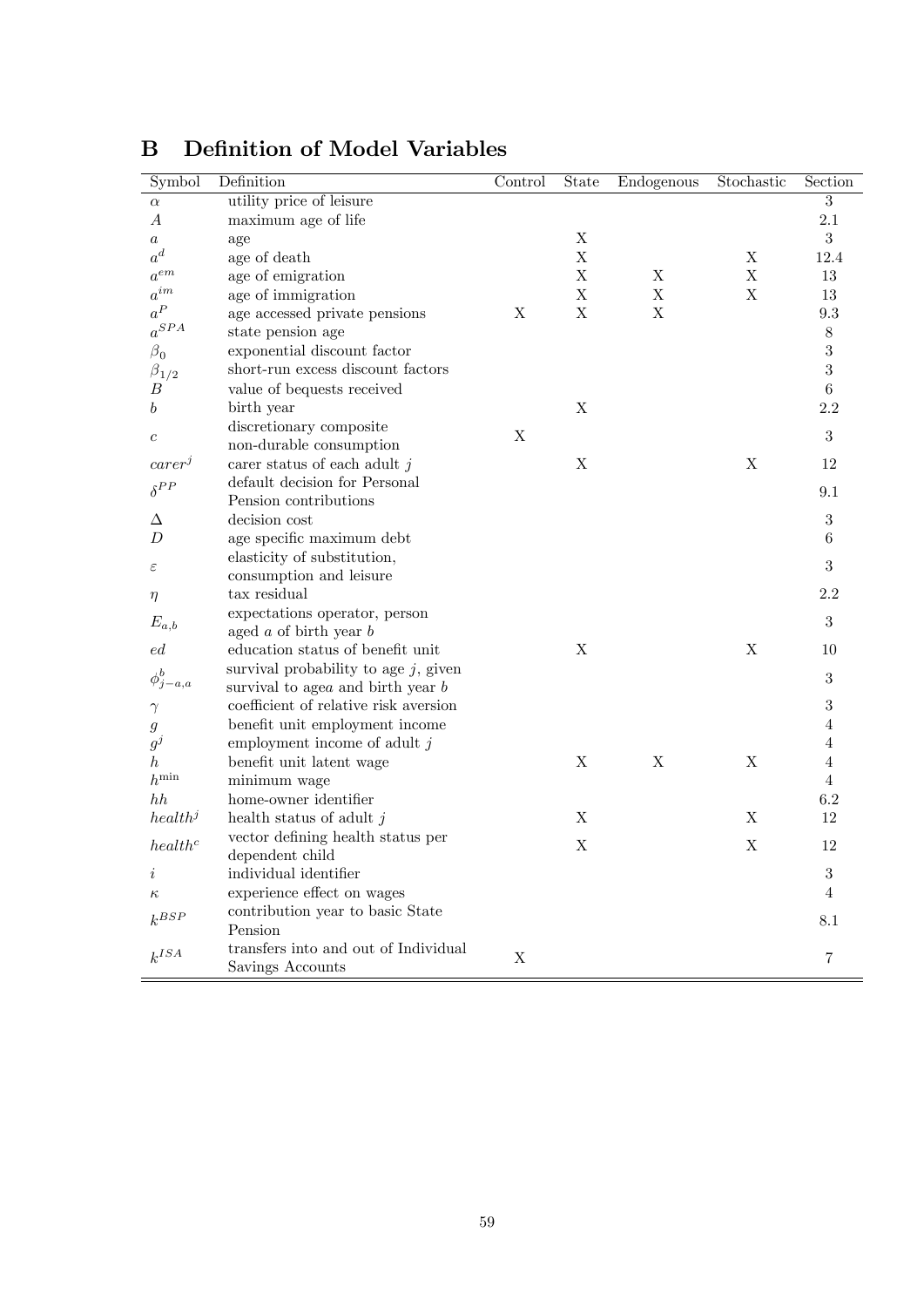| Symbol                              | Definition                                                        | $\overline{\text{Control}}$ | State       | Endogenous  | Stochastic | Section     |
|-------------------------------------|-------------------------------------------------------------------|-----------------------------|-------------|-------------|------------|-------------|
| $k^{ob}$                            | transfers into and out of                                         |                             |             |             |            | $\mathbf 5$ |
|                                     | own-business assets                                               |                             |             |             |            |             |
| $k^{S2P}$                           | accrual of rights to State Second                                 |                             |             |             |            | 8.2         |
| $\lambda^o$                         | Pension                                                           |                             |             |             |            |             |
|                                     | job offer<br>employment effect on benefit                         |                             | Χ           |             | X          | 4           |
| $\lambda^{emp}$                     | unit earnings                                                     |                             |             |             |            | 4           |
|                                     | retirement effect on benefit                                      |                             |             |             |            |             |
| $\lambda^{ret}$                     | unit earnings                                                     |                             |             |             |            | 4           |
| $\lambda^{ng}$                      | non-graduate earnings                                             |                             |             |             |            |             |
|                                     | premium                                                           |                             |             |             |            | 4           |
| $\lambda^{hlth}$                    | effect of health status on                                        |                             |             |             |            | 4           |
|                                     | benefit unit earnings                                             |                             |             |             |            |             |
| l                                   | proportion of benefit unit time                                   | X                           |             |             |            | 3           |
|                                     | spent in leisure                                                  |                             |             |             |            |             |
| $l^j$                               | proportion of time spent in<br>leisure by adult $j$               |                             |             |             |            | 4           |
|                                     | leisure time when all adults                                      |                             |             |             |            |             |
| $l^{ft}$                            | full-time employed                                                |                             |             |             |            | 4           |
| m                                   | parameters for earnings growth                                    |                             |             |             |            | 4           |
| $md^h$                              | mortgage debt                                                     |                             |             |             |            | 6.2         |
| m h                                 | mortgage holder identifier                                        |                             |             |             |            | 6.2         |
| mort                                | mortgage charges                                                  |                             |             |             |            | 6.2         |
| $\, n$                              | number of adults in benefit unit                                  |                             | X           |             | X          | 11.1        |
| $n^{c}$                             | vector of dependent children                                      |                             | X           |             | X          | 11.2        |
|                                     | by age                                                            |                             |             |             |            |             |
| $ndc^c$                             | non-discretionary child care                                      |                             |             |             |            | 6           |
| $ndc^h$                             | costs                                                             |                             |             |             |            |             |
| $ndc^{hg}$                          | non-discretionary health costs<br>non-discretionary housing costs |                             |             |             |            | 6<br>6      |
|                                     | other non-discretionary                                           |                             |             |             |            |             |
| $ndc^o$                             | expenditure                                                       |                             |             |             |            | 6           |
|                                     | wage potential random                                             |                             |             |             |            |             |
| $\omega$                            | innovation                                                        |                             |             |             |            | 4           |
| $pc^c$                              | concessional pension                                              |                             |             |             |            | 9.1         |
|                                     | contributions                                                     |                             |             |             |            |             |
| $\boldsymbol{p}\boldsymbol{c}^{nc}$ | non-concessional pension                                          |                             |             |             |            | 9.1         |
|                                     | contributions                                                     |                             |             |             |            |             |
| $pc^{OP}$                           | Occupational Pension                                              |                             |             |             |            | $9.1\,$     |
| $pc^{PP}$                           | contributions<br>Personal Pension contributions                   | $\mathbf X$                 |             |             |            | $9.1\,$     |
| PP                                  | eligible Personal Pension type                                    |                             | X           | X           | X          | 9           |
|                                     | retirement pension income                                         |                             |             |             |            |             |
| $py^j$                              | received by adult $j$                                             |                             | $\mathbf X$ | X           | X          | 6           |
| $py^{S2F}$                          | rights to State Second Pension                                    |                             | $\mathbf X$ | $\mathbf X$ |            | 8.2         |
|                                     | parameter governing earnings                                      |                             |             |             |            |             |
| $\psi$                              | persistence                                                       |                             |             |             |            | $\,4\,$     |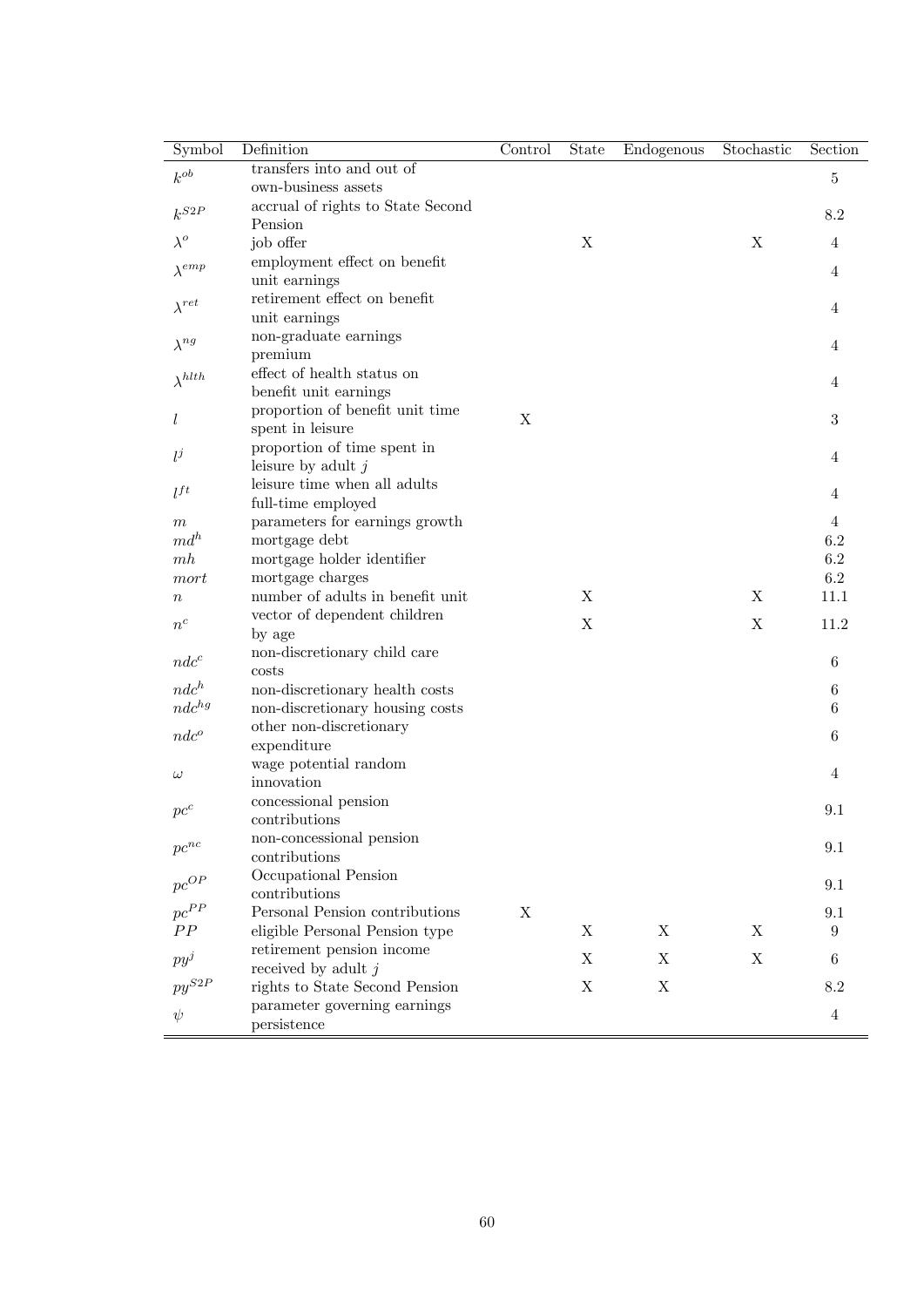| Symbol                       | Definition                                         | Control                   | State            | Endogenous                | Stochastic       | Section        |
|------------------------------|----------------------------------------------------|---------------------------|------------------|---------------------------|------------------|----------------|
| $\rho$                       | proportion of $w^{nh}$ invested in<br>risky assets | $\boldsymbol{\mathrm{X}}$ |                  |                           |                  | 6.2            |
| region                       | source region for migration                        |                           | X                | X                         | X                | 13             |
| r <sup>ISA</sup>             | return to Individual Savings                       |                           |                  |                           |                  | $\overline{7}$ |
|                              | Account assets                                     |                           |                  |                           |                  |                |
| $r^{nh}$                     | return to non-housing liquid net<br>wealth         |                           |                  |                           |                  | 6.2            |
| $r^{ob}$                     | return to own-business assets                      |                           |                  |                           |                  | 5              |
| $r^r$                        | return to risky liquid assets                      |                           |                  |                           |                  | 6.2            |
| $r^{s}$                      | return to safe liquid assets                       |                           |                  |                           |                  | $6.2\,$        |
|                              | return to State Second Pension                     |                           |                  |                           |                  | 8.2            |
| $r_{r/w}^{S2P}$              | rights                                             |                           |                  |                           |                  |                |
| rent                         | rental charges                                     |                           |                  |                           |                  | 6.2            |
| $rr^h$                       | realised returns to housing                        |                           |                  |                           |                  | $6.2\,$        |
|                              | wealth                                             |                           |                  |                           |                  |                |
| $\sigma^2_\omega$            | variance of $\omega$                               |                           |                  |                           |                  | $\overline{4}$ |
| sctr                         | employment sector                                  |                           | $\mathbf X$      |                           | X                | 5              |
| stud                         | student status                                     |                           | X                |                           | $\mathbf X$      | 10             |
| $\tau$                       | disposable income                                  |                           |                  |                           |                  | 6              |
| $\theta$                     | adult equivalence scale of                         |                           |                  |                           |                  | 3              |
|                              | benefit unit                                       |                           |                  |                           |                  |                |
| $\mathbf{u}r^h$              | unrealised returns to housing                      |                           |                  |                           |                  | $6.2\,$        |
|                              | wealth                                             |                           |                  |                           |                  |                |
| w<br>$w^{ob}$                | liquid net wealth                                  |                           | X<br>$\mathbf X$ | Χ<br>$\mathbf X$          | X<br>$\mathbf X$ | 6              |
|                              | own-business assets                                |                           |                  |                           |                  | $\bf 5$        |
| $\boldsymbol{w}^{OP}$        | wealth held in Occupational<br>Pensions            |                           | X                | $\boldsymbol{\mathrm{X}}$ | X                | 9.2            |
| $w^{ISA}$                    | Individual Savings Account                         |                           | X                | X                         | X                | $\overline{7}$ |
|                              | assets                                             |                           |                  |                           |                  |                |
| $w^h$                        | liquid net wealth held in housing                  |                           |                  |                           |                  | 6.2            |
| $w^{nh}$                     | non-housing liquid net wealth                      |                           |                  |                           |                  | 6.2            |
| $w^{PP}$                     | wealth held in Personal                            |                           | X                | X                         | X                | 9.2            |
|                              | Pensions                                           |                           |                  |                           |                  |                |
| $\boldsymbol{w}^s$           | non-housing liquid net wealth                      |                           |                  |                           |                  | 6.2            |
|                              | held in safe assets                                |                           |                  |                           |                  |                |
| $\boldsymbol{w}^r$           | non-housing liquid net wealth                      |                           |                  |                           |                  | 6.2            |
|                              | held in risky assets                               |                           |                  |                           |                  |                |
| $w^+$                        | liquid net worth that is                           |                           |                  |                           |                  | $\sqrt{3}$     |
|                              | non-negative                                       |                           |                  |                           |                  |                |
| $\mathit{yr}^{\mathit{BSP}}$ | years of contributions to basic                    |                           | X                | X                         |                  | 8.1            |
|                              | <b>State Pension</b>                               |                           |                  |                           |                  |                |
| $\zeta_{0/1}$                | parameters of warm-glow<br>bequest model           |                           |                  |                           |                  | $\sqrt{3}$     |
|                              |                                                    |                           |                  |                           |                  |                |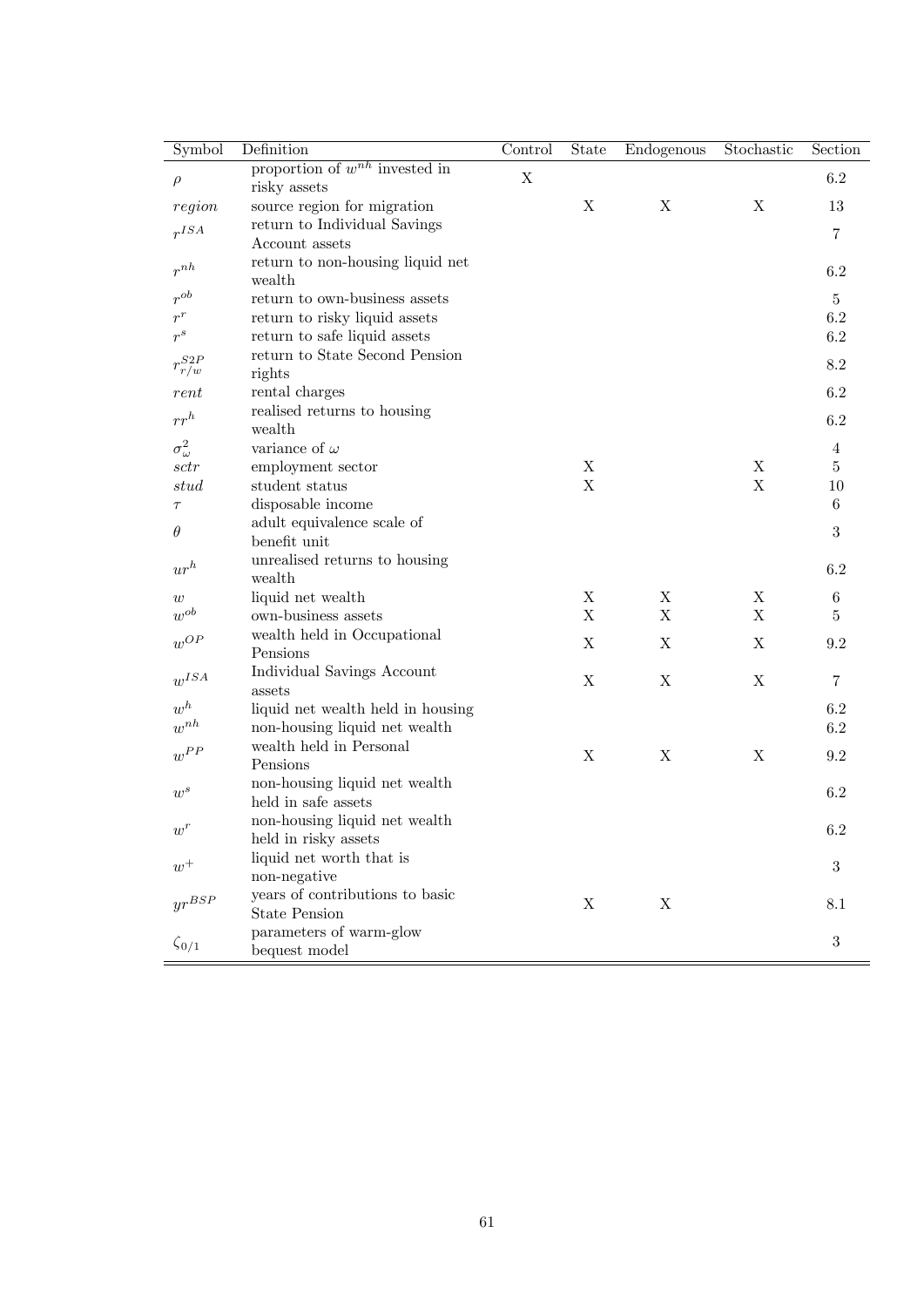## C Modelling Methodology: a brief example

Suppose that LINDA is used to evaluate consumption and investment decisions between safe and risky assets. In the final period of life, given liquid net wealth  $w<sub>A</sub>$ , the implied decision problem involves balancing motives for consumption,  $c_A$ , against those for bequests,  $w_A - c_A$ , to maximise expected lifetime utility. In this case, expected lifetime utility,  $E(U_A)$ , will correspond to simple utility  $U_A =$  $u(c_A)+b(w_A-c_A)$ , as there is no possibility of a subsequent period of life. LINDA evaluates and stores consumption decisions that maximise  $U_A$  at a series of measures of liquid net wealth,  $\hat{c}_A(\hat{w}_A)$ . In addition to these measures of consumption, LINDA also stores the value function;  $V_A (\hat{w}_A) = u (\hat{c}_A (\hat{w}_A)) +$  $b \left( \hat{w}_A - \hat{c}_A \left( \hat{w}_A\right)\right).$ 

In the penultimate period of life, the decision problem involves selecting within-period consumption and investments in risky assets to maximise expected lifetime utility. In this case, expected lifetime utility will equal the sum of within-period utility from consumption and expected utility derived in the final period of life. Denote wealth held in the penultimate period by  $w_{A-1}$ , the proportion of wealth invested in risky assets  $\rho_{A-1}$ , and the probability of surviving to period A, given survival to period  $A-1, \phi_{A-1}$ . Ignoring temporal discounting, and assuming that optimal decisions are taken in period A, we have:  $E(U_{A-1}) = u(c_{A-1}) + \phi E \{ V_A (w_A (c_{A-1}, \rho_{A-1}, w_{A-1})) \} + (1 - \phi) E \{ b (w_{A-1} - c_{A-1}) \}.$ LINDA uses numerical search methods to identify the feasible measures of consumption and risky asset investments  $(\hat{c}_{A-1} (\hat{w}_{A-1}), \hat{\rho}_{A-1} (\hat{w}_{A-1}))$  that maximise  $E (U_{A-1})$ , at a series of measures of liquid net wealth  $\hat{w}_{A-1}$ . When  $(\rho_{A-1}, w_{A-1}) \neq 0$ , then  $w_A(c_{A-1}, \rho_{A-1}, w_{A-1})$  is uncertain, and is assumed to be normally distributed. Expectations are then evaluated with reference to a discrete set of points in  $w_A$  using the Gauss-Hermite quadrature and interpolation over the solutions obtained for the final period of life,  $V_A (\hat{w}_A)$ . In addition to storing the optimised measures of consumption and risky assets investment,  $(\hat{c}_{A-1} (\hat{w}_{A-1}), \hat{\rho}_{A-1} (\hat{w}_{A-1}))$ , LINDA also stores the value function  $V_{A-1} (\hat{w}_{A-1}) =$  $u(\hat{c}_{A-1}) + \phi E \{ V_A (w_A (\hat{c}_{A-1}, \hat{\rho}_{A-1}, \hat{w}_{A-1})) \} + (1 - \phi) E \{ b (\hat{c}_{A-1} - \hat{w}_{A-1}) \}$ . The model then proceeds recursively to solve the utility maximising decisions for the remainder of the considered life course.